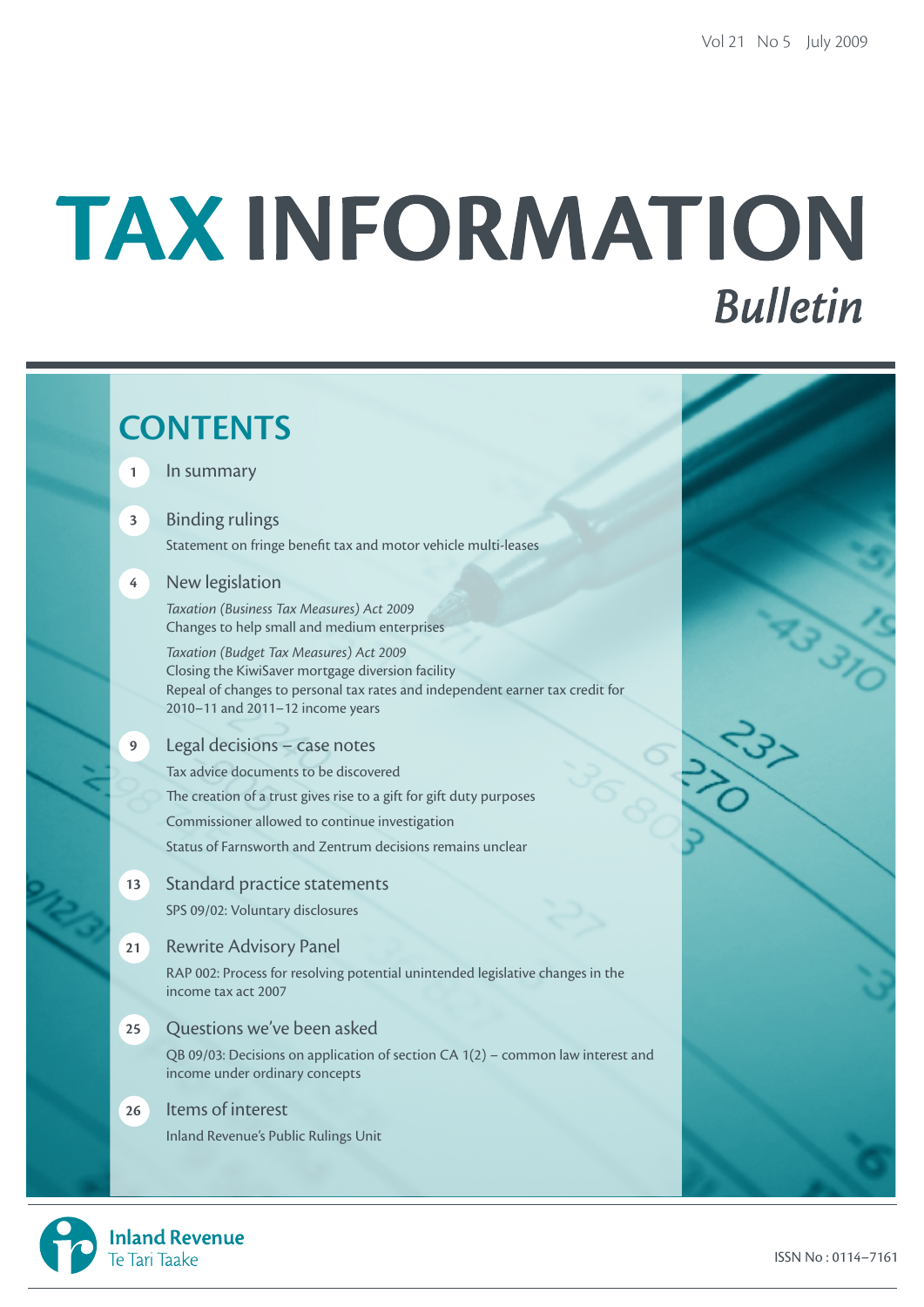# **Your opportunity to comment**

Inland Revenue regularly produces a number of statements and rulings aimed at explaining how taxation law affects taxpayers and their agents. Because we are keen to produce items that accurately and fairly reflect taxation legislation and are useful in practical situations, your input into the process, as a user of that legislation, is highly valued.

A list of the items we are currently inviting submissions on can be found at **www.ird.govt.nz**. On the homepage, click on "Public consultation" in the right-hand navigation. Here you will find drafts we are currently consulting on as well as a list of expired items. You can email your submissions to us at **public.consultation@ird.govt.nz** or post them to:

Public Consultation Office of the Chief Tax Counsel Inland Revenue PO Box 2198 Wellington

You can also subscribe to receive regular email updates when we publish new draft items for comment.

#### **Livestock valuation determinations to move to LTS Technical Standards**

From 1 July 2009 the responsibility for issuing livestock determinations passed from the Office of the Chief Tax Counsel (OCTC) to Legal & Technical Services. From that date LTS Technical Standards assumed responsibility for issuing the National Standard Costs for Specified Livestock and the National Average Market Values for Specified Livestock.

These changes mean that from 1 July 2009 onwards any enquiries relating to livestock valuations should be sent to:

LTS Manager LTS Technical Standards National Office Inland Revenue PO Box 2198 Wellington 6140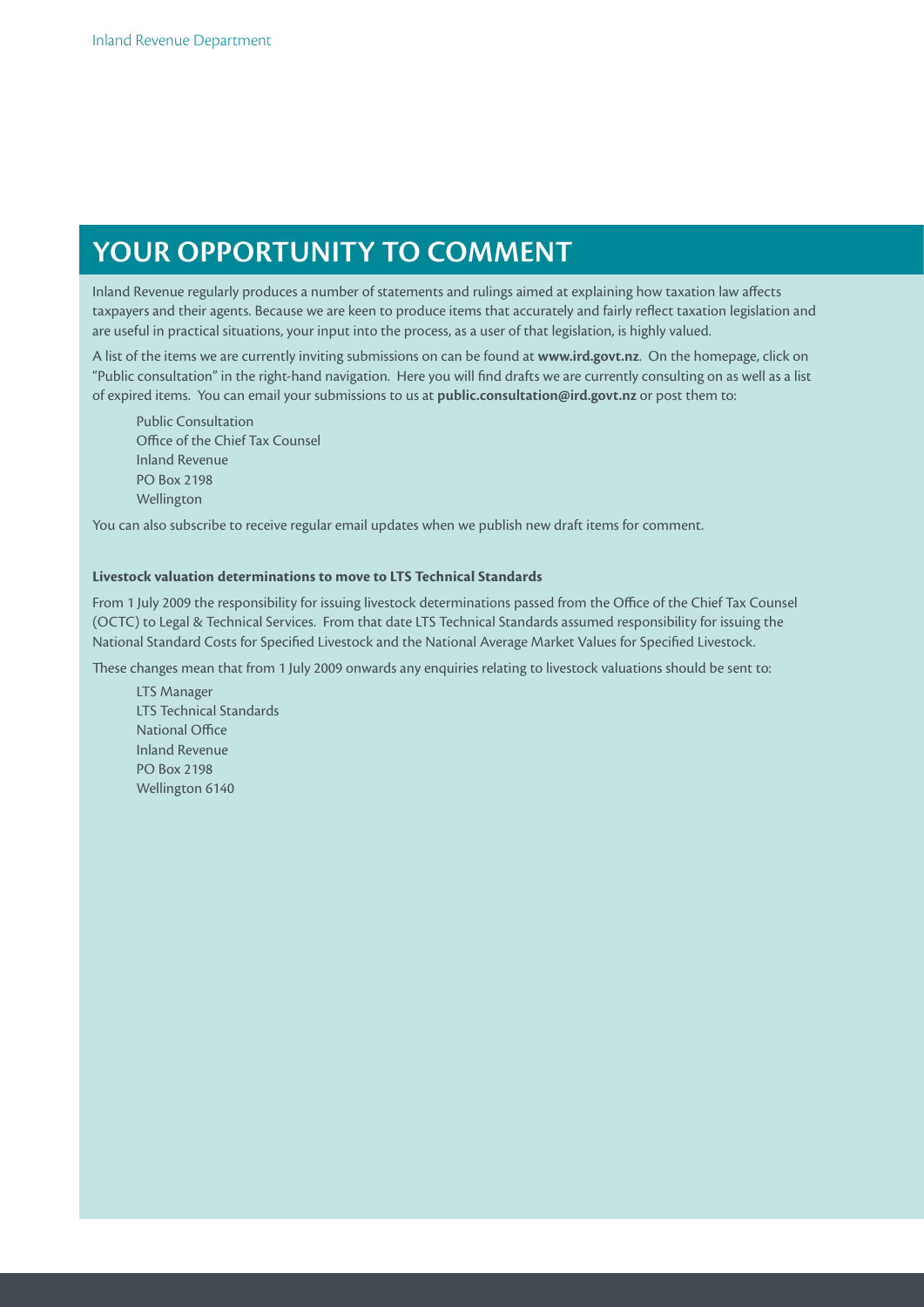# **IN SUMMARY**

## Binding rulings

#### **Statement on fringe benefit tax and motor vehicle multi-leases**

ITA 2007 to the Panel, and how the Panel will deal with those issues.

This is a public statement advising of the decision not to reissue expired public ruling BR Pub 04/03 "Fringe benefit tax and motor vehicle multi-leases" due to a legislative change for calculating fringe benefit tax (FBT) on leased motor vehicles.

| <b>New legislation</b><br><b>Taxation (Business Tax Measures) Act 2009</b><br>Changes to help small and medium enterprises<br>New tax rules are aimed at improving the business environment for small and medium enterprises by easing the<br>impact of taxes on their cash flows and reducing business tax compliance costs.<br><b>Taxation (Budget Tax Measures) Act 2009</b>                                                                                                                        | 4<br>8 |
|--------------------------------------------------------------------------------------------------------------------------------------------------------------------------------------------------------------------------------------------------------------------------------------------------------------------------------------------------------------------------------------------------------------------------------------------------------------------------------------------------------|--------|
| Closing the KiwiSaver mortgage diversion facility<br>This section of the Act closes the KiwiSaver mortgage diversion facility to new applicants from 1 June 2009 as<br>announced in the 2009 Budget.<br>Repeal of changes to personal tax rates and independent earner tax credit for 2010-11 and<br>2011-12 income years<br>This section repeals the planned personal tax cuts planned for the 2010-11 and 2011-12 income years, and the<br>associated increase to the independent earner tax credit. | 8      |
| Legal decisions - case notes<br>Tax advice documents to be discovered                                                                                                                                                                                                                                                                                                                                                                                                                                  | 9      |
| ANZ is required to discover to the Commissioner opinions provided by its tax advisor, Pricewaterhouse Coopers (PwC).                                                                                                                                                                                                                                                                                                                                                                                   |        |
| The creation of a trust gives rise to a gift for gift duty purposes                                                                                                                                                                                                                                                                                                                                                                                                                                    | 10     |
| A deed of gift of money secured by a declaration of trust on a home to secure payment of the money in the future<br>is a gift under the Estate and Gift Duties Act 1968.                                                                                                                                                                                                                                                                                                                               |        |
| Commissioner allowed to continue investigation                                                                                                                                                                                                                                                                                                                                                                                                                                                         | 10     |
| The applicants' application for a stay of the High Court judgment pending resolution of their appeal was denied.                                                                                                                                                                                                                                                                                                                                                                                       |        |
| Status of Farnsworth and Zentrum decisions remains unclear                                                                                                                                                                                                                                                                                                                                                                                                                                             | 11     |
| Commissioner's application for partial recall of Supreme Court decision, to clarify the status of Farnsworth in light<br>of the decision in Zentrum, was refused.                                                                                                                                                                                                                                                                                                                                      |        |
| Standard practice statements<br>SPS 09/02: Voluntary disclosures<br>This SPS replaces SPS INV-251: Voluntary disclosures and applies to taxpayers who have made voluntary disclosures<br>on or after 17 May 2007.                                                                                                                                                                                                                                                                                      | 13     |
| <b>Rewrite Advisory Panel</b><br>RAP 002: Process for resolving potential unintended legislative changes in the income tax act 2007<br>This Panel Statement sets out the process for taxpayers and agents to refer potential unintended legislative changes in the                                                                                                                                                                                                                                     | 21     |

**3**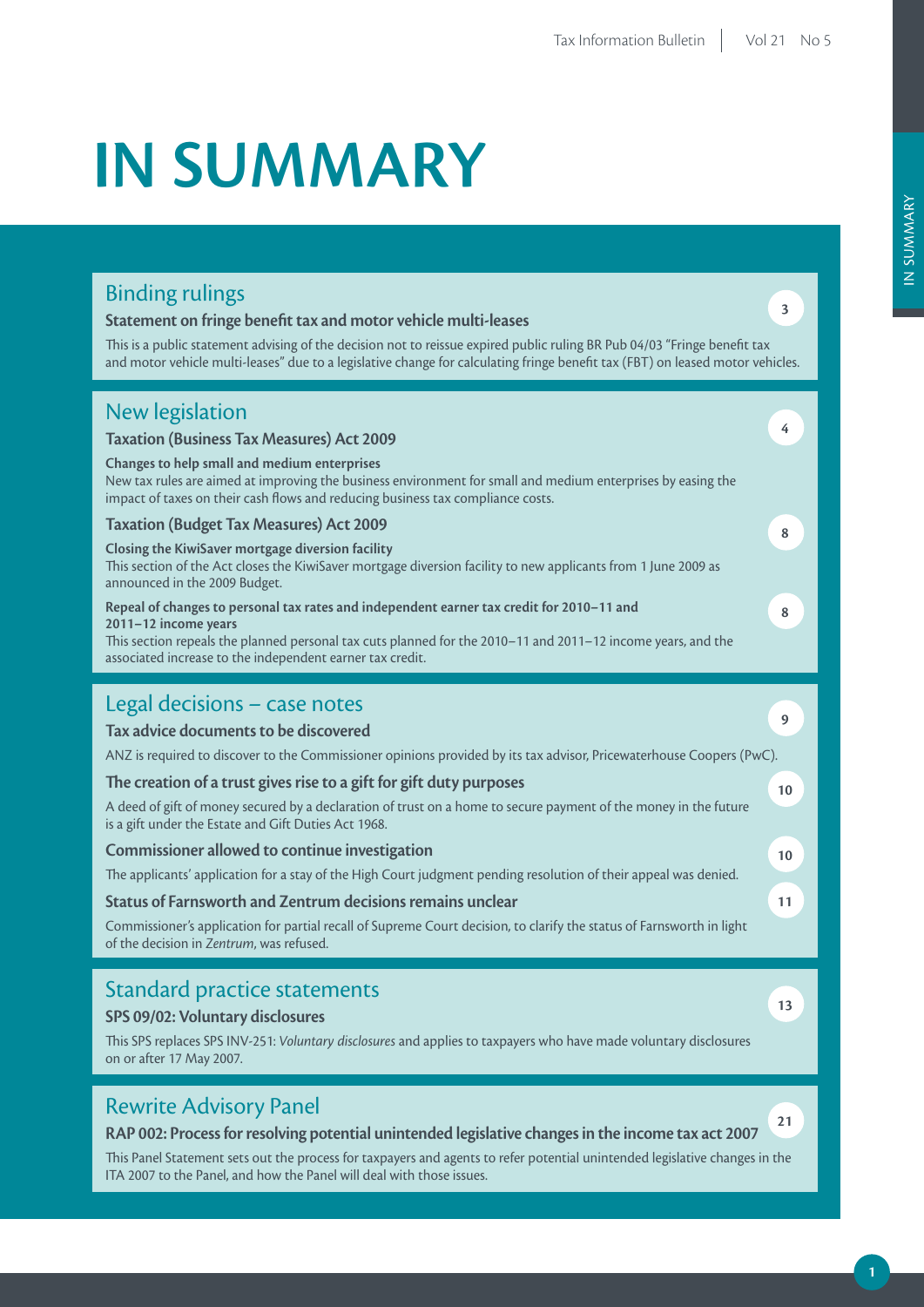# **IN SUMMARY (continued)**

### Questions we've been asked

**QB 09/03: Decisions on application of section CA 1(2) – common law interest and income under ordinary concepts**

This QWBA addresses the application of section CA 1(2) of the Income Tax Act 2007 to common law interest, and more specifically the judgment in *CIR v Buis and Burston* (2005) 22 NZTC 19,278. In *Buis and Burston*, France J held that section CD 5 of the Income Tax Act 1994 (now section CA 1(2) of the Income Tax Act 2007) could not apply to tax common law interest payments. While the Commissioner decided not to appeal the decisions in the *Buis* and *Burston* cases, and accepts the outcome in respect of the facts of those cases, he does not accept the correctness of this aspect of the decisions (the scope of section CA 1(2)), and intends to have the matter considered further by the courts when an opportunity arises in the future.

## Items of interest

#### **Inland Revenue's Public Rulings Unit**

This article explains the types of public advice provided by the Unit, who makes up the Unit, how topics are selected and consulted on, the future of the Unit and its role within Inland Revenue.

**26**

**25**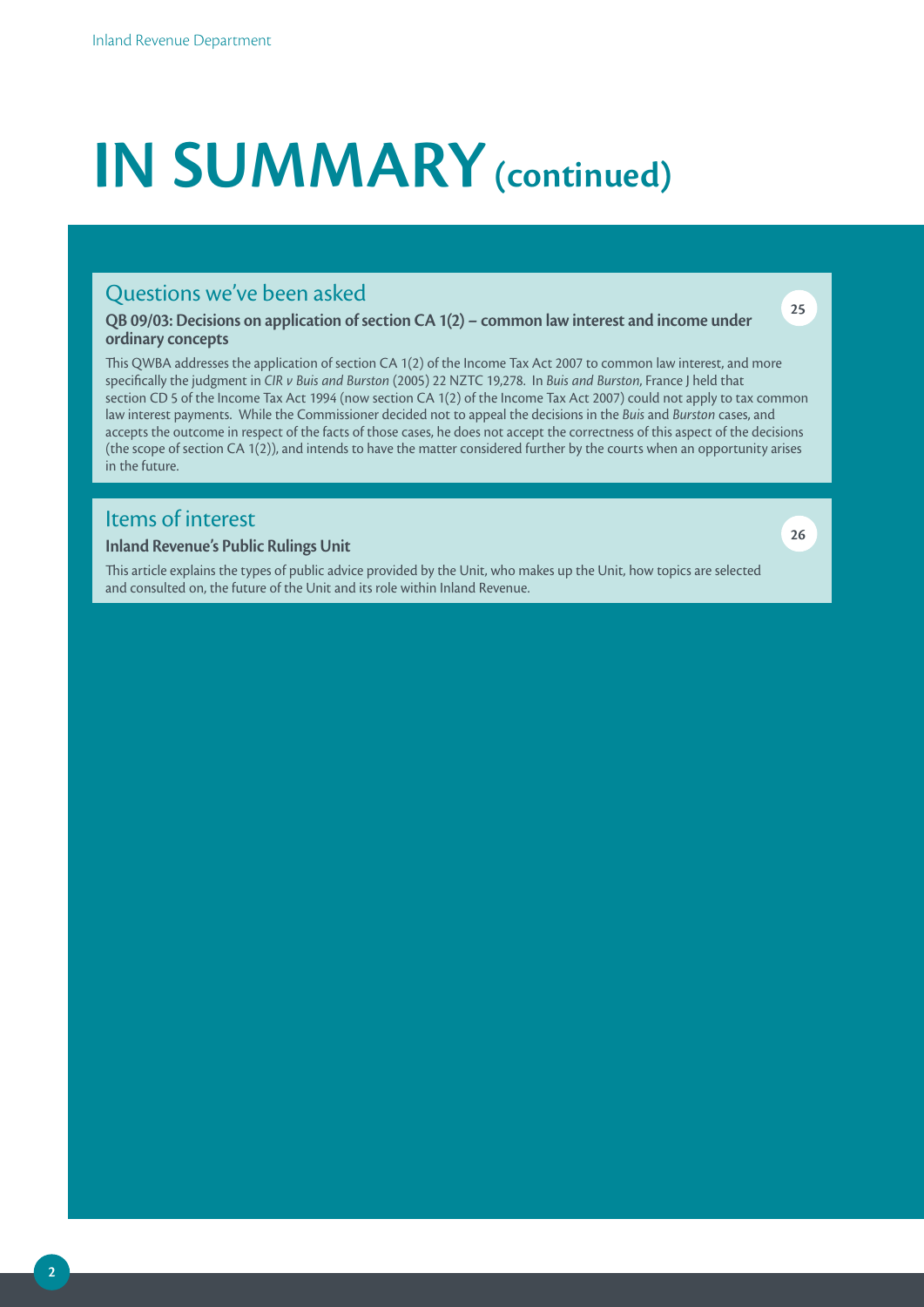# **BINDING RULINGS**

This section of the *TIB* contains binding rulings that the Commissioner of Inland Revenue has issued recently.

The Commissioner can issue binding rulings in certain situations. Inland Revenue is bound to follow such a ruling if a taxpayer to whom the ruling applies calculates their tax liability based on it.

For full details of how binding rulings work, see our information booklet *Adjudication & Rulings: A guide to binding rulings (IR 715)* or the article on page 1 of *Tax Information Bulletin,* Vol 6, No 12 (May 1995) or Vol 7, No 2 (August 1995).

You can download these publications free from our website at **www.ird.govt.nz**

## statement on FRINGE BENEFIT TAX AND MOTOR VEHICLE MULTI-LEASES

Public Ruling BR Pub 04/03 applied for the period 29 March 2004 to 28 March 2009.

Since the ruling was issued, the Income Tax Act 1994 has been repealed and replaced with the Income Tax Act 2004, which has also been repealed and replaced with the Income Tax Act 2007. There has also been a legislative change for calculating fringe benefit tax (FBT) on leased motor vehicles.

Now expired BR Pub 04/03 ruled on an arrangement involving the leasing of a motor vehicle under a multi-lease product to a lessee, who in turn provided the motor vehicle to an employee of the lessee for the employee's private use or made the motor vehicle available for such private use or enjoyment.

FBT on leased vehicles used to be assessed on the vehicle's market value at the beginning of the lease, by virtue of section CI 1(a) or section CI 1(b) and Part A of Schedule 2 of the Income Tax 1994. Many leases were structured so that the lessee entered into a lease for a flexible or specified time (eg, 12 months), with the option or possibility of entering into further leases. This resulted in a new market value for each period and a commensurate reduction in FBT as the vehicle aged. The expired public ruling provided guidelines as to the characteristics such a multi-lease product needed to exhibit in order to be considered a new lease and how to calculate FBT in these circumstances.

The legislative change to the calculation of FBT on leased motor vehicles since the ruling was issued means the previous method is no longer available. Amendments to Schedule 2 of the Income Tax Act 2004 (now Schedule 5 of the Income Tax Act 2007) have aligned the treatment of leased vehicles with that of owned vehicles for the period beginning 1 April 2006. This means the fringe benefit in relation to a leased vehicle is now to be based on its cost price or tax value (that is, a motor vehicle's depreciated value) rather than its market value, as before.

As a result of the legislative changes, BR Pub 04/03 will not be reissued.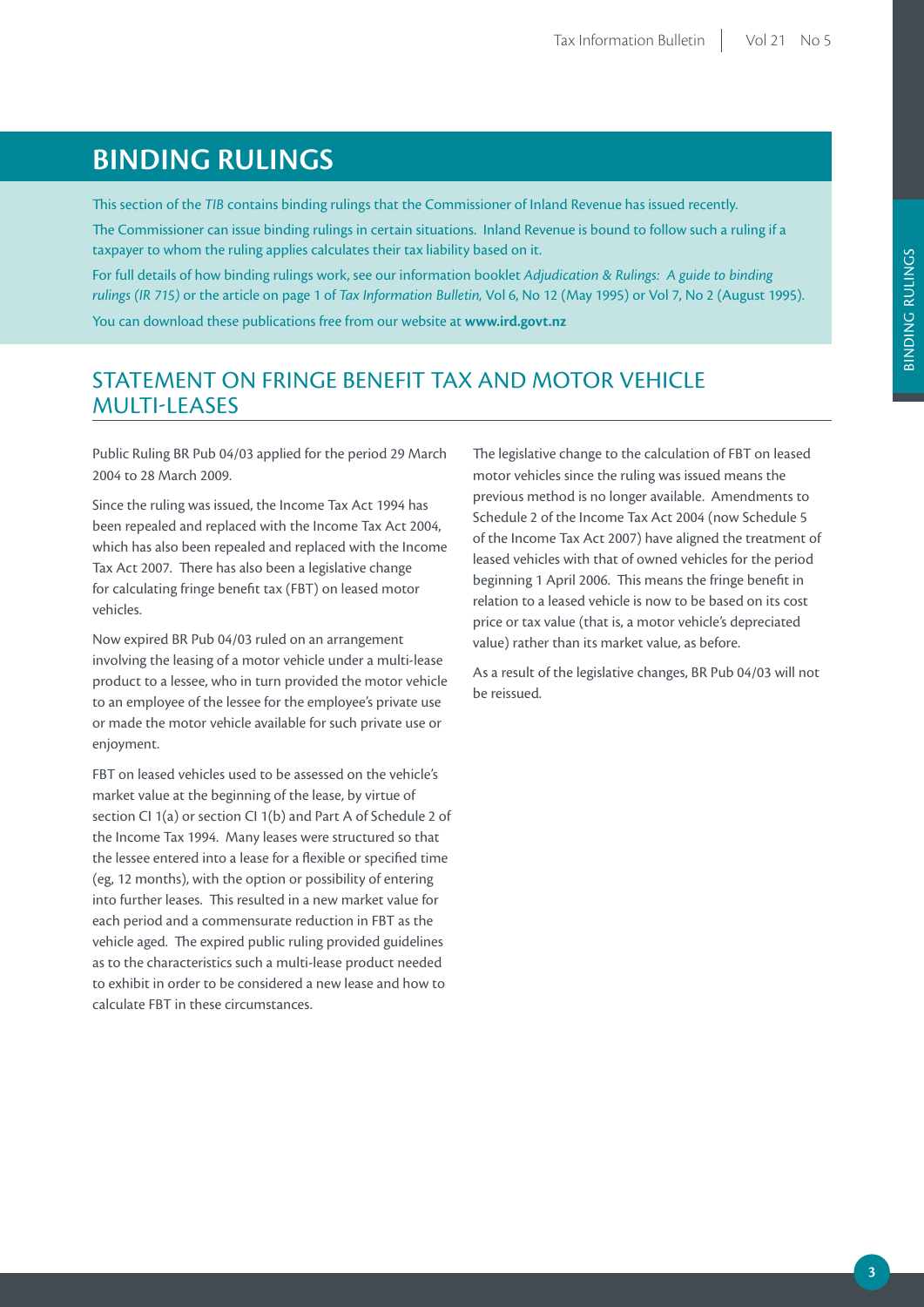## **NEW LEGISLATION**

This section of the *TIB* covers items such as recent tax legislation and depreciation determinations, livestock values and changes in FBT and GST interest rates.

## TAXATION (BUSINESS TAX MEASURES) ACT 2009

The Taxation (Business Tax Measures) Bill was introduced into Parliament under urgency on 10 February 2009, passing through its final stages in Parliament on 26 March. The resulting Act received Royal assent on 30 March 2009.

The legislation introduces new tax rules aimed at improving the business environment for small and medium enterprises by easing the impact of taxes on their cash flows and reducing business tax compliance costs.

The new Act amends the Income Tax Act 2007, Tax Administration Act 1994 and Goods and Services Tax Act 1985.

#### **CHANGES TO HELP SMALL AND MEDIUM ENTERPRISES**

*Sections DB 62, EB 23(1)(b), EW 13(2), EW 17(1)(a), EW 25(2) and (3), EW 54, EW 56, EW 57(1),(2),(3) and (9), EW 58(1),(3),(4) and (5), EW 59, EW 60(2) and (3), RD 22(3) and (4), RD 45 (2)(a), (2)(b), (3)(a), (3)(b), (4)(a), (4)(b), RD 46(2) to (6), RD 50(5), RD 52(3)(b), RD 53(4)(a), RD 60(1), (2)(b), RD 61(1)(a), RZ 3, RZ 5 and YA 1 of the Income Tax Act 2007*

*Sections 120KE(1)(b) and 3(1)(e)(ii) of the Tax Administration Act 1994*

*Sections 15(2)(a), 19A(1)(b)(i) and 51(1)(a) of the Goods and Services Tax Act 1985*

The main purpose of the new rules is to help smaller businesses deal with the economic pressures currently being faced as a result of the economic downturn. The measures introduced were part of a wider package of relief measures aimed at helping businesses' cash flows and reducing the amount of time that small and medium enterprises (SMEs) must spend on their tax obligations.

As SMEs account for over 95% of New Zealand's businesses it is important that the people who operate them can concentrate on the things that will help their businesses. Improving cash flows and reducing the number of tax returns, payments and calculations SMEs have to deal with will help to ease the tax burden they currently face, and free up time and money to focus on strengthening their businesses.

#### **Key features**

The new rules introduce the following changes:

- a new threshold of \$10,000, below which all businessrelated legal expenditure is fully deductible
- a rise in the low-value trading stock threshold, from \$5,000 to \$10,000
- • extending the methods for businesses to account for financial arrangements
- a rise in the pay as you earn (PAYE) once-a-month filing and payment threshold, from \$100,000 to \$500,000
- a rise in fringe benefit tax (FBT) thresholds, under which accounting for FBT is not required for minor benefits provided to employees. The new thresholds rise from \$15,000 a year per employer and from \$200 each quarter per employee, to \$22,500 and \$300 respectively
- • extending FBT annual filing to include closely held businesses whose FBT liabilities are restricted to one or two vehicles used by owner-employees (regardless of their annual PAYE deductions)
- a rise in the FBT annual filing threshold, from \$100,000 to \$500,000
- a reduction in the provisional tax uplift rate from 105%/110% to 100%/105%, to apply from 1 April 2009 to provisional tax payments for the 2008–09 and 2009–10 income years made after these dates. Where certain companies are currently allowed to use uplift ratios of 95%/100% (as a result of the reduction in the company tax rate to 30%), lower uplift ratios of 90%/95% will instead apply
- a rise in the provisional tax use-of-money interest (UOMI) safe harbour threshold, from \$35,000 to \$50,000
- a rise in the Goods and Services Tax (GST) six-monthly return filing threshold, from \$250,000 to \$500,000
- a rise in the GST payments basis threshold, from \$1.3 million to \$2 million
- a rise in the GST registration threshold, from \$40,000 to \$60,000
- minor remedial matters relating to changes made by the Taxation (Urgent Measures and Annual Rates) Act 2008.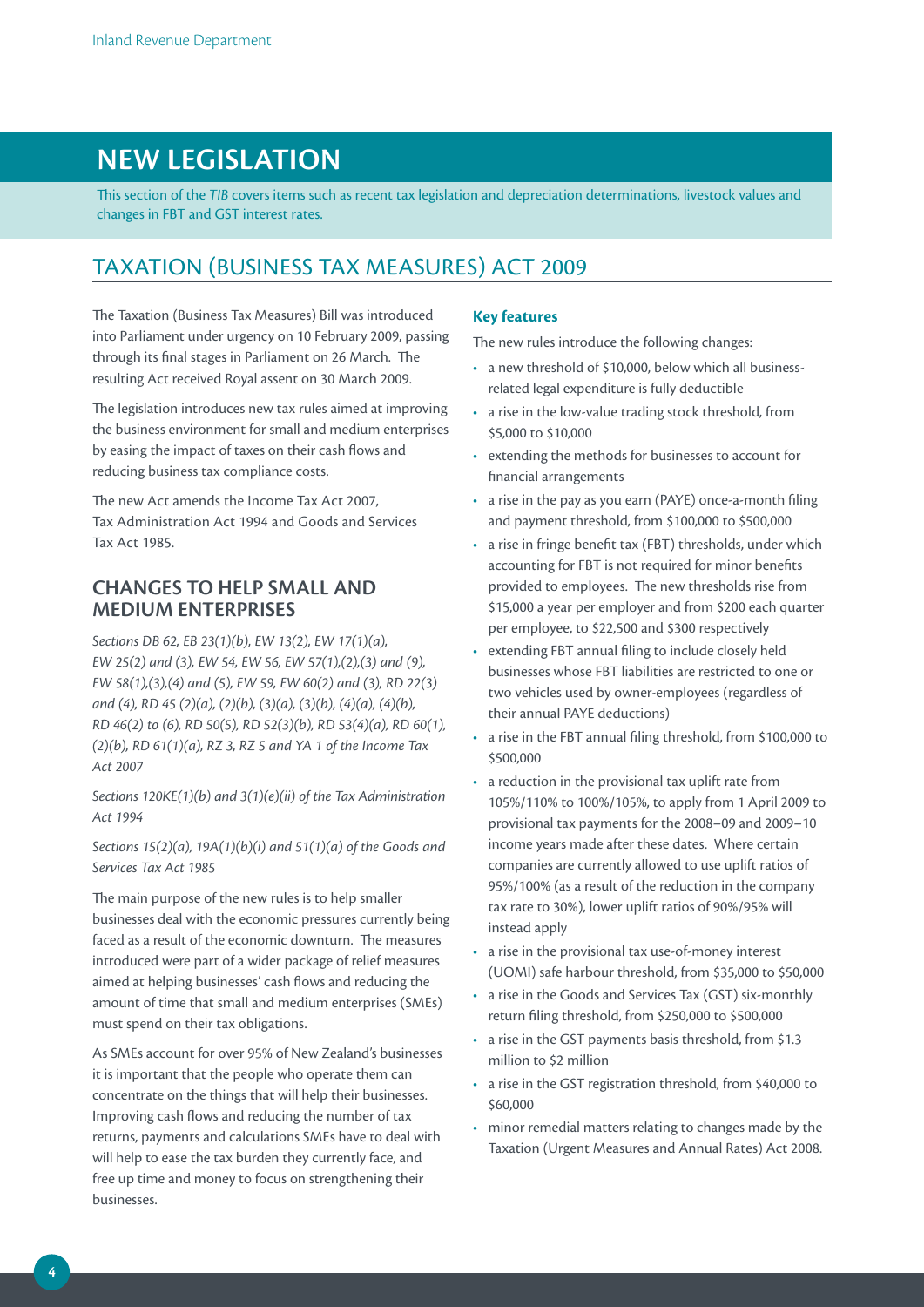#### **Application dates**

The new rules generally either apply to the 2009–10 or later income years, or from 1 April 2009.

#### **Detailed analysis**

*Introduction of a new threshold of \$10,000 below which all business-related legal expenditure is fully deductible (application from the 2009–10 income year)*

New section DB 62 simplifies the rules for deducting legal expenditure.

This change allows businesses an immediate tax deduction for business-related legal expenditure, up to \$10,000 a year, without having to distinguish between revenue and capital. This is intended to reduce tax compliance costs and tax liabilities.

For example, if a business's total bill for all legal fees in a given income year is \$10,000, the entire amount will be deductible without requiring analysis of which amounts relate to non-deductible capital expenditure and deductible revenue expenditure. However, when a business's total bill for all legal fees in a given income year is \$20,000, normal tax rules will apply and capital and revenue amounts must be separately identified for the full \$20,000.

The new rules also introduce a definition of "legal expenses" in section YA 1 of the Income Tax Act for this purpose. "Legal expenses" for this purpose means fees for legal services (as defined in the Lawyers and Conveyancers Act 2006) provided by members of the New Zealand Law Society or an Australian equivalent.

#### *Higher low-value trading stock threshold (application from the 2009–10 income year)*

Section EB 23 of the Income Tax Act has been amended to raise the threshold for low-value trading stock from \$5,000 to \$10,000 (based on the value of the trading stock).

This change will reduce record-keeping and the amount of time some businesses must spend each year counting and valuing stock.

#### *Accounting for financial arrangements (application from the 2009–10 income year)*

Sections EW 13, 17 and 25 of the Income Tax Act have been amended to:

- allow non-individuals, subject to existing thresholds, to return income tax in relation to financial arrangements on a cash accounting basis; and
- allow more taxpayers to use the straight-line basis for accounting for financial arrangements, by increasing the existing threshold for this from \$1.5 million to \$1.85 million (based on the total level of financial arrangements).

The definition of "cash-basis" person has been amended in section EW 54 and sections 56 to 60 of the Income Tax Act.

#### *Higher PAYE once-a-month filing and payment threshold (application from 1 April 2009)*

Section RD 22 of the Income Tax Act has been amended to raise the PAYE once-a-month filing and payment threshold from \$100,000 to \$500,000.

When prior year total PAYE deducted for all employees is \$500,000 or more, an employer must pay PAYE to Inland Revenue twice a month. When total PAYE deducted is less than \$500,000, the employer can account for PAYE once a month.

This change significantly increases the number of businesses that can benefit from the increased cash flows that arise from paying PAYE only once a month. Employers that are above the current threshold but below the new threshold can still pay twice-monthly if that better suits their business needs.

#### *Higher thresholds under which FBT is not required to be accounted for in respect of minor unclassified benefits provided to employees (application from 1 April 2009)*

Sections RD 45 and 46 of the Income Tax Act have been amended to raise the thresholds for exempting minor benefits from FBT from \$15,000 a year per employer and \$200 each quarter per employee to \$22,500 and \$300 respectively.

This change means fewer employers will be required to return FBT on minor unclassified benefits (such as flowers or other small gifts) provided to employees.

#### *Extension for FBT annual filing (application from 1 April 2009)*

Section RD 60 of the Income Tax Act has been amended to further broaden annual filing for FBT to include closely held businesses whose FBT liabilities are restricted to one or two vehicles used by owner-employees, regardless of their annual PAYE deductions.

The change is intended to ease cash flow and reduce compliance costs for qualifying businesses.

#### *Higher FBT annual filing threshold (application from 1 April 2009)*

Section 61 of the Income Tax Act has been amended to raise the FBT annual filing threshold from \$100,000 to \$500,000.

When prior year total PAYE deducted for all employees is \$500,000 or more, an employer providing fringe benefits to employees must account and pay for FBT to Inland Revenue quarterly. When total PAYE deducted is less than \$500,000, the employer can pay and file annually instead.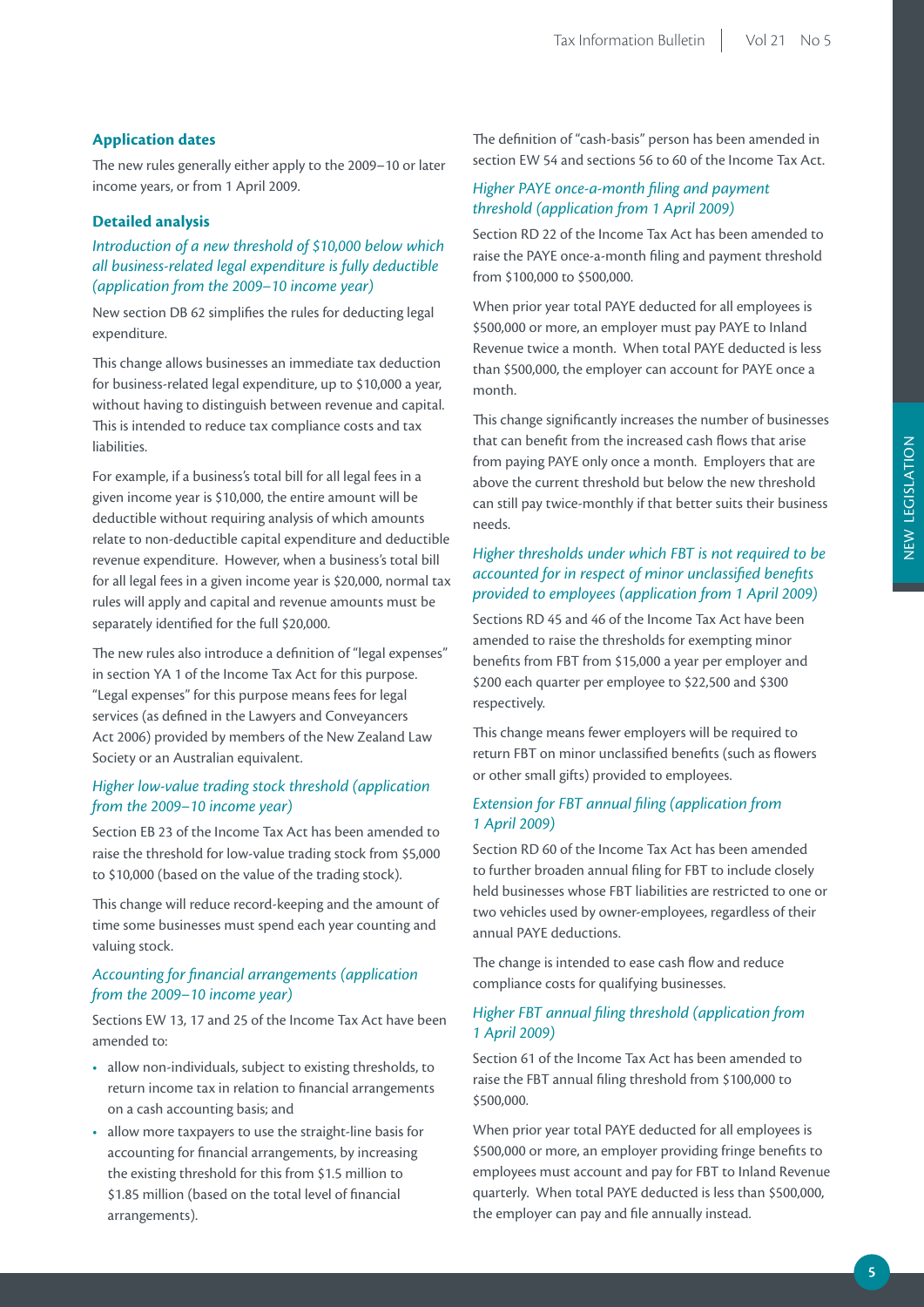This increase will mean fewer FBT returns and payments will need to be filed by small businesses, thereby easing cash flows and reducing compliance costs for eligible employers.

#### *Reduction in the provisional tax uplift rate (application from 1 April 2009 to provisional tax payments for the 2008–09 and 2009–10 income years payable after this date)*

Sections RZ 3 and RZ 5 of the Income Tax Act have been amended to reduce the standard method uplift for the calculation of provisional tax liability for the 2008–09 and 2009–10 income years.

Provisional tax is based on payments of tax being made during the income year. One of the standard methods of calculating provisional tax is by basing it on taxpayers' residual income tax (RIT) from prior years, specifically by assuming that it is either:

- • 105% of the previous year's RIT; or
- 110% of the next preceding year's RIT (for taxpayers that have not yet furnished their previous year's income tax return).

The new rules reduce the "uplift" rate to reflect the likelihood of reduced profits in the 2008–09 and 2009–10 income years as a result of the economic downturn. Accordingly, for remaining provisional tax payments due for the 2008–09 and 2009–10 income years, the 105% and 110% uplift rates have been temporarily reduced to 100% and 105% respectively.

It should be noted that changes made to provisional tax for individuals in respect of the 2008–09 and 2009–10 income years (as a result of the reduction in the top income tax rate for individuals) must also be taken into account. See Table 1.

In addition, 30% tax-rate taxpayers (eg, companies) were previously allowed to use uplift ratios of 95% or 100% (as a result of relief provided following the lowering of the company tax rate from 33% to 30%). The rules now allow such entities to use new uplift ratios of 90% or 95% (instead of 95% or 100%) for remaining provisional tax payments due for the 2008–09 and 2009–10 income years when the higher 33% rate is used as the base year. See Table 2.

These changes will reduce the size of taxpayers' provisional tax payments, giving them greater cash flows over the next two years (as a result of lower provisional tax payments). The standard uplift rates of 105% and 110% will apply again in the 2010–11 and future income years.

#### Table 1: Changes for individuals

| Year for<br>provisional tax<br>being calculated | <b>Year of RIT</b><br>amount used         | Adjustment          |
|-------------------------------------------------|-------------------------------------------|---------------------|
| 2009 (instalments                               | 2007                                      | $RIT - $730 + 5%$   |
| payable on or<br>after 1 April 2009)            | 2008                                      | $RIT - $730$        |
| 2010                                            | 2008                                      | $RIT - $1,460 + 5%$ |
|                                                 | 2009                                      | $RIT - $730$        |
| 2011                                            | 2009 (back to<br>original<br>calculation) | $RIT + 10%$         |
|                                                 | 2010 (back to<br>original<br>calculation) | $RIT + 5%$          |

#### Table 2: Changes for companies and those taxed as companies

| <b>Year for</b><br>provisional tax<br>being calculated | Year of RIT<br>amount used                | Adjustment             |
|--------------------------------------------------------|-------------------------------------------|------------------------|
| 2009 (instalments                                      | 2007                                      | 95% of RIT             |
| payable on or<br>after 1 April 2009)                   | 2008                                      | 90% of RIT             |
| 2010                                                   | 2008                                      | 95% of RIT             |
|                                                        | 2009                                      | RIT (no<br>adjustment) |
| 2011                                                   | 2009 (back to<br>original<br>calculation) | $RIT + 10%$            |
|                                                        | 2010 (back to<br>original<br>calculation) | $RIT + 5%$             |

Further information on provisional tax, including practical examples that include the above changes, can be found in the Inland Revenue guide IR 289 *Provisional tax: A guide to understanding your provisional tax*. This guide was updated in May 2009 to incorporate the changes included in the new legislation.

#### *Higher provisional tax use-of-money interest safe harbour threshold (application from the 2009–10 income year)*

Section 120KE of the Tax Administration Act 1994 has been amended to increase the provisional tax use-of-money interest (UOMI) safe harbour threshold from \$35,000 to \$50,000.

This makes it easier for more individual taxpayers to use the standard uplift method of calculating provisional tax rather than estimating, thus reducing compliance costs for those taxpayers and reducing their exposure to UOMI interest.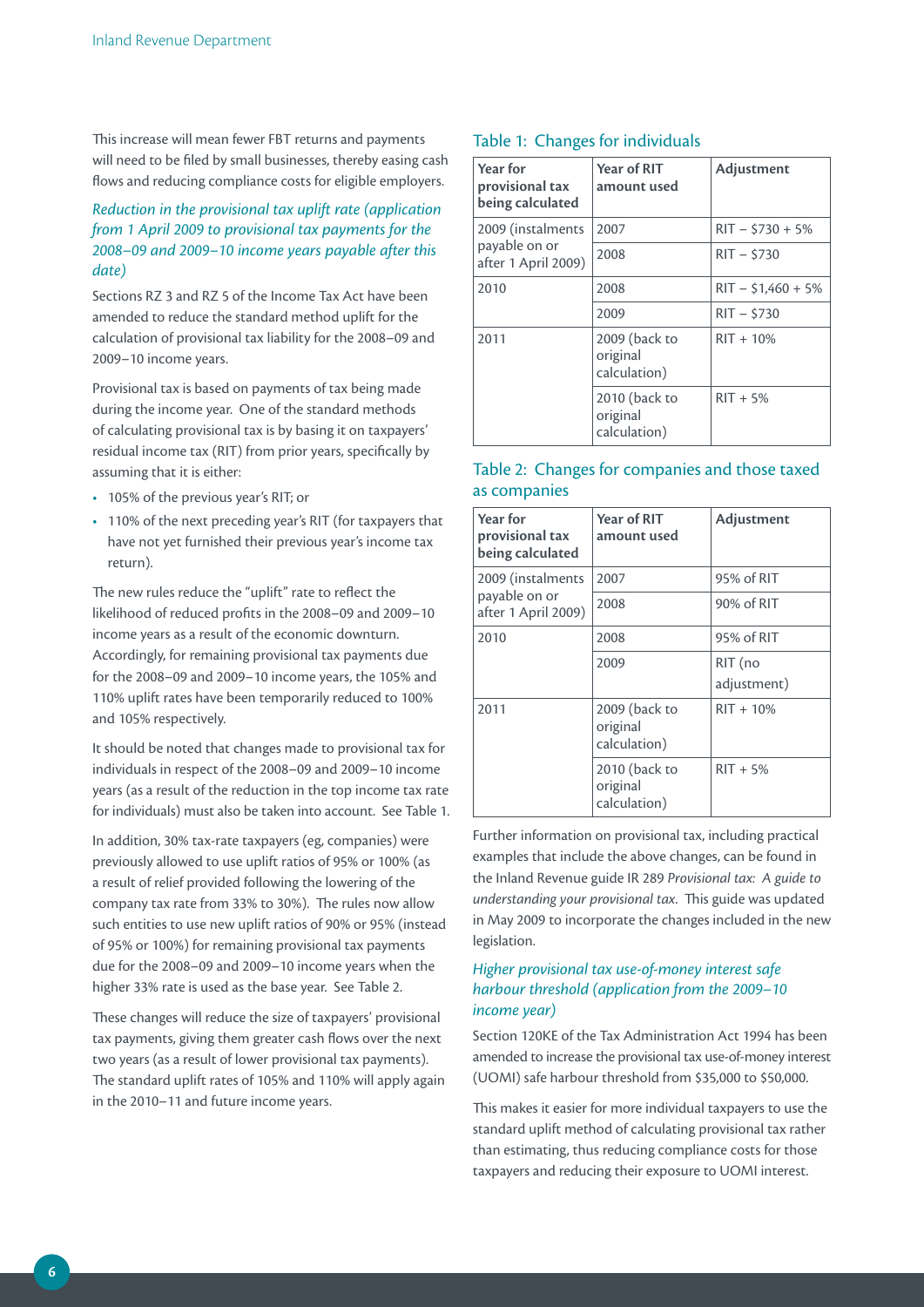#### *Higher goods and services tax six-monthly return filing threshold (application from 1 April 2009)*

Section 15 of the Goods and Services Tax Act 1985 has been amended to increase the threshold below which GST returns can be made six-monthly from \$250,000 to \$500,000 of taxable supplies in a 12-month period. Taxpayers with more than \$500,000 of taxable supplies are required to make two-monthly GST returns.

Taxpayers with highly seasonal activities and small businesses may find this change helpful.

#### *Higher GST payments basis threshold (application from 1 April 2009)*

Section 19A of the Goods and Services Tax Act has been amended to raise the threshold below which GST may be accounted for on a payments basis from \$1.3 million to \$2 million of taxable supplies in a 12-month period.

This change will allow more taxpayers to account for GST on a payments basis and may assist cash flows as GST will generally only need to be accounted for on the receipt of funds rather than upon issue of an invoice. Using the GST invoice basis is still optional for all taxpayers.

#### *Higher GST registration threshold (application from 1 April 2009)*

Section 51 of the Goods and Services Act has been amended to raise the GST registration threshold from \$40,000 to \$60,000 of taxable supplies in a 12-month period.

This change means those under the threshold can opt out of the GST system, resulting in lower GST compliance costs and fewer cash-management problems associated with making GST payments. Taxpayers who meet the criterion of a taxable activity will still be able to register for GST on a voluntary basis if they fall under the revised threshold.

#### *Minor remedial matters (various application dates)*

A number of minor remedial matters relating to changes made by the Taxation (Urgent Measures and Annual Rates) Act 2008 have also been introduced. They amend sections RD 50, 52 and 53 of the Income Tax Act 2007 and section 3 of the Tax Administration Act 1994.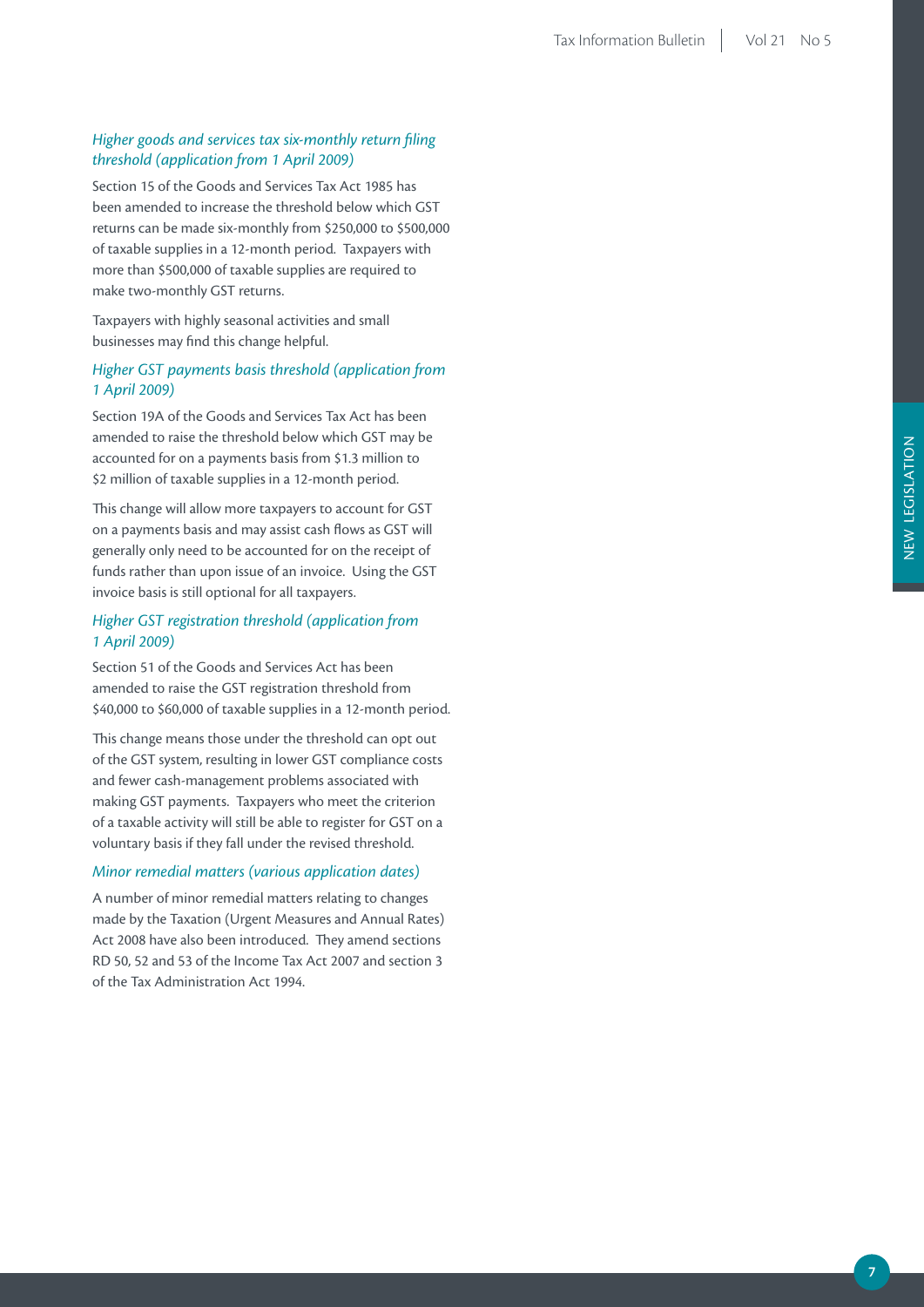## TAXATION (BUDGET TAX MEASURES) ACT 2009

The Taxation (Budget Tax Measures) Bill 2009 was introduced into Parliament under urgency on 28 May 2009. The bill was tabled during the Budget debate and passed through its final stages on 29 May, receiving Royal assent later that day.

The resulting Act gives effect to Budget announcements to close the KiwiSaver mortgage diversion facility to new applicants from 1 June 2009. It also repeals the planned personal tax cuts planned for the 2010–11 and 2011–12 income years, and the associated increase to the independent earner tax credit.

The new Act amends the KiwiSaver Act 2006 and the Kiwisaver Regulations 2006, the Taxation (Urgent Measures and Annual Rates) Act 2008 and the (Taxation (Business Tax Measures) Act 2009.

#### **CLOSING THE KIWISAVER MORTGAGE DIVERSION FACILITY**

*Sections 229 and 236 of the KiwiSaver Act 2006; regulations 21 and 24 of the KiwiSaver Regulations 2006*

The mortgage diversion facility is a feature of KiwiSaver that allows members to divert up to half of their personal contributions to their mortgage repayments. However, mortgage diversion is complex and few KiwiSaver members have opted to use the facility. The facility also imposes unnecessary compliance costs on scheme providers and is not fulfilling its intended policy objectives. Funds diverted through the facility can be accessible, which is contrary to the lock-in feature of KiwiSaver. Diverted contributions are also over and above a member's minimum mortgage repayment obligations. The new minimum contribution rate of 2% has also made the facility less effective for its original purpose.

#### **Key features**

The KiwiSaver mortgage diversion facility is closed to new participants from 1 June 2009.

Scheme providers and mortgagees are not required to offer mortgage diversion, and may choose to stop offering the facility to existing participants.

New section 236 of the KiwiSaver Act provides protection against any non-compliance with securities-related legislation that may result from the enactment of the Taxation (Budget Tax Measures) Act 2009 (which closed the KiwiSaver mortgage diversion facility to new participants). In particular, this provision provides protection from noncompliance with an enactment related to securities for a

limited period from 29 May to 31 July 2009, or if the noncompliance relates to a prospectus or investment statement that was registered or dated before 1 June 2009. This allows time for providers to update prospectuses and investment statements without being at risk of breaching securities regulations.

#### **Application date**

Closure of the KiwiSaver mortgage diversion facility to new participants is effective from 1 June 2009.

#### **REPEAL OF CHANGES TO PERSONAL TAX RATES AND INDEPENDENT EARNER TAX CREDIT FOR 2010–11 AND 2011–12 INCOME YEARS**

*Sections 5(2), 6(2), 7(2), 8(2), 9(2), 10(2) and (3), 11(2) and (3), 12(2) and (3), 13(2) and (3), 14(2) and (3), 16(2), 17(2) and 32 of the Taxation (Urgent Measures and Annual Rates) Act 2008; sections 29(2), 30(2) and 31(2) of the Taxation (Business Tax Measures) Act 2009*

In response to the difficult fiscal climate, the personal tax cuts scheduled for the 2010–11 and 2011–12 income years have been repealed. Consequential amendments to extra pays, FBT (fringe benefit tax), ESCT (employer superannuation contribution tax), PAYE tax code threshold amounts, and thresholds for non-filing taxpayers have also been repealed. These amendments were contained in the Taxation (Urgent Measures and Annual Rates) Act 2008. Several FBT amendments contained in the Taxation (Business Tax Measures) Act 2009 that were consequential to the personal tax cuts have also been repealed.

#### **Key features**

years are as follows: **Income Tax rate** \$0–\$14,000 12.5% \$14,001–\$48,000 21% \$48,001–\$70,000 33%

The personal tax rates for 2009–10 and subsequent income

The increase in the independent earner tax credit that was scheduled for the 2010–11 income year has also been cancelled. The maximum tax credit available for 2009–10 and subsequent income years is \$520 per year.

\$70,001 and over 38%

#### **Application date**

The amendment applies to the tax cuts and increase in the independent earner tax credit that were scheduled for the 2010–11 and 2011–12 income years.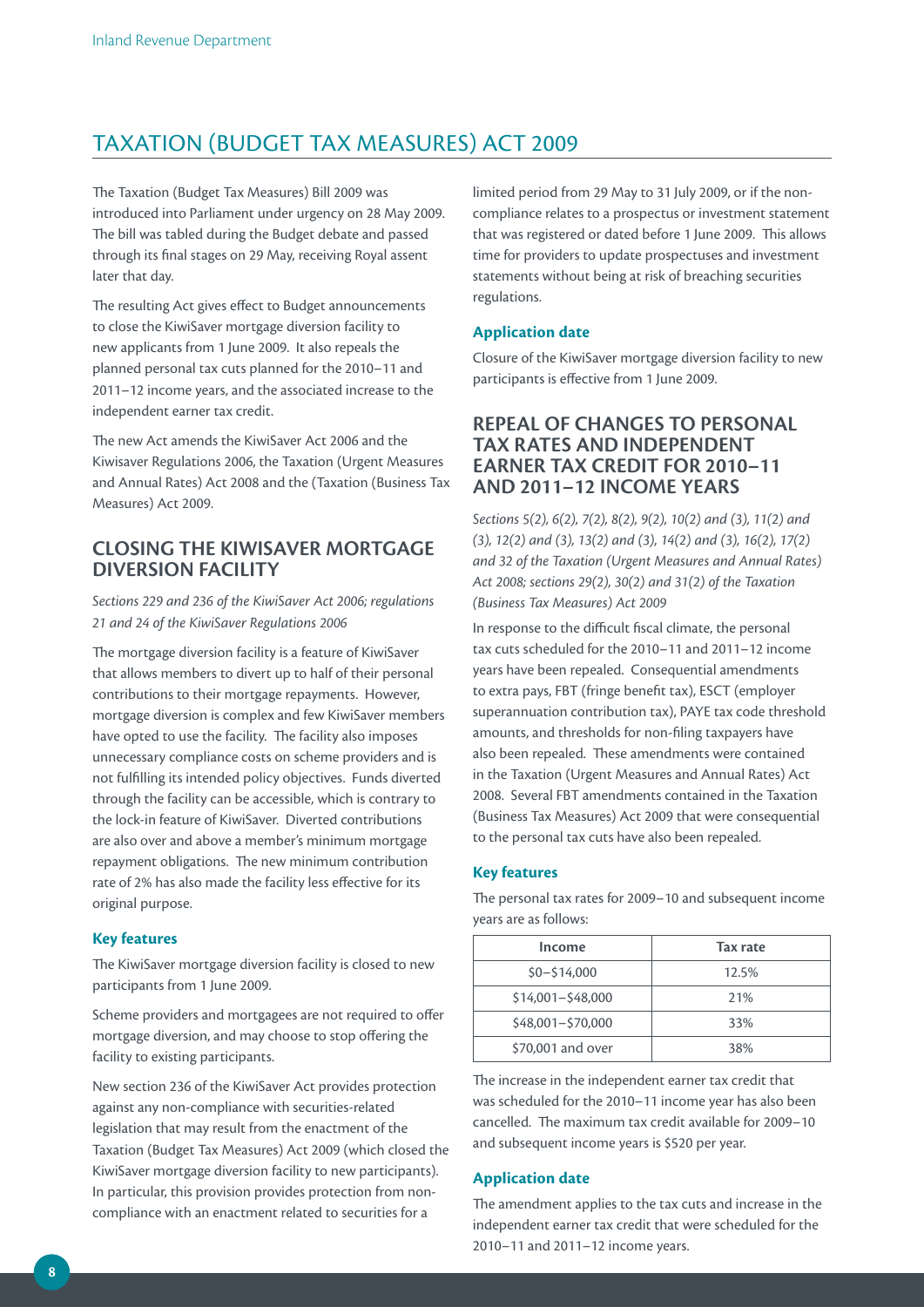# **LEGAL DECISIONS – CASE NOTES**

This section of the TIB sets out brief notes of recent tax decisions made by the Taxation Review Authority, the High Court, Court of Appeal, Privy Council and the Supreme Court.

We've given full references to each case, including the citation details where it has already been reported. Details of the relevant Act and section will help you to quickly identify the legislation at issue. Short case summaries and keywords deliver the bare essentials for busy readers. The notes also outline the principal facts and grounds for the decision.

These case reviews do not set out Inland Revenue policy, nor do they represent our attitude to the decision. These are purely brief factual reviews of decisions for the general interest of our readers.

## TAX ADVICE DOCUMENTS TO BE **DISCOVERED**

| Case                 | ANZ National Bank Limited & Others<br>v Commissioner of Inland Revenue |
|----------------------|------------------------------------------------------------------------|
| <b>Decision date</b> | 28 April 2009                                                          |
| Act                  | Tax Administration Act 1994                                            |
| <b>Keywords</b>      | Relevance, tax advice, discovery, tax<br>avoidance                     |

#### **Summary**

ANZ is required to discover to the Commissioner opinions provided by its tax advisor, Pricewaterhouse Coopers (PwC).

#### **Impact of decision**

The Court of Appeal confirms that tax opinions are relevant and discoverable in tax avoidance cases. The judgment discusses relevance, admissibility and the taxpayers' nondisclosure right in relation to tax avoidance documents.

#### **Facts**

The litigation between ANZ and the Commissioner involves a challenge by ANZ to assessments made by the Commissioner in relation to financing transactions known as "repo" transactions.

ANZ received advice from PwC in relation to the repo transactions that are the subject of the challenge proceedings. At the relevant time, a partner of PwC was providing what was essentially the in-house tax function at ANZ and, in addition, PwC provided "sign off" opinions on the tax aspects of the repo transactions. ANZ accepts that the descriptions of the factual elements of the transactions contained within these tax opinions are discoverable, but says that the actual advice given on the tax aspects of the transactions is not relevant to the Court's decision as to whether the arrangements of which the transactions formed part amounted to tax avoidance, and should not therefore be discoverable.

The principal submission made by ANZ was that the tax advice was not relevant to the question of whether the arrangements of which the repo transactions formed part were tax avoidance arrangements. The determination of whether an arrangement amounts to tax avoidance requires an objective assessment. In light of the objective nature of the assessment required, subjective views of a tax adviser as to the way in which disputed transactions could be effected by tax legislation were of no relevance.

In the High Court Wild J ruled that the tax opinions were discoverable: *ANZ National Bank Ltd v Commissioner of Inland Revenue (No 2)* (2008) 23 NZTC 21,918. ANZ appealed against that ruling.

#### **Decision**

The Court of Appeal stated that relevance in terms of the *Peruvian Guano* test is not the same as the test for relevance when determining admissibility of evidence (section 7 of the Evidence Act 2006). In terms of the *Peruvian Guano* test, it is sufficient if the tax opinions could fairly lead the Commissioner to a train of inquiry which may have the effect of advancing his case or damaging that of ANZ. The Court held that the tax opinions meet the broad relevance test for the issues of whether the guarantee procurements fee is a sham and the purpose of the arrangement.

The Court held that the tax advice may assist the Commissioner in establishing the scope of the arrangements at issue. The Court agreed that, if the tax advice include the nature and size of the guarantee procurement fee and the purpose for which that fee is charged, they will be relevant to the Commissioner's sham argument. Whether they will be admissible as evidence can be determined later as already indicated, their discoverability does not necessarily mean they will be admissible.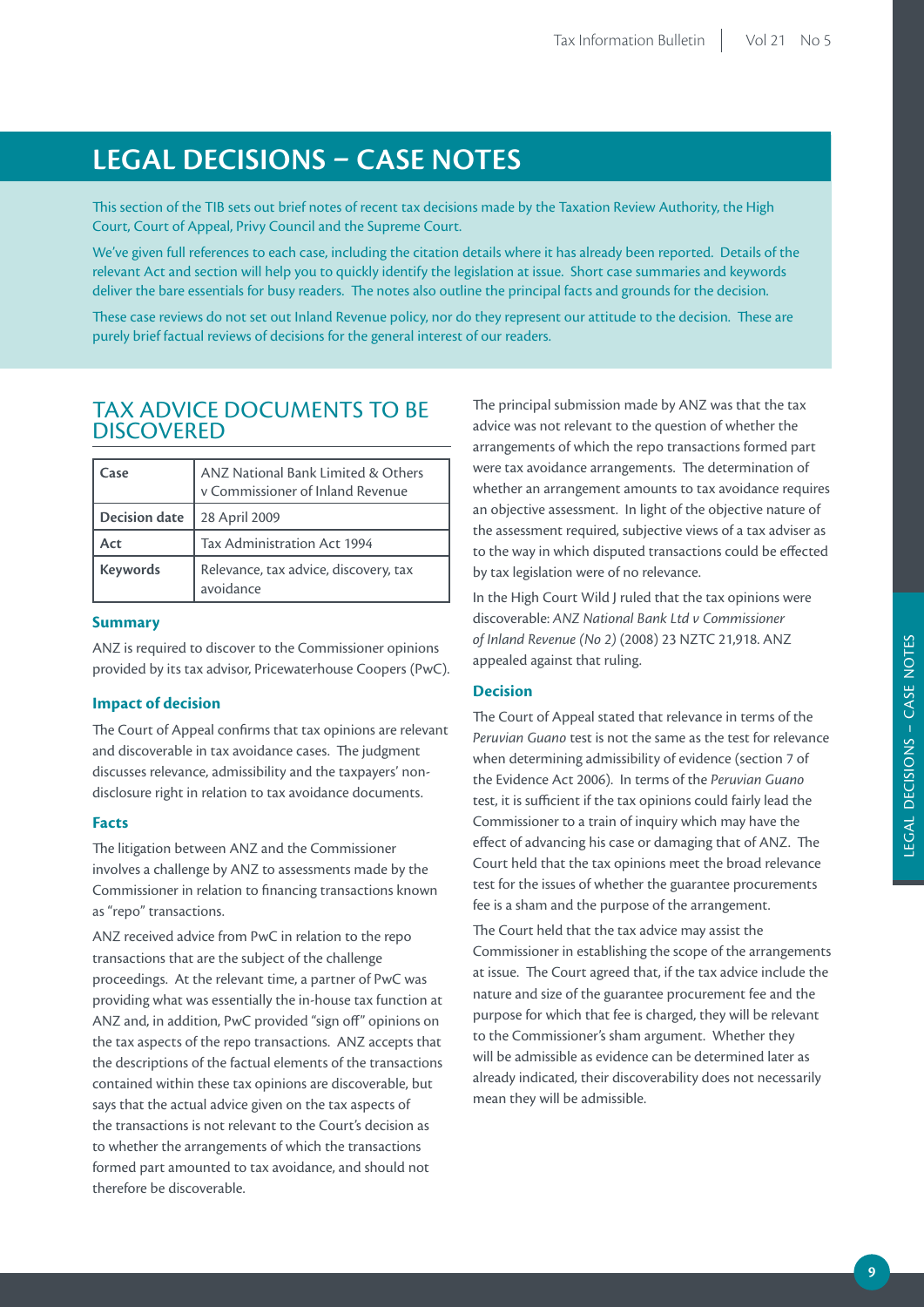## THE CREATION OF A TRUST GIVES RISE TO A GIFT FOR GIFT DUTY **PURPOSES**

| Case                 | Begg, Jackson and Jackson v<br>Commissioner of Inland Revenue |
|----------------------|---------------------------------------------------------------|
| <b>Decision date</b> | 30 April 2009                                                 |
| Act                  | Estate and Gift Duties Act 1968                               |
| Keywords             | Disposition of property                                       |

#### **Summary**

A deed of gift of money secured by a declaration of trust on a home to secure payment of the money in the future is a gift under the Estate and Gift Duties Act 1968.

#### **Impact of decision**

There is no tax implication in this case as each gift was below the exemption level. In the future when the money is actually paid, assuming there is still the same statutory gift duty, there will be no gift duty payable as the money is already gifted.

#### **Facts**

The taxpayers executed a deed for the purpose of making a gift of (or promising to give) a sum of money of \$27,000 with gifts in subsequent years of lesser sums to family members. Payment of the gifts was deferred to the future upon sale of the home. A trust was declared on their homes "to the extent of their respective interests from time to time" to secure payment of the gifts.

The High Court held that there were no gifts for the purposes of the Estate and Gift Duties Act 1968 ("the Act") made under the deed even though there was a valid trust because, on a narrow interpretation of section 2(2) of the Act, the creation of a trust was not sufficient in itself and there must be conveyance of the gift in order to qualify as "disposition of property".

The taxpayers appealed to the Court of Appeal. Three issues were dealt with by the Court of Appeal:

- In order for an action to amount to a "disposition of property" for the purposes of the Act, must the action come within the general definition of "disposition of property"?
- Did the creation of the trust give rise to a dutiable gift to the children?
- Even if the initial gifts were gifts for gift duty purposes, were the later ones?

#### **Decision**

The Court of Appeal granted the appeal.

The legal interpretation of "include" in the definition of "disposition of property" in section 2(2) of the Act is to enlarge or extend the general part of the definition to the specific, subparagraphs of the definition. That the definition in section 2(2) with the specific, subparagraphs is set out differently from the previous 1909 Act is "merely stylistic". An act can amount to a "disposition of property" for the purposes of the Act without coming within the general part of the definition. The creation of a trust is a "disposition of property" within subparagraph (b) of the definition. As there was a valid trust, there was a "disposition of property" and a gift for gift duty purposes.

*Perry v Commissioner of Stamps* (1913) 32 NZLR 1194 applied as its facts cannot be distinguished from the present appeal. Moreover *Perry* was correctly decided when it held the creation of the trust gave rise to an immediately dutiable gift. There has not been any issue with Perry as an authority and the Court of Appeal declined to overrule it.

Even though not dealt with by the High Court and the Court of Appeal not even sure it was squarely raised on the pleadings, it was held that each subsequent gift is a creation of a separate trust under the deed and is consequently a separate "disposition of property" under subparagraph (b) of the definition in section 2(2) of the Act.

As the individual gifts were below the gift duty exemption, there was no gift duty payable.

## COMMISSIONER ALLOWED TO CONTINUE INVESTIGATION

| Case                 | Avowal Administrative Attorneys Ltd &<br>Ors v The District Court at North Shore<br>& The Commissioner of Inland Revenue |
|----------------------|--------------------------------------------------------------------------------------------------------------------------|
| <b>Decision date</b> | 8 May 2009                                                                                                               |
| Act                  | Tax Administration Act 1994                                                                                              |
| <b>Keywords</b>      | Stay                                                                                                                     |

#### **Summary**

The applicants' application for a stay of the High Court judgment pending resolution of their appeal was denied.

#### **Impact of decision**

The Commissioner is able to progress his investigation and is also able to pass on information to the Australian Tax Office notwithstanding the appeal of the substantive judgment to the Court of Appeal.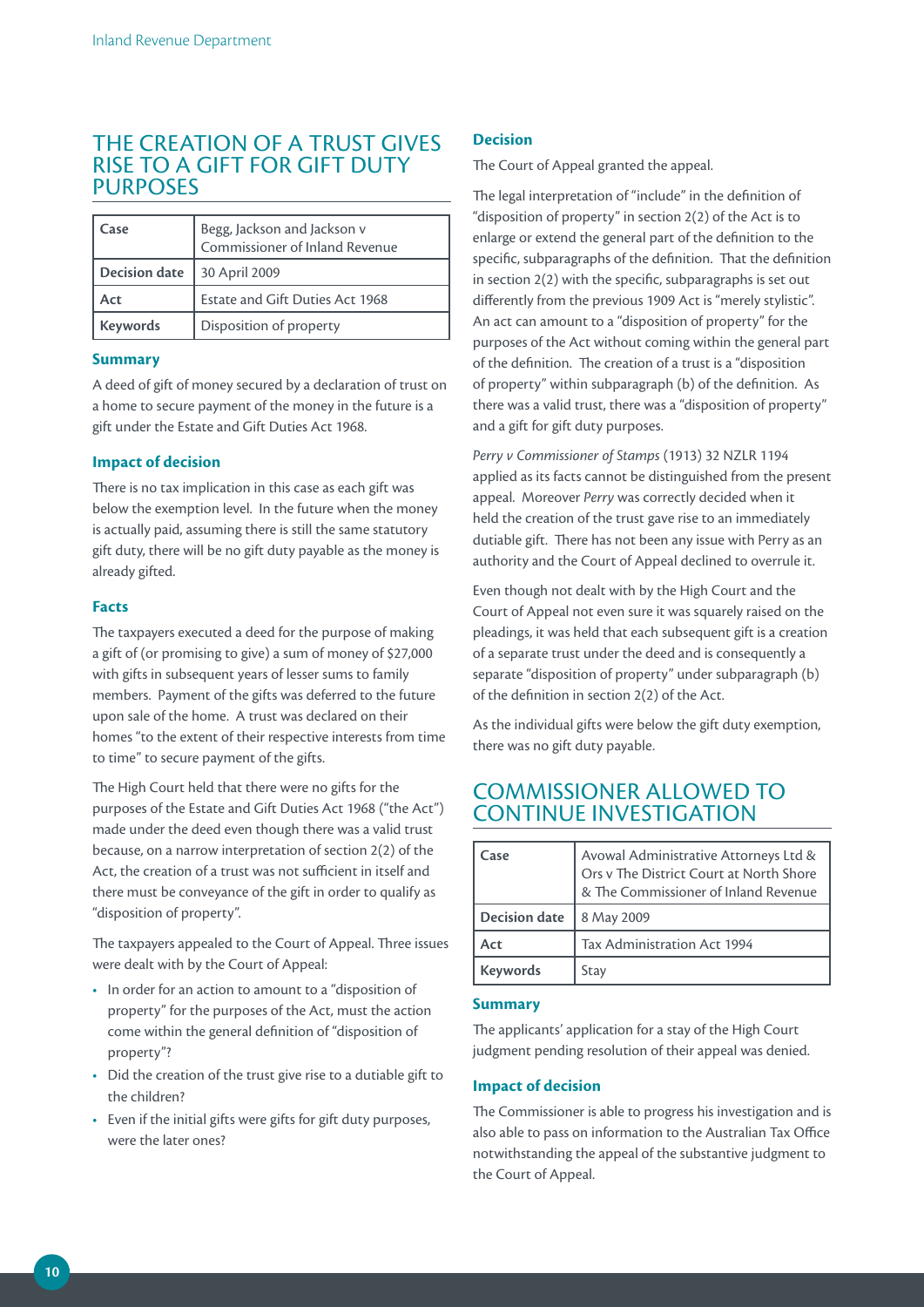#### **Facts**

On 8 November 2006 the Commissioner of Inland Revenue (the Commissioner) and the Australian Tax Office (ATO) conducted simultaneous access operations on both sides of the Tasman. The operations followed a request by the ATO to the Commissioner in 2004 under Article 26 of the Australia-New Zealand Double Tax Agreement (DTA). The ATO provided background information which indicated that a number of entities based in or operating in New Zealand were promoting, marketing and implementing a wide range of tax avoidance schemes.

Using his powers under section 16 of the Tax Administration Act 1994, the Commissioner entered seven premises, both private and commercial, and removed hardcopy documents and hard drives for copying. Seven applicants commenced judicial review proceedings against the Commissioner, and another applicant later joined the proceedings.

On 22 December 2008, the High Court delivered a judgment upholding the Commissioner's actions and dismissing the judicial review. The High Court ordered the return of three hard drives where the Commissioner had not followed his own processes; otherwise the Commissioner was successful on all bases. The applicants have appealed the High Court decision and sought a stay, from the High Court, of the High Court judgment pending resolution of the appeal. The Commissioner opposed the application for a stay.

#### **Decision**

Venning J held that the applicants had failed to make out the case for a stay and dismissed the application.

The applicants' main concern was that if a stay was not granted, then a successful appeal would be worthless, because even though the Commissioner could turn an institutional blind eye to the information, individual officers would not be able to remove the information from their minds, and would make decisions affecting the applicants, and other entities associated with them, on the basis of that information.

The applicants were also particularly concerned at the prospect of information being passed to the ATO on the basis that once the information was out of the country, the IRD and the New Zealand courts would have no control over the information and could not insist on the use of it being unwound. The applicants also cited the difficult relationship that they, particularly Mr Petroulias, have had with the ATO in recent years as a factor that increased their concern.

The Court found that failure to grant a stay would not render a successful appeal nugatory, because the Commissioner would destroy or return the hard drives to the appellants and neither the Commissioner nor the ATO would be able to use the information contained on those hard drives. All information would have to be deleted from IRD records and any assessments based on that information would have to be unwound.

The Court also relied on the role and responsibility of the Commissioner, and the fact that he is a public officer subject to the Official Information Act 1982 and Parliamentary enquiries. The Commissioner and his officers are also subject to secrecy provisions in the legislation.

#### **Conclusion**

The High Court held that the Commissioner was entitled to review the electronic information.

The Court also held that the Commissioner was entitled to pass any such information to the ATO once the ATO has provided an affidavit to the Court confirming that the ATO will put in place a process to ensure that any information it receives will be identified so that it can unwind any steps or actions taken on the basis of such information, and also confirming that such an unwind would be at the ATO's cost.

### STATUS OF FARNSWORTH AND ZENTRUM DECISIONS REMAINS UNCLEAR

| Case                 | Ben Nevis Forestry Ventures Limited &<br>Ors v Commissioner of Inland Revenue<br>[2009] NZSC 40 |
|----------------------|-------------------------------------------------------------------------------------------------|
| <b>Decision date</b> | 13 May 2009                                                                                     |
| Act                  | Income Tax Act 1994, Tax<br><b>Administration Act 1994</b>                                      |
| <b>Keywords</b>      | Farnsworth, Zentrum                                                                             |

#### **Summary**

Commissioner's application for partial recall of Supreme Court decision, to clarify the status of Farnsworth in light of the decision in *Zentrum*, was refused.

#### **Impact of decision**

The status of the respective decisions remains unclear. The Supreme Court confirmed that it has expressed no view on the correctness of either Farnsworth or Zentrum.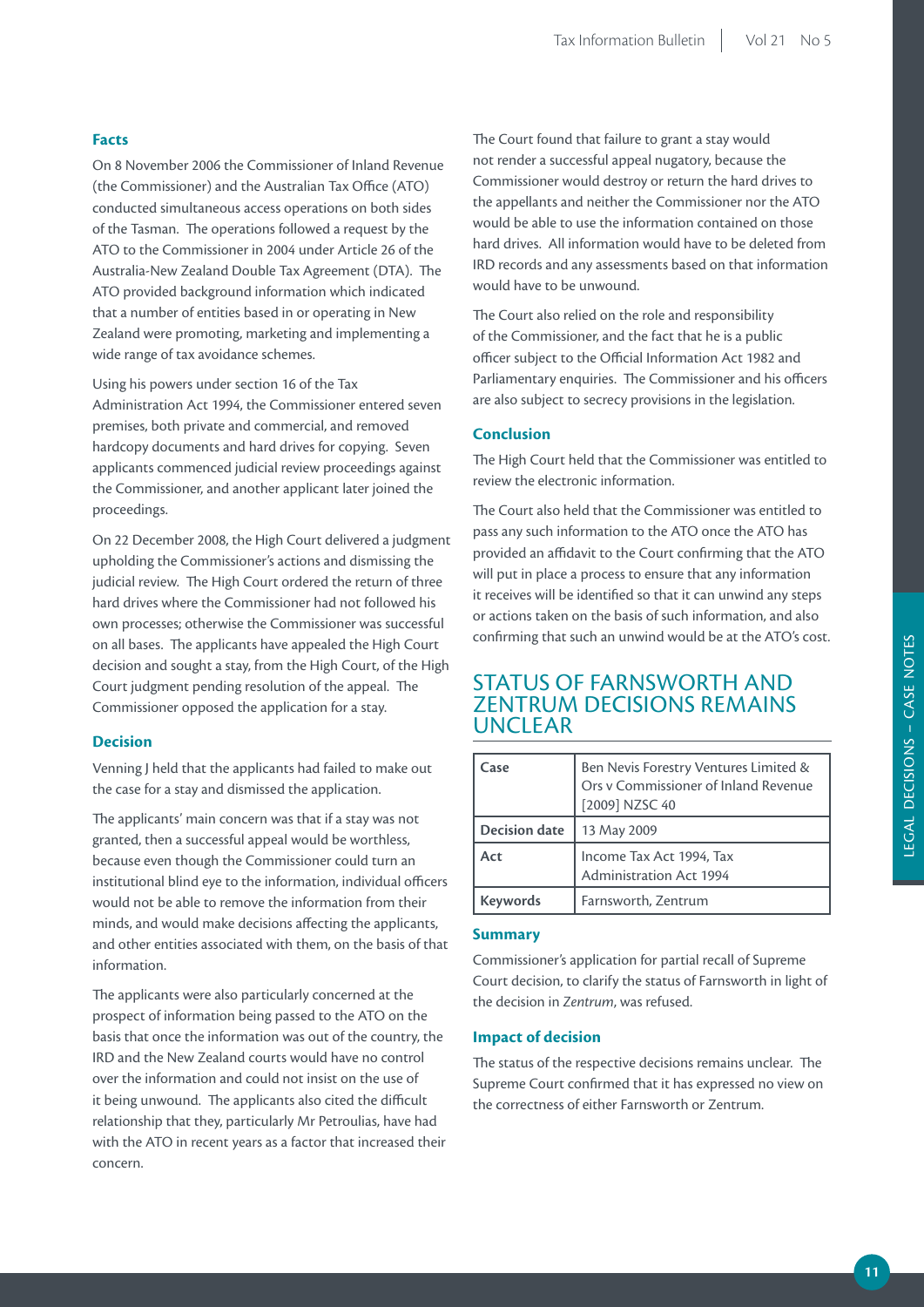#### **Facts**

In the recent Supreme Court hearing in Trinity<sup>1</sup>, the Accent *Management* appellants endeavoured to raise an argument that the agreement to grant a licence and options fell within the definition of a financial arrangement. The Supreme Court refused to hear that argument and in the judgment, reference<sup>2</sup> is made to the Court of Appeal decision in *Commissioner of Inland Revenue v VH Farnsworth Limited*<sup>3</sup> :

"Although it was decided on earlier legislation, the leading case on what can be argued at a hearing is [*Farnsworth*]"

The Commissioner made an application for recall of paragraphs 152–155 of the Trinity judgment and requested that the Court omit or (preferably) amend those paragraphs to clarify the status of the decision in *Commissioner of*  Inland Revenue v Zentrum Holdings Limited<sup>4</sup>, which held that Farnsworth had no application in tax litigation that is preceded by the new disputes process under Part IVA of the Tax Administration Act 1994.

#### **Decision**

The Supreme Court dismissed the Commissioner's application for partial recall and said:

"[2] Inadvertently therefore this Court has created uncertainty as to whether *Zentrum* is a correct statement of the law. The reasons given in paragraphs [152]–[155] should not be regarded as representing this Court's view of the correctness or otherwise of either the *Farnsworth* or the *Zentrum* cases in the light of Part IVA.

[3] We consider this clarification of the position is all that is necessary…"

- <sup>1</sup> *Ben Nevis Forestry Ventures Limited & Ors v Commissioner of Inland Revenue* [2008] NZSC 115
- <sup>2</sup> at paragraph 153
- <sup>3</sup> [1984] 1 NZLR 428 (CA)
- <sup>4</sup> [2007] 1 NZLR 145 (CA)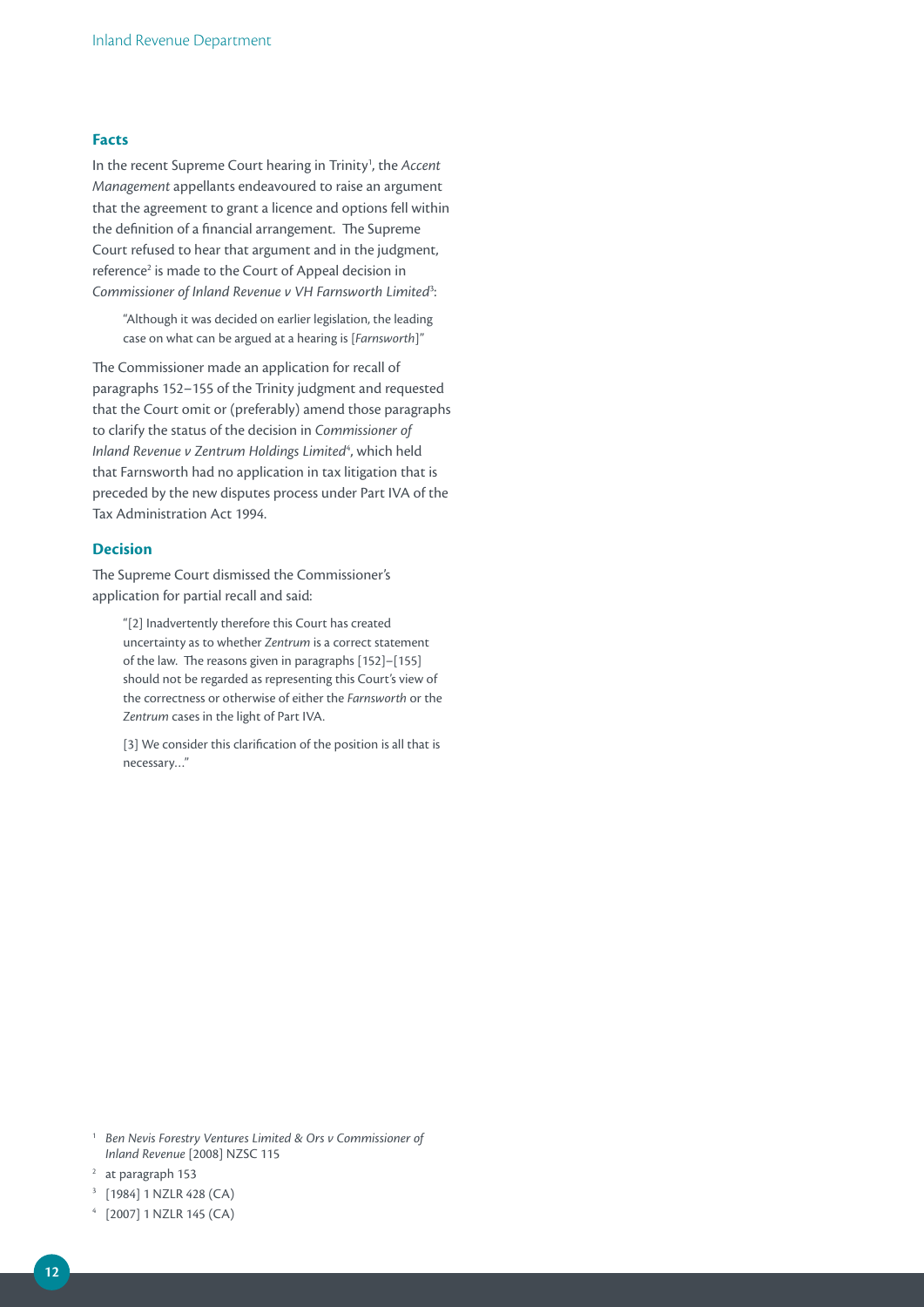# **STANDARD PRACTICE STATEMENTS**

These statements describe how the Commissioner will, in practice, exercise a discretion or deal with practical issues arising out of the administration of the Inland Revenue Acts.

## SPS 09/02: VOLUNTARY DISCLOSURES

#### **Introduction**

- 1. This Standard Practice Statement ("SPS") applies to a voluntary disclosure that is made under section 141G or section 141J of the Tax Administration Act 1994 ("TAA") on or after 17 May 2007 and for the purpose of entitlement to a reduction in shortfall penalty. It provides guidelines in respect of:
	- a) how to make a voluntary disclosure;
	- b) when a taxpayer is treated as having been notified of a pending audit;
	- c) what constitutes a full voluntary disclosure;
	- d) what rate of reduction will apply if a taxpayer is liable for a shortfall penalty.
- 2. Unless specified otherwise, all legislative references in this SPS refer to the TAA.
- 3. This SPS should be read in conjunction with SPS 07/02: *Notification of a pending audit or investigation* (or any subsequent replacement).

#### **Application**

4. This SPS replaces SPS INV-251: *Voluntary disclosures* and applies to taxpayers who have made voluntary disclosures on or after 17 May 2007.

#### **Summary**

- 5. A taxpayer can make a full voluntary disclosure for the purpose of a shortfall penalty reduction, either:
	- a) before the taxpayer is first notified that a tax audit is pending ("pre-notification disclosure"), or
	- b) after the taxpayer is first notified of a pending audit but before the audit starts ("post-notification disclosure").
- 6. See SPS 07/02: *Notification of a pending audit or investigation* published in *Tax Information Bulletin* Vol.19, No.3 (April 2007) which provides details regarding when notification that an audit is pending will occur and the form in which that notification must be provided.
- 7. Section 141G(1) does not apply unless the taxpayer makes a full voluntary disclosure. Section 141G(2) allows the Commissioner to specify what information

must be provided by the taxpayer to be a full disclosure and the form in which the disclosure must be provided (see the discussion in paragraphs 38–49).

- 8. Where a taxpayer makes a full voluntary disclosure a reduction will be allowed in the shortfall penalty rate as follows:
	- a) by 100% under section  $141G(3)(a)(i)$  if the taxpayer makes a pre-notification disclosure, and
		- the shortfall penalty is for not taking reasonable care (section 141A); or
		- the shortfall penalty is for taking an unacceptable tax position or is an unacceptable interpretation (section 141B); or
	- b) by 100% under section  $141/(2)(a)(i)$  if:
		- a taxpayer makes a pre-notification disclosure, and
		- the shortfall penalty is imposed under either section 141A or 141B and relates to a temporary tax shortfall, or
	- c) by 75% under section  $141G(3)(a)(ii)$  if:
		- the taxpayer makes a pre-notification disclosure, and
		- the shortfall penalty is for gross carelessness (section 141C), an abusive tax position (section 141D), evasion or similar act (section 141E) or a promoter penalty (section 141EB), or
	- d) by 75% under section  $141(2)(b)$  if:
		- the taxpayer makes a pre-notification disclosure and the shortfall penalty is imposed under any of sections 141C to 141EB and relates to a temporary tax shortfall, or
		- makes a post-notification disclosure and the shortfall penalty is imposed under any of sections 141A to 141EB and relates to a temporary tax shortfall, or
	- e) by 40% under section 141G(3)(b) if the taxpayer makes a post notification disclosure.
- 9. When a taxpayer makes a pre-notification disclosure, the Commissioner's practice is not to consider subsequent prosecution action against them in respect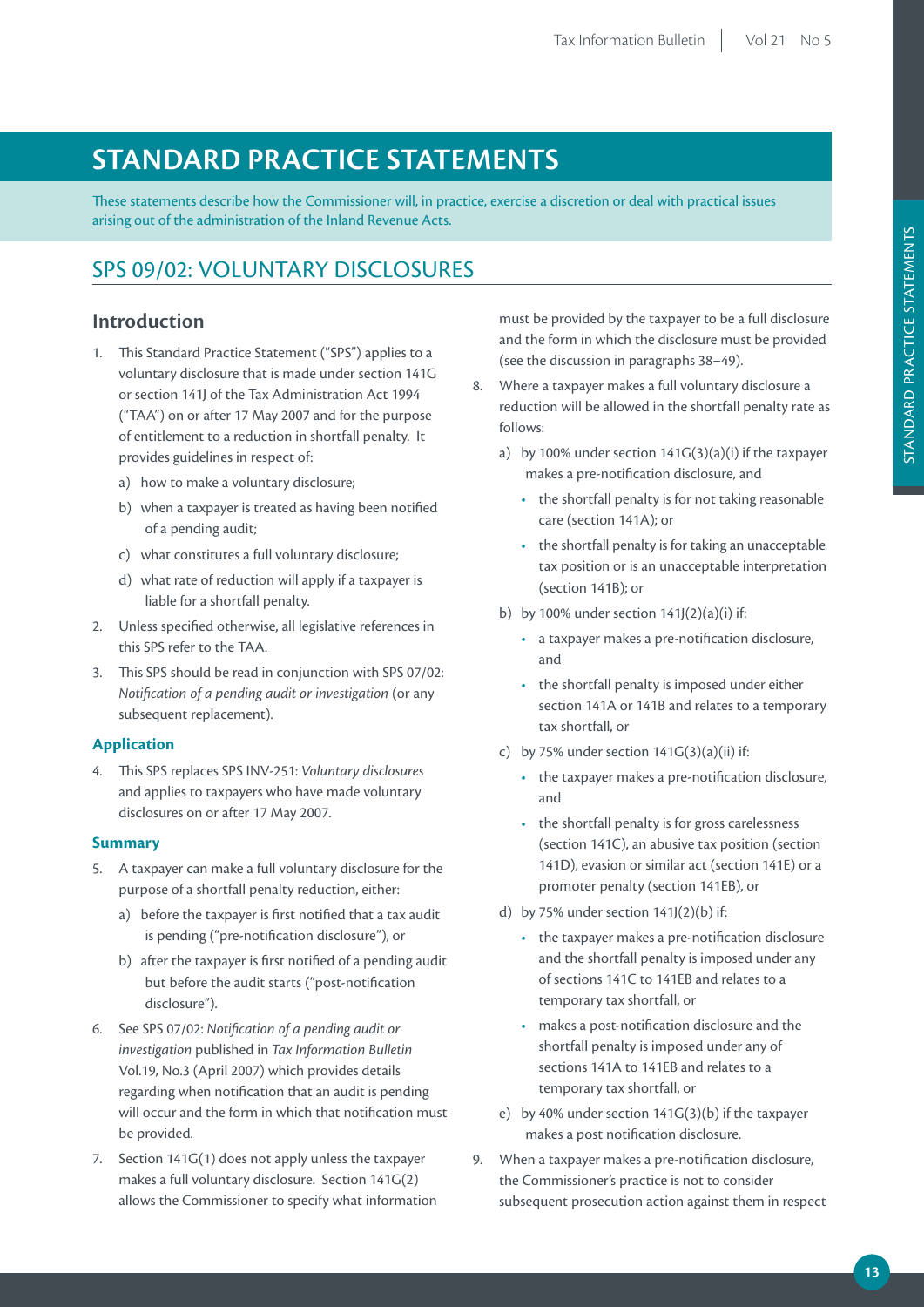of the tax shortfall that they have voluntarily disclosed. However, Inland Revenue may consider prosecution action when a taxpayer makes a post-notification disclosure that involves evasion or similar offending.

#### **Background**

- 10. The New Zealand tax system is based on voluntary compliance and most taxpayers voluntarily meet their obligations under the tax laws, for example, by filing tax returns on time and returning all income.
- 11. The voluntary disclosure rules provide an incentive to taxpayers to determine their correct tax liability. The rules also reflect the savings to Inland Revenue from voluntary admissions of irregularities and other benefits of co-operation by taxpayers. By making a full voluntary disclosure, a taxpayer will attain the advantage of either a full or partial reduction of any shortfall penalty for which they are liable and may also avoid prosecution action.
- 12. Section 141G(3)(a) has been amended to increase the reduction rate of certain shortfall penalties when a prenotification disclosure is made. The amended section 141G applies to voluntary disclosures that are made on or after 17 May 2007.
- 13. Section 141J has been amended to increase the reduction rate of certain shortfall penalties when a disclosure is made in respect of a temporary tax shortfall.

#### **Legislation**

- 14. The relevant legislative provisions are sections 141G and 141J.
- 15. Section 141G reads as follows:

**141G Reduction in penalty for voluntary disclosure of tax shortfall—**

- (1) A shortfall penalty payable by a taxpayer under any of sections 141A to 141EB may be reduced if, in the Commissioner's opinion, the taxpayer makes a full voluntary disclosure to the Commissioner of all the details of the tax shortfall, either—
	- (a) Before the taxpayer is first notified of a pending tax audit or investigation (referred to in this section as "pre-notification disclosure"); or
	- (b)After the taxpayer is notified of a pending tax audit or investigation, but before the Commissioner starts the audit or investigation (referred to in this section as "post-notification disclosure").
- (2) The Commissioner may from time to time—
	- (a) Specify the information required for a full voluntary disclosure; and
	- (b)The form in which it must be provided.
- (3) The level by which the shortfall penalty is reduced—
	- (a) for pre-notification disclosure is—
		- (i) 100%, if the shortfall penalty is for not taking reasonable care, for taking an unacceptable tax position, or for an unacceptable interpretation; or (ii) 75%, if subparagraph (i) does not apply:
	- (b)For post-notification disclosure is 40%.
- (4) A taxpayer is deemed to have been notified of a pending tax audit or investigation, or that the tax audit or investigation has started, if—
	- (a) The taxpayer; or
	- (b)An officer of the taxpayer; or
	- (c) A shareholder of the taxpayer, if the taxpayer is a close company; or
	- (d)A tax adviser acting for the taxpayer; or
	- (e) A partner in partnership with the taxpayer; or
	- (f) A person acting for or on behalf of or as a fiduciary of the taxpayer,—

is notified of the pending tax audit or investigation, or that the tax audit or investigation has started.

- (5) An audit or investigation starts at the earlier of—
	- (a) The end of the first interview an officer of the Department has with the taxpayer or the taxpayer's representative after the taxpayer receives the notice referred to in subsection (4); and
	- (b)The time when—
		- (i) An officer of the Department inspects information (including books or records) of the taxpayer after the taxpayer receives the notice referred to in subsection (4); and
		- (ii) The taxpayer is notified of the inspection.
- 16. Section 141J reads as follows:

#### **141J Limitation on reduction of shortfall penalty—**

- (1) This section applies to a shortfall penalty payable by a taxpayer if—
	- (a) the taxpayer makes a voluntary disclosure; and
	- (b) the shortfall penalty is payable in respect of a temporary tax shortfall; and
	- (c) the shortfall penalty would be reduced under section 141G or 141H in the absence of this section.
- (2) The shortfall penalty is reduced by—
	- (a) 100%, if—
		- (i) the shortfall penalty is for not taking reasonable care, for taking an unacceptable position, or for taking a tax position involving an unacceptable interpretation of a tax law; and
		- (ii) the tax shortfall is voluntarily disclosed under section 141G before notification of a pending tax audit or investigation; or
	- (b)75%, if paragraph (a) does not apply.
- (3) A shortfall penalty to which this section applies is not reduced under any other section.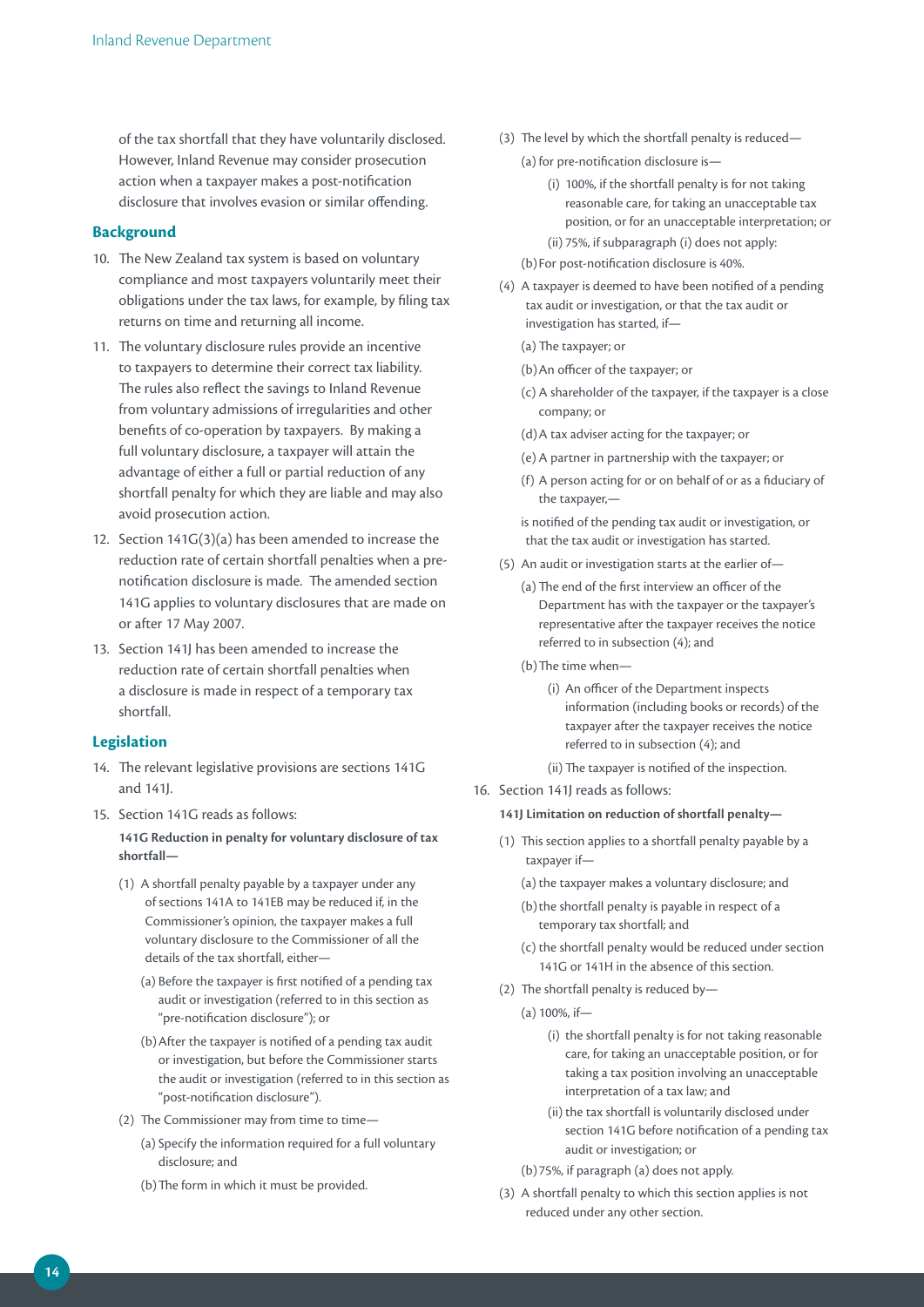#### **Discussion**

#### *Voluntary disclosure methods*

- 17. A taxpayer can make a voluntary disclosure:
	- a) in person at an Inland Revenue office, or
	- b) by telephone, or
	- c) in writing, or
	- d) during the first interview that forms part of the audit.

#### *Making a voluntary disclosure in person*

18. A taxpayer can make a voluntary disclosure in person at an Inland Revenue office during normal business hours. If the taxpayer cannot make the voluntary disclosure in writing, an Inland Revenue officer will record the voluntary disclosure details on an Inland Revenue form (*IR 281 Voluntary disclosure*) and ask that the taxpayer sign it.

#### *Making a voluntary disclosure by telephone*

- 19. A taxpayer can make a voluntary disclosure by telephoning Inland Revenue. The taxpayer should provide as much information as possible when making the disclosure including the types of information that are required by the Commissioner (see paragraphs 46–49).
- 20. If the tax shortfall and the facts are straightforward, Inland Revenue will accept the taxpayer's verbal disclosure without asking them to make the voluntary disclosure in writing. Inland Revenue will make a record of the matters disclosed.
- 21. However, if the tax shortfall and the facts are complex, an Inland Revenue officer will endeavour to record all the details of the tax shortfall and ascertain whether there has been a full voluntary disclosure.
- 22. If the information is unclear, the taxpayer may be asked to make the full voluntary disclosure in writing. This may include completing an Inland Revenue form (*IR 281 Voluntary disclosure*).

#### *Making a voluntary disclosure in writing*

- 23. A taxpayer can make a voluntary disclosure in writing by:
	- a) completing an Inland Revenue form *(IR 281 Voluntary disclosure)*, or
	- b) by sending:
		- i) a letter, or
		- ii) a facsimile, or
		- iii) an email to Inland Revenue's Secure Online Correspondence Service.
- 24. Inland Revenue will accept written disclosures that are not made on the relevant form provided that they meet the information requirements specified in this SPS and any other statutory requirements under section 141G(2).
- 25. A voluntary disclosure can be made at any time but in order to get the benefit of the reduction in any applicable penalty it will need to be made by or on the date that the tax audit starts.
- 26. Inland Revenue will acknowledge in writing that it has received the taxpayer's voluntary disclosure.

#### *Making a voluntary disclosure during the first tax audit or investigation interview*

27. A taxpayer can make a post-notification voluntary disclosure during or before the first interview that forms part of the audit. At the interview the Inland Revenue officer will consider whether the disclosure is complete and contains all the information necessary to determine the correct tax position and shortfall and will clarify any matters which are unclear. The officer will advise the outcome as soon as practicable and preferably at the interview.

#### *Notification of a tax audit\**

- 28. Under section 141G(4), a taxpayer is treated as having been notified that a tax audit is pending or has started, if any of the following persons has received the notification:
	- a) the taxpayer, or
	- b) an officer of the taxpayer, or
	- c) a shareholder of the taxpayer (for close companies), or
	- d) a tax adviser acting for the taxpayer, or
	- e) a partner in a partnership, or
	- f) a person acting for, on behalf of, or as a fiduciary of the taxpayer.
- 29. Pursuant to the definition of "officer" under section 3(1), an officer of the taxpayer includes:
	- a) a director, secretary and other statutory officer of a company, and
	- b) a receiver or manager of any company property and a person who has similar powers or responsibilities to a receiver or manager, and
	- c) a company liquidator.
- 30. An employee is not generally an "officer" for the purposes of section 141G, unless they are also a person who satisfies any of the criteria in paragraph 29.
- This section should be read in conjunction with SPS 07/02: *Notification of a pending audit or investigation*.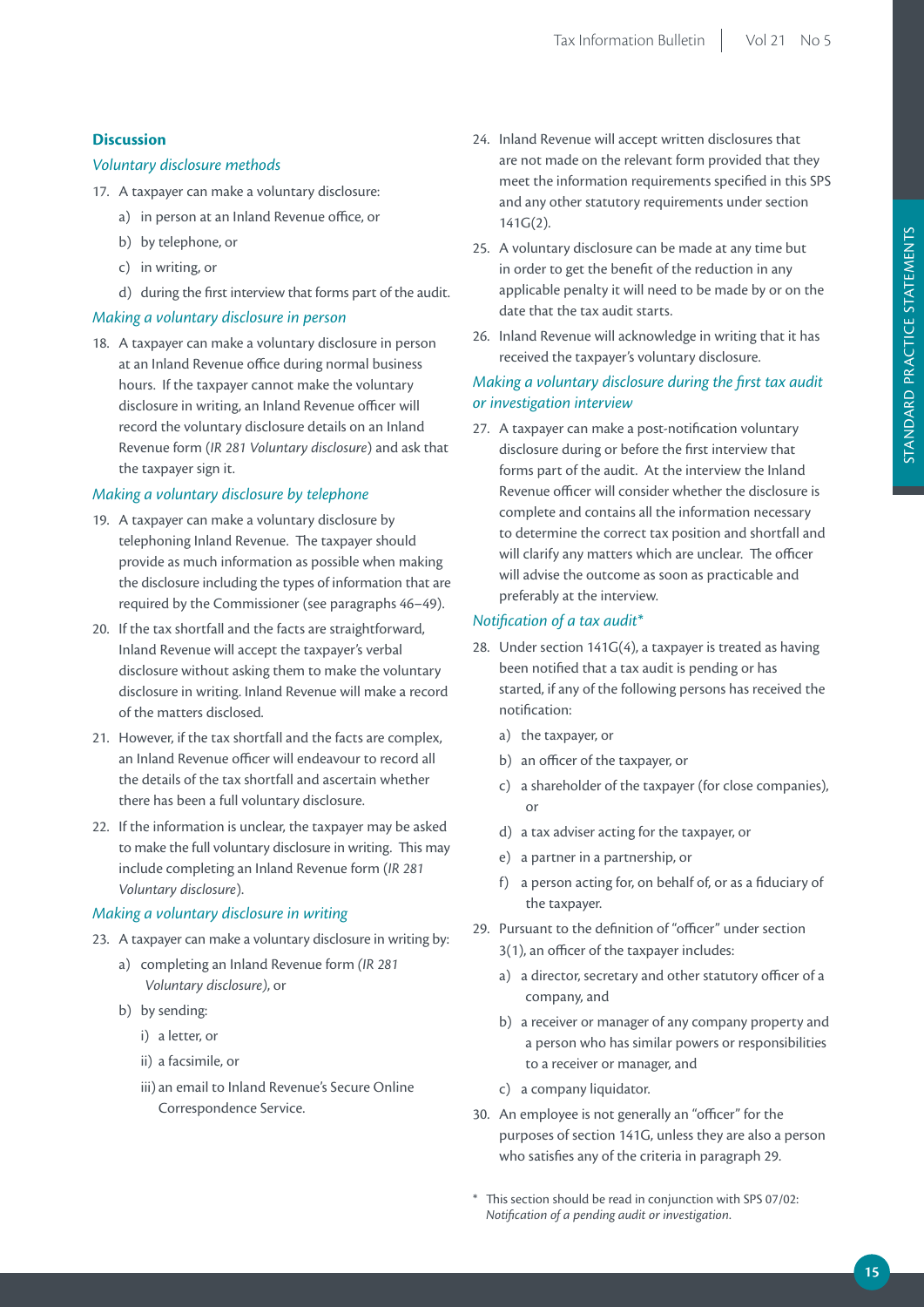#### *Time of notification*

- 31. Notification will be treated as occurring at the earlier of the date that the taxpayer or their agent receives written notice advising them of a pending audit, or a telephone call advising of a pending audit, or when an Inland Revenue officer makes an unannounced visit (see paragraph 33).
- 32. If the exact time that the written notice was received becomes critical, it will be determined from the time that the notice is expected to reach its destination as specified by section 14B(8). Any telephone call advising that a tax audit or investigation is pending will be followed up in writing as soon as possible.

#### *Unannounced visits*

33. In respect of unannounced visits, notification will be treated as occurring on the date that Inland Revenue first makes contact with the taxpayer. This means that taxpayers will not be able to make a pre-notification disclosure, but may still be able to make a postnotification disclosure (see paragraph 27 on making a voluntary disclosure during the first audit interview).

#### *Disclosure by a company's subsidiary*

- 34. A tax audit of a parent company or one of its subsidiaries may necessitate the audit of other subsidiaries within the same group of companies. In such cases, whether there is a pre-notification or postnotification disclosure depends on which entity in the group has been notified of the audit and whether that notification related to one or more companies in the group or to the entire group.
- 35. For example, a group of companies consists of a parent company and two subsidiaries. If only the parent company has been notified that a tax audit of the parent company is pending, any voluntary disclosure that a subsidiary of the group subsequently makes must be treated as a pre-notification disclosure (provided that it meets the requirements for full disclosure).
- 36. However, if the subsidiaries have also been notified that a tax audit is pending, any voluntary disclosure that a subsidiary makes before the tax audit starts will be treated as a post-notification disclosure.
- 37. When a company has a branch, the branch and company are considered to have been notified that a tax audit or investigation is pending at the same time. This is because the branch is not a separate legal entity from the company.

#### *Full disclosure*

- 38. Inland Revenue will consider all valid voluntary disclosures. Subject to the applicable time bar and other relevant limitations the Commissioner can exercise the discretion under section 113 to amend an assessment to reflect the taxpayer's voluntary disclosure. See SPS 07/03: *Requests to amend assessments*, in *Tax Information Bulletin*, Vol 19, No 5 (June 2007) for details.
- 39. Section 141G requires that the voluntary disclosure be full. It is not the Commissioner's role where a penalty reduction is sought to elicit the required information from the taxpayer. This does not necessarily mean disclosing discrepancies to the last dollar but does require that the taxpayer provides sufficient information to enable the Commissioner to make a correct assessment. Each case must be considered on its own merits, however, if any subsequent investigation reveals a further shortfall that should have been included in the disclosure then the taxpayer will not be entitled to the reduction in respect to the voluntary disclosure.
- 40. For example, a taxpayer makes a voluntary disclosure in respect of previously unreturned interest income from money on fixed-term deposit. On investigation it is revealed that the taxpayer also has other interest income that was not included in the voluntary disclosure. The voluntary disclosure was not a full disclosure in that other income was not included. The taxpayer will not be entitled to any reduction in respect of the disclosure.
- 41. If the taxpayer provides information relating to a tax shortfall pursuant to a legal requirement, eg, a request made under section 17, the taxpayer cannot be said to have made a voluntary disclosure.
- 42. Similarly, if Inland Revenue has already identified and verified that there has been a tax shortfall, the taxpayer cannot make a voluntary disclosure. Any subsequent verification of the tax shortfall by the taxpayer would merely confirm the Commissioner's prior knowledge of that tax shortfall.
- 43. However, if the taxpayer makes a disclosure of another tax shortfall that is not already known to the Commissioner (even if the disclosure arises as a result of a statutory request for information) the taxpayer's additional disclosure will be treated as a voluntary disclosure provided the other requirements of section 141G(2) are satisfied.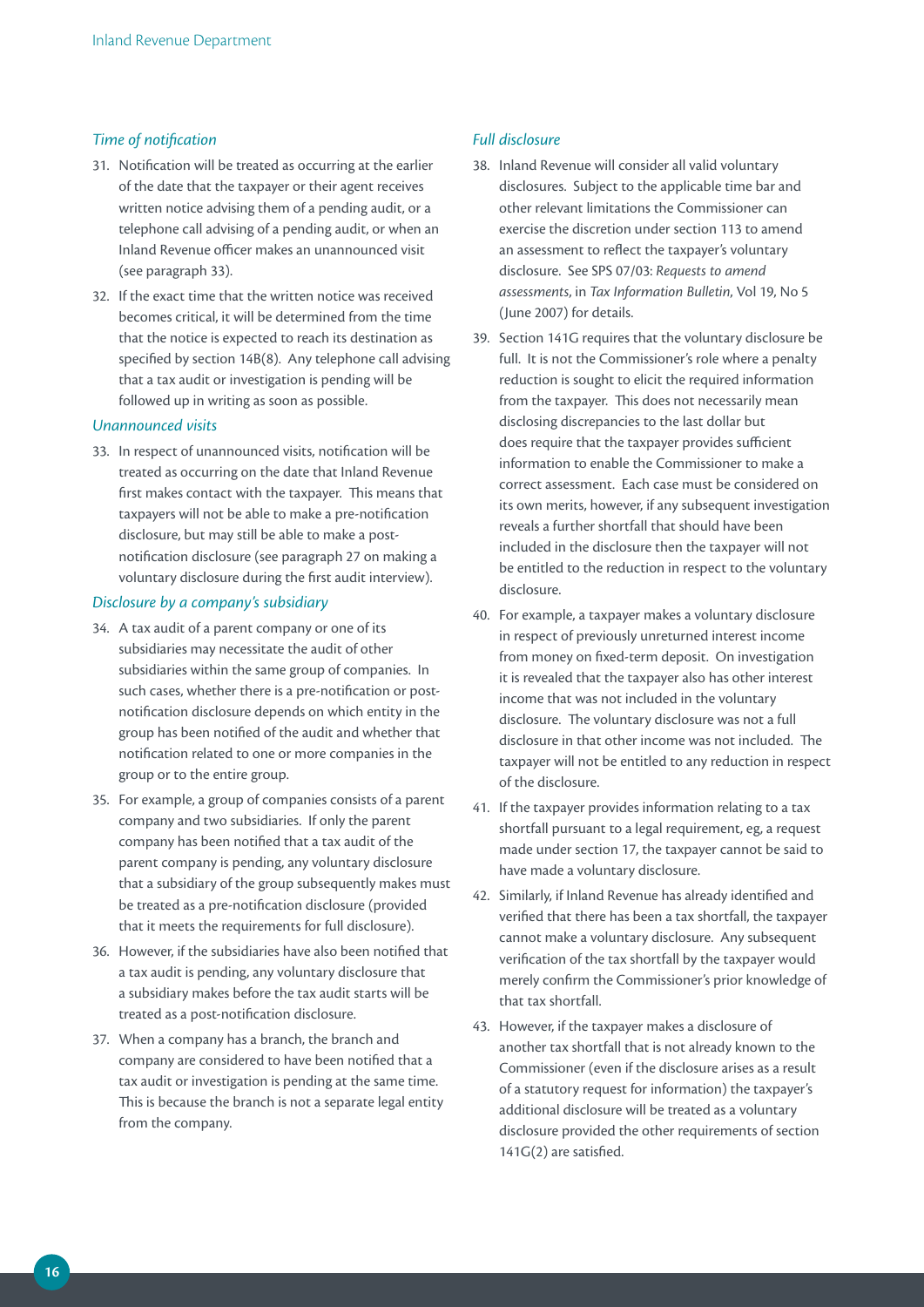- 44. If the disclosure is not fully detailed, and the taxpayer cannot provide full details at their first point of contact with Inland Revenue, the Commissioner will allow the taxpayer reasonable time to obtain more information. The time period for obtaining this information will be negotiated between the taxpayer and the Inland Revenue officer.
- 45. If the taxpayer provides the clarifying information within the agreed period, and provided the information then constitutes a full disclosure, the taxpayer will be treated as having made a full disclosure on that initial date.

#### *Minimum details required*

- 46. To satisfy the requirement for full disclosure a taxpayer should provide the following minimum details:
	- a) the taxpayer's details (name, trade name, IRD number, address, contact telephone number, and
	- b) the nature of the errors or omissions, and
	- c) an explanation as to why the errors or omissions occurred, and
	- d) adequate information to enable a correct assessment of the tax shortfall to be made, and
	- e) any further information that is necessary to make an assessment.
- 47. Where all this information is not provided, the Commissioner will consider on a case-by-case basis whether the information provided is sufficient to satisfy the full disclosure requirements.
- 48. In doing so, the Commissioner will have regard to the taxpayer's reasons for not providing all of the information listed in paragraph 46. (See the discussion regarding when the taxpayer cannot provide full details of the tax shortfall at the first point of contact in paragraph 44.)
- 49. In addition to the minimum details stated in paragraph 46, taxpayers should consider the following situations to ensure that a full voluntary disclosure is made.

#### *More than one tax shortfall*

- 50. Where a taxpayer has more than one tax shortfall each shortfall will be considered separately. For the purpose of section 141G, a distinction is drawn between a tax shortfall that is voluntarily disclosed and one that has been detected by an Inland Revenue tax audit. The latter cannot qualify for a shortfall penalty reduction under section 141G(3).
- 51. A taxpayer can sometimes discover two matters that are relevant to the same tax position and shortfall. The taxpayer should disclose both matters when making the voluntary disclosure to Inland Revenue.

52. If one of the matters is not disclosed until after the tax audit starts (for example, after the first audit interview has ended), the taxpayer cannot qualify for a shortfall penalty reduction under section 141G(3). This is because the taxpayer has not provided "all the details of the tax shortfall" necessary for full disclosure under section 141G(1).

#### *Disclosure of another tax type*

- 53. If a taxpayer:
	- a) is subject to a tax audit on one tax type, and
	- b) makes a voluntary disclosure that satisfies the information requirements under section 141G(1) and (2) in respect of another tax type, and
	- c) has not been notified that a tax audit or investigation is pending in respect of that other tax type,

the taxpayer's voluntary disclosure will qualify as a prenotification disclosure.

54. For example, a taxpayer is subject to an audit regarding PAYE because they paid wages without deducting tax pursuant to the PAYE rules. The taxpayer makes a full voluntary disclosure in respect of income tax for the 2007 year because they have omitted some sales in their income tax return. The taxpayer has not been notified that an audit is pending in respect of the income tax shortfall. The taxpayer's voluntary disclosure is a pre-notification disclosure for the purposes of section 141G(1)(a).

#### *Disclosure of another period*

- 55. Inland Revenue's notification that a tax audit is pending will generally inform the taxpayer of the tax periods that are subject to the audit (though this period may be subsequently amended). The taxpayer can still make a pre-notification disclosure for another tax period that is not stipulated in the notification.
- 56. However, Inland Revenue can extend the tax audit to other tax periods. Inland Revenue will notify the taxpayer promptly if the audit's scope widens during the audit and other tax types and/or periods are to be reviewed.
- 57. If the taxpayer does not disclose all the details of a tax shortfall for a tax period until after they are notified that a tax audit is pending for that tax period, the taxpayer's voluntary disclosure cannot be a pre-notification disclosure under section 141G(3)(a). However, the taxpayer's full voluntary disclosure can be a postnotification disclosure if it is made before the tax audit starts (as defined in section 141G(5)).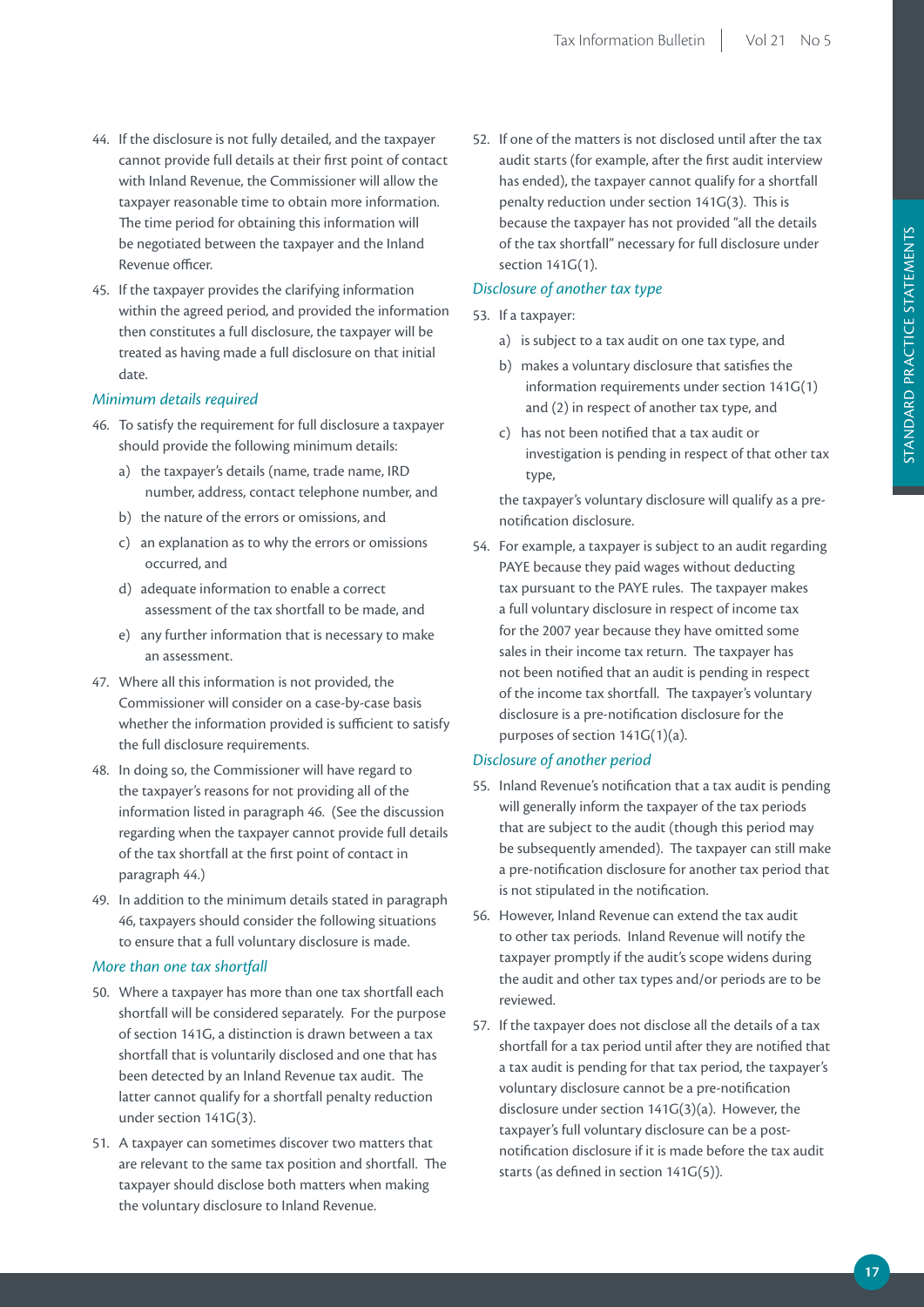#### *The taxpayer's disclosure must be voluntary and unconditional*

- 58. Whether a taxpayer's disclosure is voluntary is a matter to be determined on a case-by-case basis. A taxpayer's disclosure of a tax shortfall is voluntary where the taxpayer has provided the information of their own free will, impulse or choice.
- 59. Inland Revenue accepts that a taxpayer's disclosure is still a voluntary one even if it is prompted by the notification that a tax audit is pending. Section 141G(1)(b) provides that a taxpayer can make a postnotification disclosure in these circumstances provided that the requirement for full disclosure are met.
- 60. However, sometimes Inland Revenue may advise the taxpayer of a known tax shortfall and request that the taxpayer provides specific information to verify the exact details of the shortfall—perhaps including timing of transactions and exact amounts of money involved—in order to raise the assessment. In this circumstance Inland Revenue has prompted the provision of the specific information and it is clear they already know about the tax shortfall so it cannot be said that a voluntary disclosure has been made.
- 61. Inland Revenue occasionally receives information from taxpayers purporting to limit the Commissioner's use of it or containing conditions on how the information may be used. For example, a taxpayer may send a letter regarding an amount of income that had been treated as being non-taxable. The taxpayer's letter also contains a further condition that Inland Revenue should accept the information in full and final settlement of all other taxes and not investigate further (or discontinue an existing investigation). The Commissioner cannot be bound in this way and would be obligated to act on the information provided in the taxpayer's letter. If on further investigation no further shortfalls are found, the taxpayer's letter could still be a full disclosure, and provided it also meets the other criteria in this SPS the taxpayer's letter would still be a voluntary disclosure. However, if on further investigation, additional shortfalls are revealed, then the taxpayer's letter cannot be a voluntary disclosure as the disclosure was not full. In those circumstances the taxpayer would not be entitled to a reduction in respect to the information provided in the letter.

#### *Prosecution*

- 62. If a taxpayer makes a pre-notification disclosure, Inland Revenue will not consider prosecution action against them in respect of the tax shortfall that has been voluntarily disclosed.
- 63. However, Inland Revenue may consider prosecution action where a taxpayer makes a post-notification disclosure that involves evasion or similar offending.

This Standard Practice Statement is signed on 26th May 2009.

#### **Rob Wells**

LTS Manager, Technical Standards

#### **Examples**

The following examples are provided to further explain the Commissioner's view on voluntary disclosures. The example are for the purposes of clarification only and do not form part of the SPS.

#### **Example 1**

A taxpayer provides information regarding a tax shortfall pursuant to an information demand made by Inland Revenue under section 17. The information that the taxpayer has provided does not amount to a voluntary disclosure.

#### **Example 2**

An employer files their Employer Monthly Statement without an accompanying payment. The employer cannot voluntarily disclose the non-payment of the PAYE because Inland Revenue will already know that payment has not been made.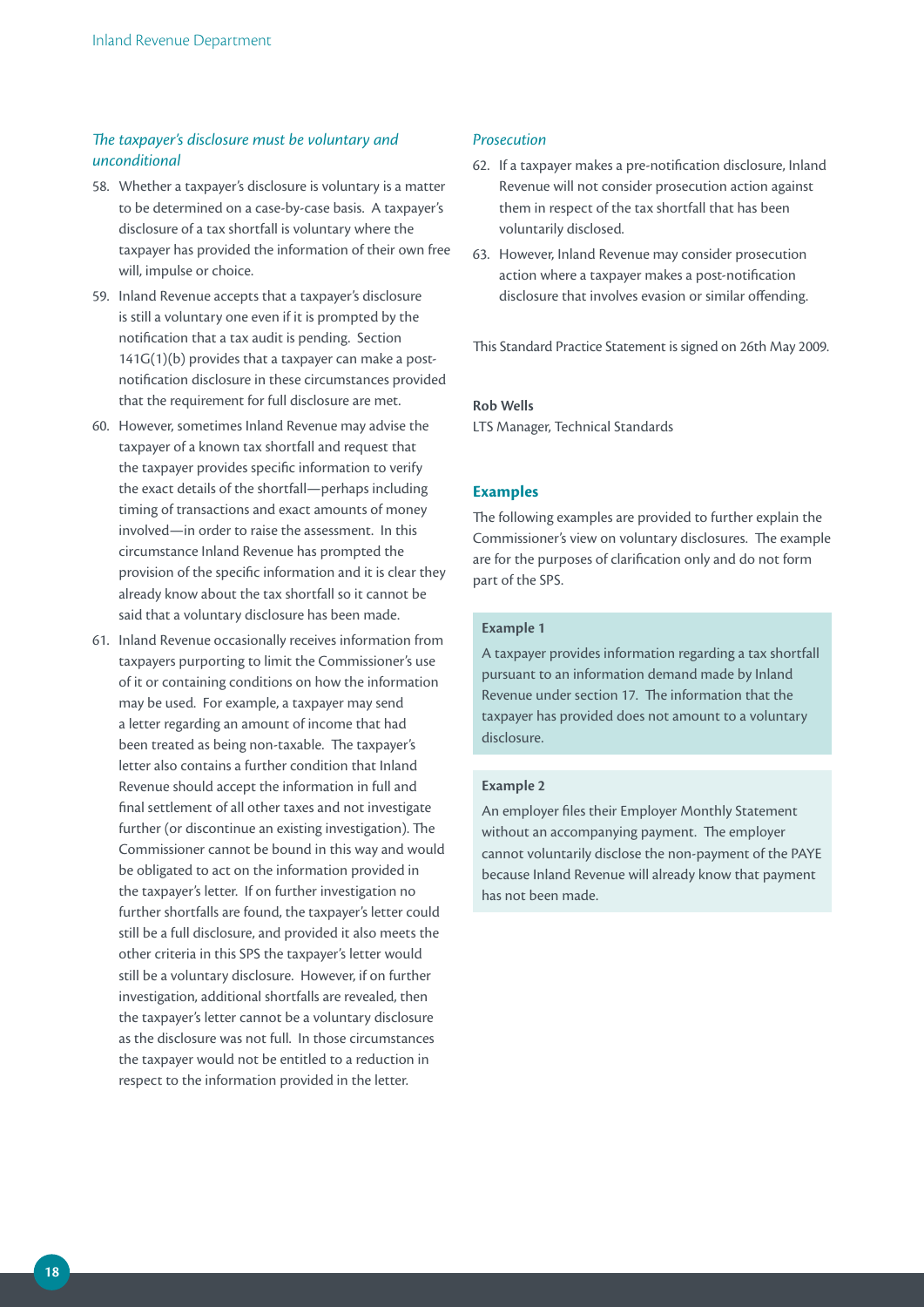#### **Example 3**

An Inland Revenue officer has sufficient information to establish that a taxpayer who is a builder has not returned income tax on the proceeds from the sale of three houses (Houses A, B and C) in the 2008 tax year and the officer has sufficient information to verify the amount of the unreturned income tax.

The officer notifies the taxpayer that a tax audit or investigation is pending in respect of the 2008 tax year. In the letter, the officer sets out the facts and tax shortfalls. The officer also asks the taxpayer to provide specific information about these tax shortfalls.

The taxpayer has not made a voluntary disclosure for the purpose of section 141G. This is because Inland Revenue has prompted the taxpayer to provide the specific information and already knows about this tax shortfall.

The taxpayer in the above example can make a voluntary disclosure of other tax shortfalls that are not stipulated in the notification or known to Inland Revenue (see examples 4 and 5).

#### **Example 4**

Applying the same facts as in example 3, the taxpayer discloses a tax shortfall relating to the sale proceeds of a fourth house (House X)—also in the 2008 tax year. The taxpayer has made a voluntary disclosure in respect of this tax shortfall, notwithstanding that the audit notification may have prompted the taxpayer's disclosure.

This is because Inland Revenue has not specifically requested information regarding the fourth transaction. The taxpayer is entitled to a 40% post-notification disclosure reduction of any shortfall penalty payable in respect of this tax shortfall under section 141G(3)(b) and could be entitled to a further penalty reduction for previous behaviour under section 141FB (see SPS 06/03: *Reduction of shortfall penalties for previous behaviour*).

#### **Example 5**

Applying the same facts as in example 3, the information that the taxpayer has disclosed shows that they have omitted income on three sales (Houses A, B and Y) for the 2008 tax year. The disclosed information also shows that they did not in fact complete one of the sales (that is, in respect of House C) as asserted by the Inland Revenue officer.

In this example, the taxpayer has made a voluntary disclosure of the tax shortfall in respect of the sale of House Y that is unknown to Inland Revenue. The taxpayer is entitled to a 40% post-notification reduction of any shortfall penalty payable in respect of this tax shortfall under section 141G(3)(b) and could be entitled to a further penalty reduction for previous behaviour under section 141FB (see SPS 06/03: *Reduction of shortfall penalties for previous behaviour*).

The taxpayer is not entitled to any shortfall penalty reduction under section 141G(3) in respect of tax shortfalls that arise from the other two transactions, because they are already known to Inland Revenue.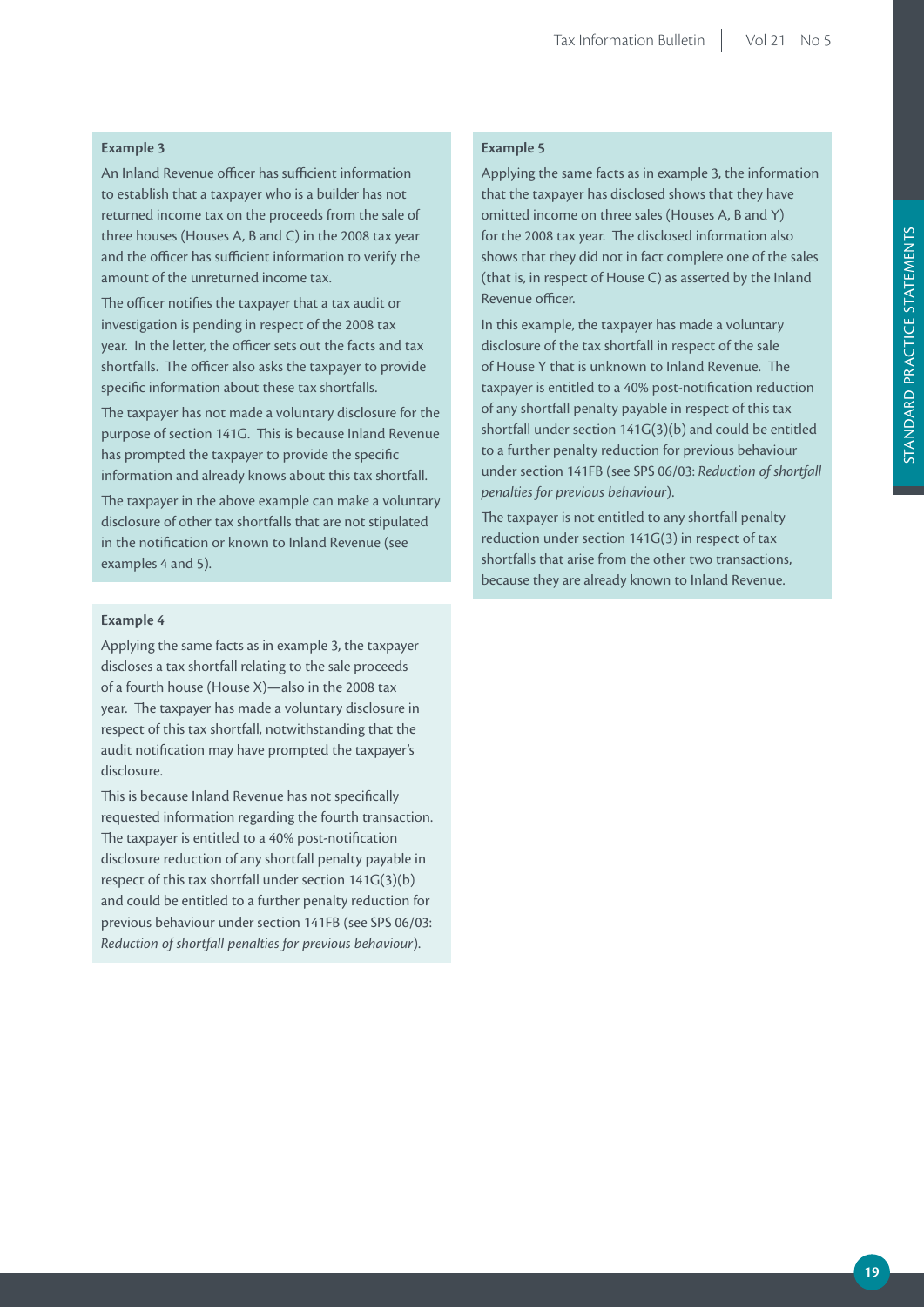#### **Example 6**

As part of a project to investigate specific concerns regarding the GST consequences where owners of serviced apartments change the way in which those apartments are used (for example, where the owner may have purchased an apartment as a investment property but subsequently moved into the property themselves), Inland Revenue writes to a number of apartments owners. The letter advises the taxpayers that they may need to make adjustments for non-taxable use of the apartment. The taxpayers were selected where Inland Revenue had information showing the property was the same as the address used by the taxpayer for other activities although Inland Revenue had not yet formed an intention to actively investigate all or any of the group. The letter reminds the taxpayer of a need to make appropriate adjustments should the taxpayer occupy the property themselves.

In response to the above letter a taxpayer has made a voluntary disclosure of a tax shortfall in respect of their private use of a property. The letter from Inland Revenue did not contain details of a specific tax shortfall, nor did it advise of a pending audit. That being the case, the taxpayer is entitled to a 100% pre-notification reduction of any shortfall penalty payable, notwithstanding the disclosure may have been prompted by the letter sent to the taxpayers advising of Inland Revenue's interest in this matter.\*

\* The circumstances in example 6 can be distinguished from that described in paragraph 42 of the SPS. This is because in example 6 Inland Revenue had not verified that a shortfall existed, nor the amount of any shortfall.

#### **Example 7**

Inland Revenue does a preliminary risk review exercise in order to determine which taxpayers ought to be investigated. As part of that risk review an investigator writes to a taxpayer and requests a copy of their financial statements for the period of the risk review. The taxpayer realises there is an error in the income tax return filed for that period and along with the information requested also makes a voluntary disclosure. The request for financial statements made as part of the risk review exercise is not notification of an audit. Provided the other criteria for a full disclosure, as set out in paragraphs 38–49 of the SPS, are met, the taxpayer would be entitled to a pre-notification deduction. This is despite the fact that the taxpayer may have inferred an audit was likely to eventuate following the "risk review".

#### **Example 8**

A taxpayer files a GST return showing a large refund. As part of a refund check conducted by Inland Revenue, an officer contacts the taxpayer to ask about the large refund. The taxpayer advises they have purchased a large property. The officer asks to be shown the documentation relating to that purchase. Before sending the documents the taxpayer notes that they do not have a valid tax invoice in respect of the input tax claimed and so makes a voluntary disclosure.

The request for information relating to the large refund was not notice of a pending audit or investigation. Therefore the taxpayer is entitled to a pre-notification reduction for the voluntary disclosure.

**Note:** In respect of examples 7 and 8 a request for information in similar circumstances may include notification of an audit or investigation. However, consistent with SPS 07/02: *Notification of a pending audit or investigation*, this would be clearly brought to the taxpayer's attention by using the words "audit" or "investigation".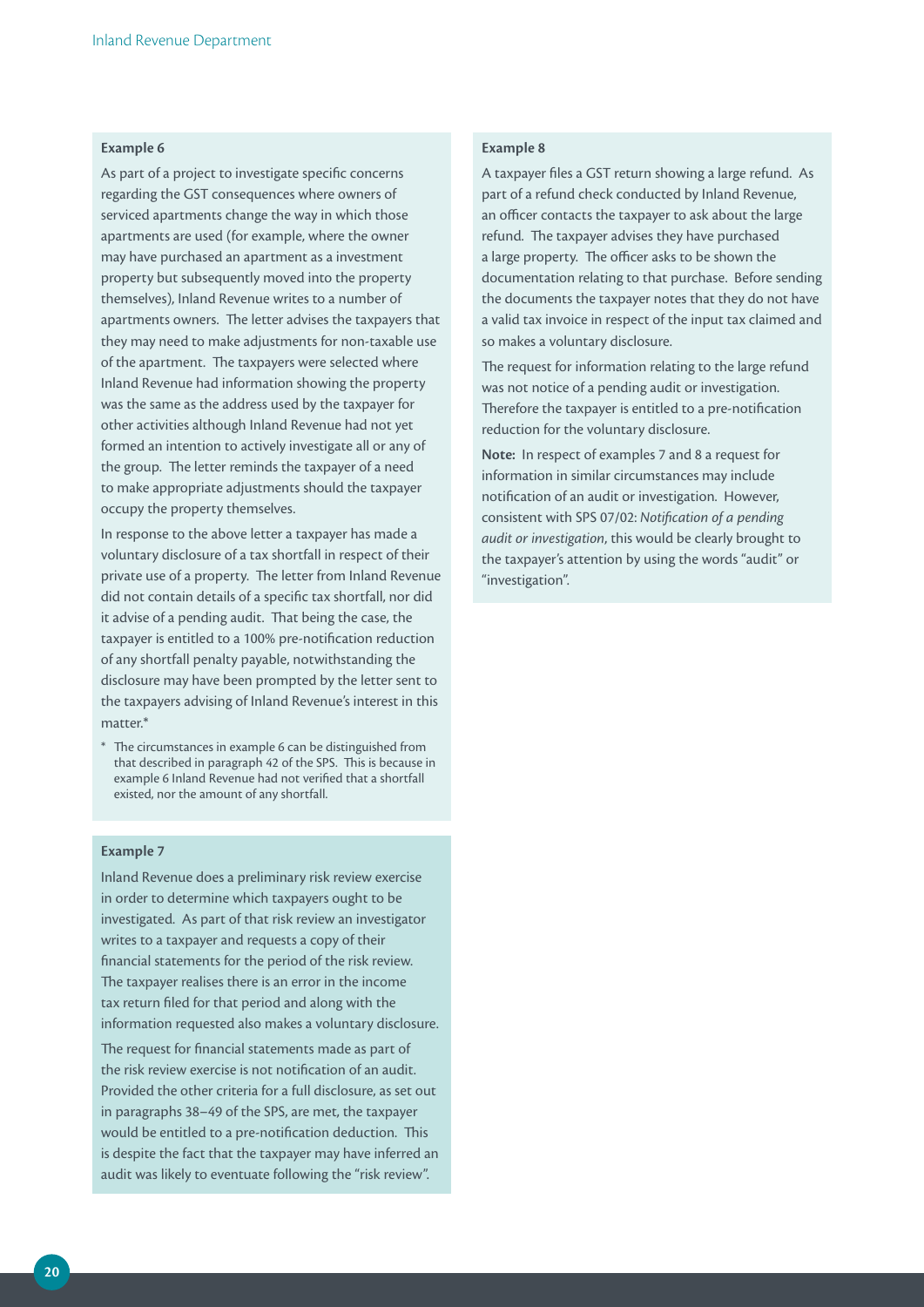# **REWRITE ADVISORY PANEL**

## PANEL STATEMENT RAP 002: PROCESS FOR RESOLVING POTENTIAL UNINTENDED LEGISLATIVE CHANGES IN THE INCOME TAX ACT 2007

#### **Introduction**

- 1. The Rewrite Advisory Panel (the Panel) is an independent committee formed to advise on the rewrite of the Income Tax Act 1994 (ITA 1994). The Panel's role includes considering whether any unintended legislative changes arise under the Income Tax Act 2007 (ITA 2007).
- 2. In 2007 the Panel was further invited to monitor and report back to Ministers on the ITA 2007 and its continuing consistency with the objectives of the rewrite project.
- 3. The Panel will consider all issues submitted, and make recommendations to Government on how any unintended changes should be dealt with.
- 4. This Panel Statement sets out the process for taxpayers and agents to refer potential unintended legislative changes in the ITA 2007 to the Panel, and how the Panel will deal with those issues. This Panel Statement is not intended to amend any part of Rewrite Advisory Panel Statement 001, although it repeats some of the content of the earlier Panel Statement.
- 5. Potential unintended legislative changes identified in the Income Tax Act 2004 (ITA 2004) can still be raised with the Panel. The process for making submissions on potential unintended legislative changes in the ITA 2004 is outlined in the Rewrite Advisory Panel Statement RAP 001, which can be found on the Rewrite Advisory Panel website at **www.rewriteadvisory.govt.nz**

#### **Background**

- 6. The ITA 2007 is the fourth and final stage of New Zealand's income tax legislation Rewrite programme which aims to make the legislation clear, plainly expressed and easy to understand. This will assist with understanding tax rights and obligations.
- 7. The rewrite programme introduced the alphanumeric numbering system and set out the core provisions in the ITA 1994; progressively rewrote the provisions into plain language and restructured the provisions into a more logical scheme through the ITA 2004 and the ITA 2007.
- 8. The intention of the drafting of the ITA was to ensure no change to the pre-existing law was made, except in respect of a limited number of intended policy changes specified in Schedule 51 of the ITA 2007.
- 9. In 2003, the Finance and Expenditure Committee (FEC) noted that unintended changes in the law may arise from the difference in language between the old and new Acts, despite the best efforts of the drafters to avoid this.
- 10. The FEC proposed the appointment of an independent committee to review submissions regarding any differences between the old and new Acts and to recommend appropriate action. The Rewrite Advisory Panel was invited to take on this role.
- 11. A formal process was called for to identify such issues and refer them to the Government for consideration.
- 12. Upon identification of an unintended legislative change, the Government will decide whether to:
	- enact an amendment to reinstate or modify the meaning of the pre-existing law, or
	- permit the unintended change to be retained in the legislation.
- 13. The Government will also decide whether the issue merits wider consultation under the generic tax policy process, eg, whether a Government Discussion Document is warranted.
- 14. The Rewrite Advisory Panel is currently chaired by David McLay and includes representatives from the New Zealand Institute of Chartered Accountants (NZICA), the New Zealand Law Society (NZLS), The Treasury and Inland Revenue.

#### **Panel secretariat and administration**

- 15. Inland Revenue's LTS Technical Standards unit performs a secretariat role to support the Panel. The Secretariat undertakes administrative functions and maintains a database and website dedicated to the process.
- 16. LTS Technical Standards is an Inland Revenue business unit comprising solicitors and technical advisors.
- 17. The Rewrite Advisory Panel website provides the main avenue for new issues to be submitted by taxpayers and agents, and for tracking the progress of each issue. This website can be viewed at **www.rewriteadvisory.govt.nz**  Issues can also be submitted by post to the Panel at the address provided at paragraph 30.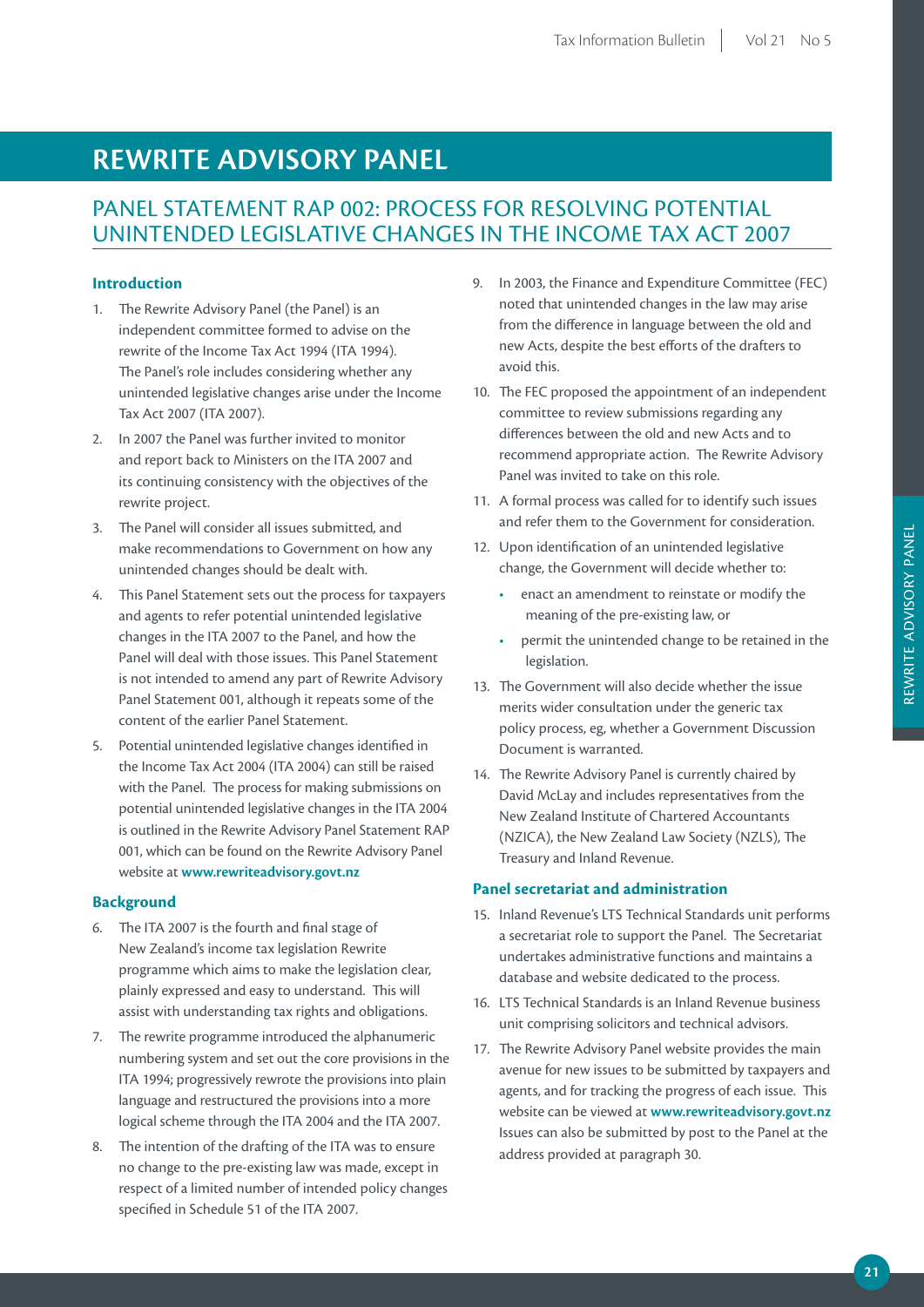#### 18. This website contains:

- a description of the process
- details of the Panel members
- a register of issues and their status
- an online submission form.
- 19. Recommendations of the Panel and outcomes of the process will be communicated to the person raising the issue, on the website and through other channels, depending upon the significance of the issue.
- 20. "Unintended legislative change issue"—this term is used in this Panel Statement to refer to the identification of an instance when the meaning of a provision in the ITA 2007 has potentially changed from the meaning of the corresponding provision in the ITA 2004 and is not included in the intended policy changes listed in Schedule 51 of the ITA 2007.
- 21. The complexity of each issue and the volume of issues will influence the length of time needed to complete the process. It is acknowledged that timeliness is important and issues raised through this process will be treated expeditiously.
- 22. Issues raised by Inland Revenue will also follow this process.
- 23. Maintenance items such as corrections of crossreferences, spelling and punctuation in the ITA 2004 or ITA 2007 are considered by Inland Revenue officials. These items are reported to the Panel but are not considered in detail by the Panel. They are generally incorporated into an available Amendment Bill. A summary of maintenance items can be found in the Maintenance Items Log on the Panel's website.

#### **The process**

- 24. This section covers the following:
	- Overview
	- Submitting issues
	- Content/form of submissions
	- Inland Revenue analysis
	- The Panel process
	- Outcomes and communication
	- Penalties and interest
	- Disputes and rulings processes.

#### *Overview*

25. A potential unintended legislative change issue can be referred to the Panel Secretariat. The Secretariat will refer all issues to the Panel and to Inland Revenue officials for their analysis and comment.

- 26. Following Inland Revenue analysis, a report will be forwarded to the Panel to consider whether there is an unintended legislative change and to recommend a course of action. A copy of Inland Revenue's report will be made available to the submitter for their consideration and comment. The submitter may forward any comments to the Secretariat within 10 working days. If time is an issue, this should be raised with the Secretariat.
- 27. Simple changes such as typographical errors or incorrect cross-references will also be brought to the Panel's attention, but it will not formally review these. (See paragraph 23.)
- 28. Once the Panel has considered an issue it will make a recommendation to the Government. The Government will then determine the appropriate response to an unintended legislative change.

#### *Submitting issues*

- 29. Potential unintended legislative change issues will come from a variety of sources, including:
	- Inland Revenue
	- taxpayers and their agents
	- NZICA or NZLS tax committees
	- any other interested persons.
- 30. The Panel wants to ensure submitting issues for its consideration is straightforward. An issue can be submitted in the following ways:
	- by using the online form on the Rewrite Advisory Panel website **www.rewriteadvisory.govt.nz**
	- by posting the appended form to: Rewrite Advisory Panel Secretariat PO Box 2198 WELLINGTON
	- through the Tax Committees of NZICA and NZLS
	- through the websites of NZICA and NZLS.
- 31. When received, each issue will be registered by the Secretariat, and an acknowledgement sent to the submitter. Concurrently the issue will be sent to the Panel.
- 32. If a duplicate issue is received, the Secretariat will notify the submitter that the issue has already been raised and advise the status of the original issue. The Panel will be advised of duplications.

#### *Content/form of submissions*

- 33. Each submission should include:
	- the section reference under the ITA 2007
	- the corresponding section reference under the ITA 2004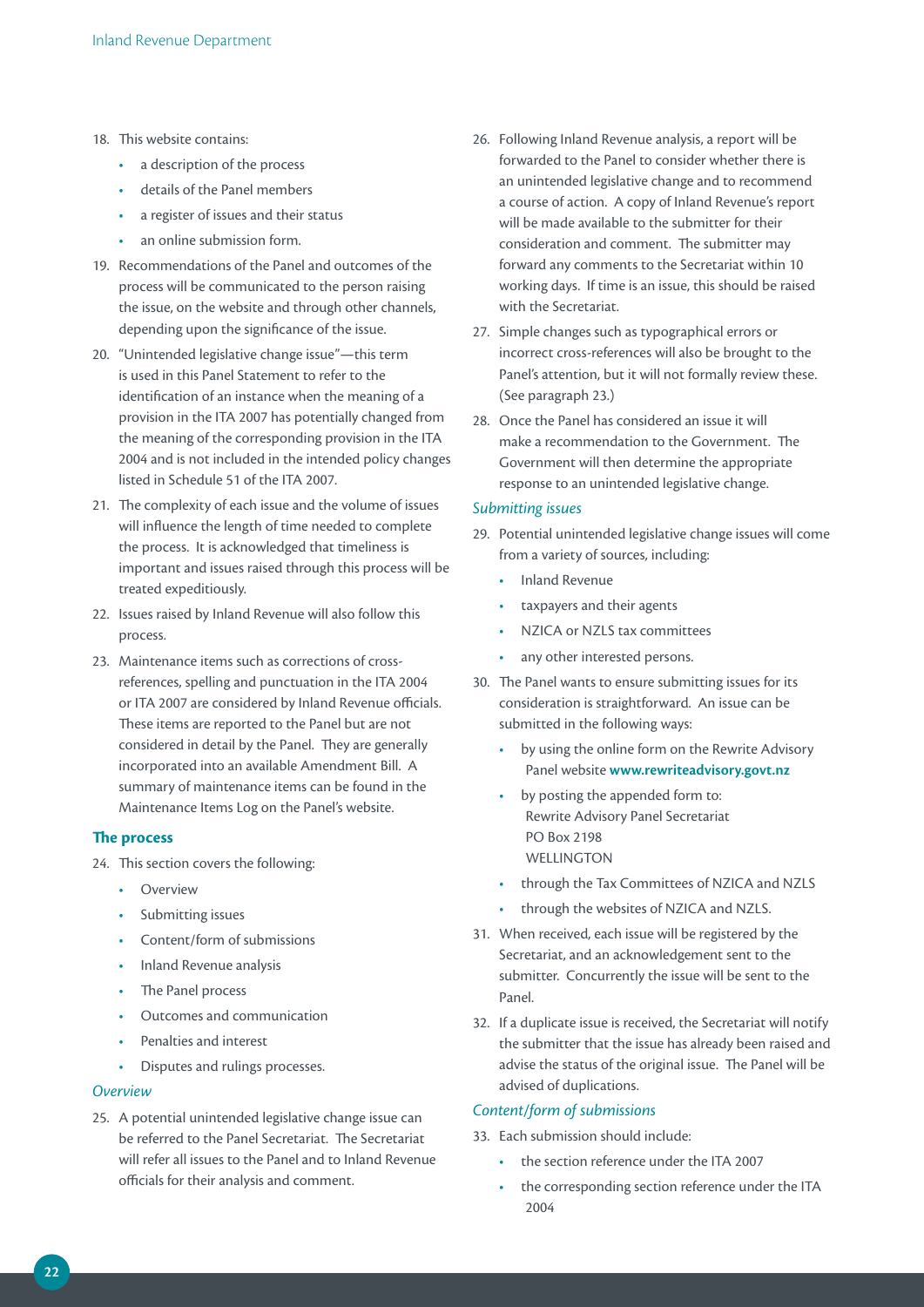- a brief interpretation of the ITA 2004 (or earlier legislation)
- a brief interpretation of the corresponding provision under the ITA 2007
- a reference to any policy and practice under the ITA 2004 (or earlier legislation)
- practical examples of the effect of the change
- the name and contact details of the submitter.
- 34. Additional documentation may also be included to support your submission.
- 35. A form for submissions is appended to this Panel Statement (see Appendix).

#### *Inland Revenue analysis*

- 36. The Secretariat will refer every issue to Inland Revenue's LTS Technical Standards unit for analysis.
- 37. Inland Revenue analysis involves researching the provision affected, both in its pre- and postrewrite forms, identifying the interpretation of the corresponding provision prior to the rewrite and establishing a view as to whether or not there has been a change in the law.
- 38. Inland Revenue officials will also highlight their preferred means of resolving the matter.

#### *The Panel process*

- 39. Submissions will be referred by the Secretariat to the Panel in a timely manner, along with a report from Inland Revenue officials setting out their analysis, options and recommendation for dealing with the issue—the timing of this will depend on the complexity of the issue.
- 40. The Secretariat will forward a copy of Inland Revenue's report to the submitter and the submitter may make further comment to the Secretariat within 10 working days from the date the report is sent.
- 41. The Panel will meet as required to consider the issues and, in particular, whether there has been an unintended change in the law through the rewrite process.
- 42. If the Panel considers there has been an unintended change in the law, it will make a recommendation to the Minister of Revenue as to the appropriate course of action, eg, whether the ITA 2007 should be amended or whether the change should be retained.
- 43. In some cases urgency may be required, eg, in the case of a dispute with Inland Revenue over the interpretation of the ITA 2007. If this is the case, the Panel is prepared to consider the matter expeditiously. Any need for urgency will need to be brought to the Secretariat's attention at the time an issue is submitted.

In such cases it may be necessary to depart from the process outlined above.

#### *Outcomes and communication*

- 44. When an unintended legislative change is confirmed by the Panel, it will make a recommendation to the Government as to the preferred resolution. However, ultimately it is the Government's decision.
- 45. The Panel anticipates that the Government will decide to:
	- amend the ITA 2007 to reinstate the outcome given under the ITA 2004
	- permit the unintended change to be retained in the legislation, or
	- if the legislation is amended retrospectively, enact a savings provision to address the position of taxpayers who have relied on the unintended change.
- 46. Given the circumstances of the case, the Government may also decide if the issue merits wider consultation, under the generic tax policy process, before any amendment is undertaken. The Government will also decide the application date of any amendment, and whether the Act will be amended retrospectively.
- 47. Submitters will be notified directly of the outcome. The Panel's website will also record the outcome in the Issues Log.
- 48. Inland Revenue will also publish the outcome of issues reviewed by the Panel in Inland Revenue's *Tax Information Bulletin*.

#### *Penalties and interest*

- 49. This process does not remove the need for taxpayers to take care in preparing tax positions. The following paragraphs summarise the position proposed by the Commissioner.
- 50. In most cases when interpreting a rewritten provision under the ITA 2007, taxpayers will be able to rely on existing interpretations of the corresponding ITA 2004 provision. If a taxpayer has taken an acceptable tax position, a taxpayer will not be liable to a shortfall penalty.
- 51. If the meaning of the ITA 2007 is unambiguous, it should be applied, even if it appears that there has been an unintended change.
- 52. However, if a taxpayer has not taken an acceptable tax position then a shortfall penalty will be imposed.
- 53. Inland Revenue has provided more details on the treatment of penalties and interest arising from unintended legislative changes in Standard Practice Statement 08/03 published in the *Tax Information Bulletin* Vol 20, No 10 (December 2008).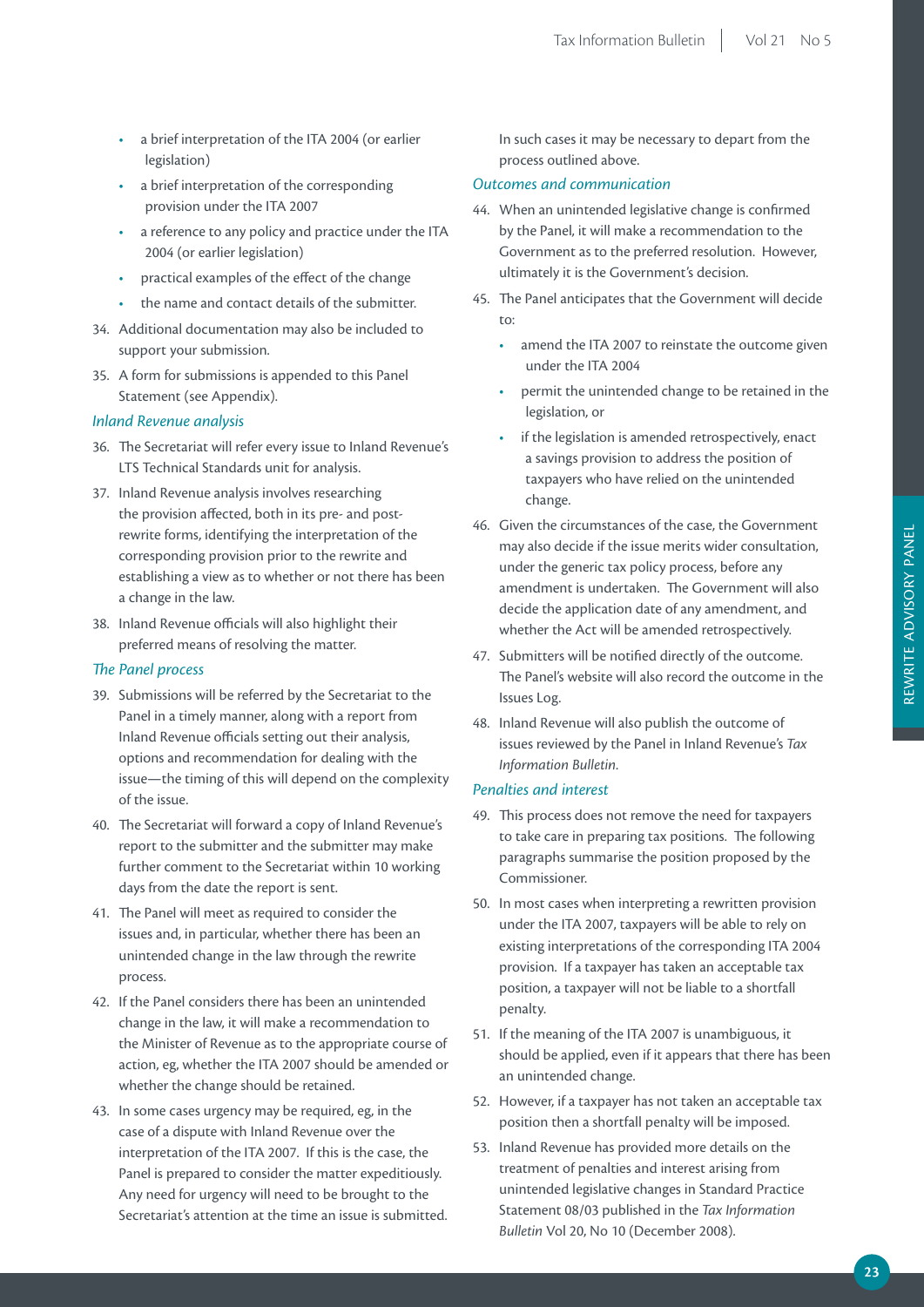#### *Disputes and rulings processes*

- 54. The unintended legislative change process set out in this Panel Statement does not affect the operation of the disputes process or the rulings process. The unintended legislative change process sits alongside those statutory processes.
- 55. In each case, taxpayers and Inland Revenue will need to consider whether commencement of a dispute could be delayed or continuation of a dispute be suspended while an issue is referred through this process. This process does not override existing legislative time-bar or response periods.
- 56. Please note the ITA 2007 contains savings provisions that allow existing binding rulings to continue to apply.

#### **APPENDIX**

| Income Tax Act 2007 - Rewrite Advisory Panel Secretariat<br><b>Submission of Unintended Legislative Change Issue</b> |     |           |  |
|----------------------------------------------------------------------------------------------------------------------|-----|-----------|--|
| Name of submitter:                                                                                                   |     |           |  |
| Firm name (where applicable):                                                                                        |     |           |  |
| Is this an item for the Maintenance Items Log<br>on the website?                                                     | Yes | <b>No</b> |  |
| Can we publish your name on the submission<br>log?                                                                   | Yes | <b>No</b> |  |
| Mailing address:                                                                                                     |     |           |  |
| Phone:                                                                                                               |     |           |  |
| Email address:                                                                                                       |     |           |  |
| Brief description of issue:                                                                                          |     |           |  |
| Section/provision of the Income Tax Act 2007:                                                                        |     |           |  |
| Your interpretation of the section/provision<br>under the 2007 Act:                                                  |     |           |  |
| Section/provision of the Income Tax Act 2004<br>(or earlier legislation):                                            |     |           |  |
| Your interpretation under the 2004 Act (or<br>earlier legislation):                                                  |     |           |  |
| Policy and practice under the 2004 Act (or<br>earlier legislation):                                                  |     |           |  |
| Please provide practical examples to illustrate<br>the effect of your submission:                                    |     |           |  |
| Please indicate if urgency is required and give<br>reasons:                                                          |     |           |  |

**Note**: Supporting or explanatory material may be attached.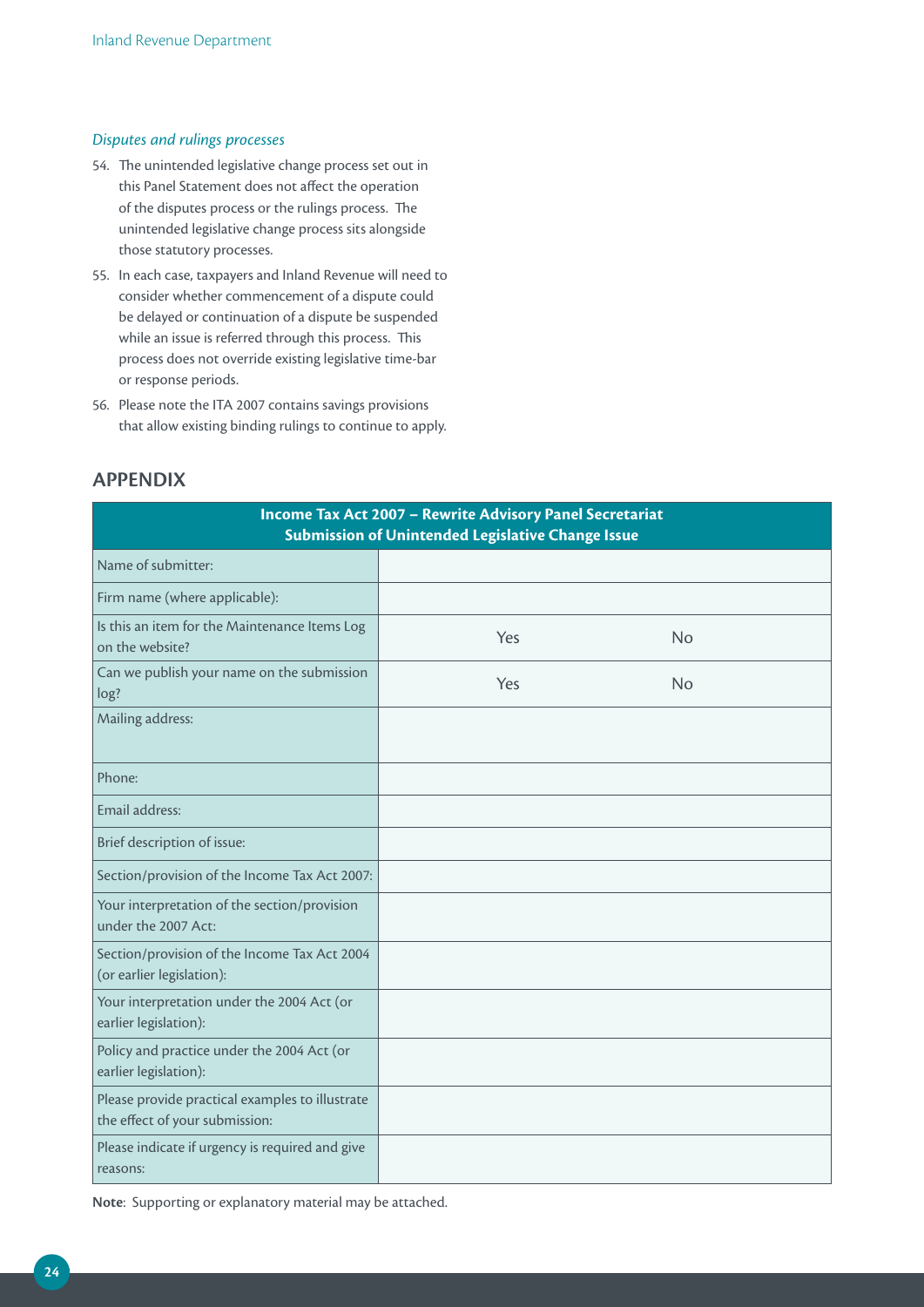# **QUESTIONS WE'VE BEEN ASKED**

## QB 09/03: DECISIONS ON APPLICATION OF SECTION CA 1(2) – COMMON LAW INTEREST AND INCOME UNDER ORDINARY CONCEPTS

All references are to the Income Tax Act 2007, unless otherwise stated.

#### **Question**

We have been asked whether the Commissioner accepts, as a broader principle, all the reasoning in the High Court decisions *CIR v Buis and Burston* (2005) 22 NZTC 19,278 on the application of section CA 1(2) (income under ordinary concepts) to so-called "common law interest" payments. [Common law interest payments are payments which might be described as akin to "interest" but are not connected with lending, eg, late payment "interest" for settlement of a contract, "interest" awarded as part of a damages claim.]

In *Buis and Burston* France J held that section CD 5 of the Income Tax Act 1994 (now section CA 1(2)) could not apply to tax common law interest payments, because interest could be taxed only under the provision dealing with interest so defined (section CE 1 of the Income Tax Act 1994 (now section CC 4(1)). In his Honour's view, common law interest payments were not taxable because they did not come within the definition of "interest" in section OB 1 of the Income Tax Act 1994 (now section YA 1).

#### **Answer**

While the Commissioner decided not to appeal the decisions in the *Buis and Burston* cases, he does not accept the correctness of *this aspect* of the decisions as a generally applicable principle. The Commissioner intends to have the matter considered further by the courts when an opportunity arises in the future.

#### **Explanation**

*CIR v Buis and Burston* concerned the taxation of payments received by the taxpayers under section 72 of the Accident Rehabilitation and Compensation Insurance Act 1992 (interest paid in relation to the late payment of earnings related compensation). The Commissioner sought to tax those payments as income under ordinary concepts.

The Commissioner and the taxpayers accepted that the payments did not fall within the definition of "interest", which applies only to payments arising from "money lent" (also a defined term).

In the High Court, France J found that the payments were not income, being in the nature of a penalty imposed on the Accident Compensation Corporation. The Commissioner accepts this aspect of the decision.

However, his Honour also concluded that the payments could not be income under ordinary concepts in any event as the payments were in the nature of interest and interest could be taxed only under the provision dealing with interest as defined (section CE 1 of the Income Tax Act 1994 (now section CC 4(1)). In France J's opinion, section CD 5 of the Income Tax Act 1994 (now section CA 1(2)) must be read subject to section CE 1 of the Income Tax Act 1994 and could not be used to tax any interest payments that did not fall within the general interest provision.

The Commissioner does not agree with this aspect of the decision. Section YA 1 defines "interest" as being a payment made to a person by another person for money lent. The Income Tax Act did not originally define "interest". However, in 1983 a definition was inserted by section 3(1) of the Income Tax Amendment Act (No 4) 1983. This definition was inserted to ensure that certain money market transactions that were in the nature of loans, but that in law were not classed as money-lending, would be taxed: *Marac Life Assurance Ltd v CIR* (1986) 8 NZTC 5,086. The definition was not a codification of the taxation of all forms of interest.

In many instances payments which might be described as akin to "interest" under common law or ordinary concepts are not connected with "money lent"—late payment "interest" for settlement of a contract being a common example. "Interest as damages" where the damages are a reflection of a loss of profits is another. In the Commissioner's view the inclusion of a definition of "interest" in respect of money lent was not intended by Parliament to have excluded from taxation amounts that are akin to interest and are income under ordinary concepts.

The Commissioner considers that the Act must be read in its entirety and section CC 4(1) must be read as applying to situations falling within the definition of "money lent"; leaving those transactions that do not fit within that definition to be governed under the general charge of income under ordinary concepts: section CA 1(2). In those cases, it would be necessary to consider the true nature of the payment in the hands of the recipient to determine whether it is income and therefore taxable: *IRC v Ballantine* (1924) 8 TC 595 and *Riches v Westminster Bank Limited* [1947] 1 All ER 469.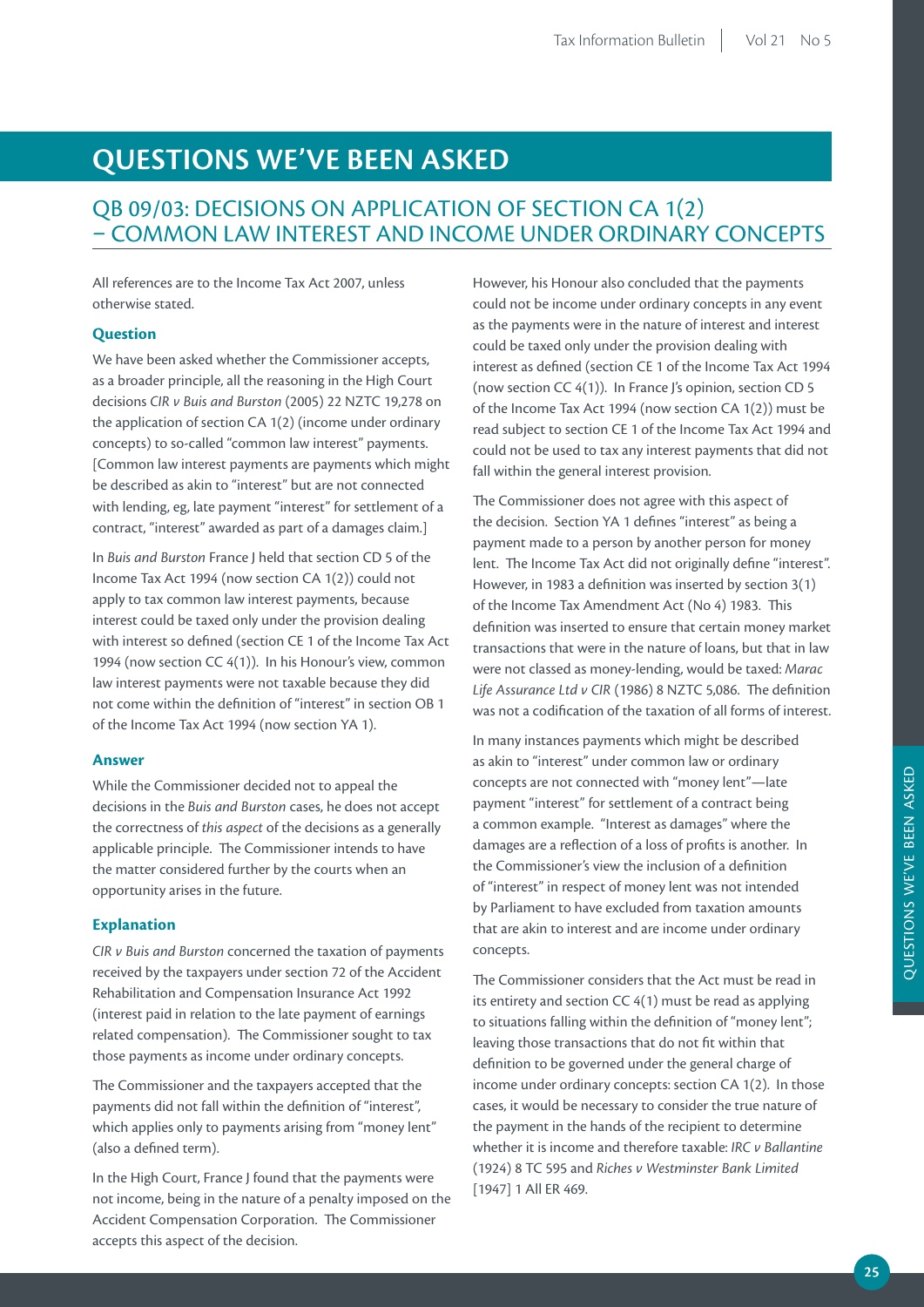# **ITEMS OF INTEREST**

### INLAND REVENUE'S PUBLIC RULINGS UNIT

This article first appeared in *Taxation Today* (Issue 18, May 2009) and is reproduced here with the permission of the publisher.

#### **I. INTRODUCTION**

The Public Rulings Unit is a division of the Office of the Chief Tax Counsel ("OCTC"), Inland Revenue. The Unit's key function is to determine and disseminate the Commissioner of Inland Revenue's position on various tax issues through the issuing of primarily binding public rulings, interpretation statements and interpretation guidelines. Before the Unit was established as a separate function in 1999, public advice work was provided by the other units making up the OCTC (then known as the Adjudication & Rulings business group). The Unit was established to provide a real focus on, and commitment to, the provision of public rulings and statements, given their important role in clarifying areas of uncertainty and fostering compliance. Since 1999, the Unit has generated many items on a wide range of taxation issues, ranging from, by way of example, the deductibility of feasibility studies expenditure, to whether an agreement for the sale and purchase of property is an "invoice" for GST purposes<sup>1</sup>. These items are the result of significant research, legal analysis and consultative consideration—the overriding aim is to provide greater certainty for taxpayers and their advisors on difficult areas of taxation law and sometimes on general areas of law that impact on taxation outcomes (for example, trust law and company law).

This article explains the types of public advice (referred to in this article as "public items") provided by the Unit, who makes up the Unit, how topics are selected and consulted on, the future of the Unit and its role within Inland Revenue.

## **II. PUBLIC ITEMS**

Public items produced by the Unit currently take four forms:

- 1. binding public rulings
- 2. interpretation statements or guidelines
- 3. "questions we've been asked"2
- 4. various statutory determinations<sup>3</sup>. .

#### **1. Public rulings**

A public ruling is an interpretation issued by Inland Revenue to show how a taxation law applies to taxpayers and specific types of arrangements. Taxpayers whose circumstances match those in a ruling may apply it, but are not obliged to do so. A public ruling will relate to a particular arrangement or situation, and will normally only apply for a specified period. It is also important to note that a public ruling is binding on the Commissioner. Therefore, if a taxpayer calculates their tax liability according to an applicable public binding ruling, and the facts of the taxpayer's arrangement are not materially different from the ruling, the Commissioner must assess according to that ruling. For this reason, binding public rulings are the most valuable form of advice provided by Inland Revenue. No other form of advice, written or verbal is strictly binding on the Commissioner. For that reason, it is perhaps worthwhile briefly setting out the statutory framework for binding rulings.

Public rulings are issued by the Commissioner<sup>4</sup> pursuant to Part VA of the Tax Administration Act 1994<sup>5</sup>. Section 91A sets out the purpose of the regime:

- to provide taxpayers with certainty about the way the Commissioner will apply taxation laws; and
- help them to meet their obligations under those laws

—by enabling the Commissioner to issue rulings that will bind the Commissioner on the application of those laws.

<sup>1</sup> Refer Appendix I for outputs for 2000/2001 and subsequent years. <sup>2</sup> As the name suggests, literally questions asked of the

- Commissioner which are generally able to be answered in a succinct manner.
- From 1 July 2008 the Public Rulings Unit no longer is responsible for the issuing of depreciation determinations. They are now dealt with by the Technical Standards group, which is part of the Service Delivery operational area of Inland Revenue.
- <sup>4</sup> Through his or her officers with the requisite delegations.
- The binding rulings regime also provides for the issuing of private and product rulings, which unlike public rulings are provided to a specific taxpayer or class of taxpayers, or relate to a specified product.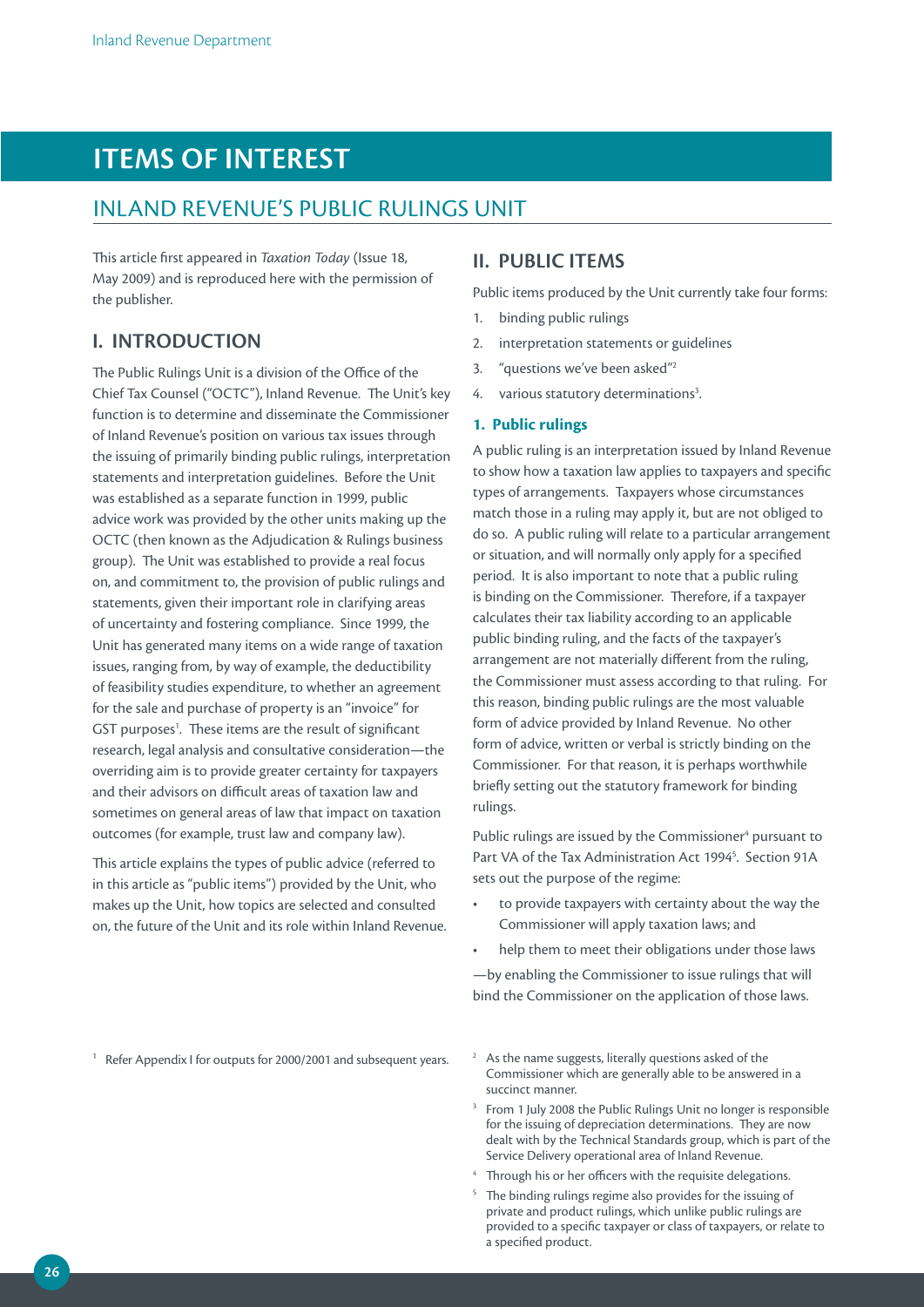The section goes on to state: "[t]he Part also recognises the importance of collecting the taxes imposed by Parliament and the need for full and accurate disclosure by taxpayers who seek to obtain binding rulings".<sup>6</sup>

The Commissioner may make at any time a public ruling on how a taxation law applies in relation to any type of person and any type of arrangement.<sup>7</sup> The term "taxation law" is a defined one<sup>8</sup>, but essentially includes most provisions of the Income Tax Act 2007<sup>9</sup>, the Goods and Services Tax Act 1985<sup>10</sup>, and the Estate and Gift Duties Act 1968. However, the Commissioner cannot issue binding rulings on Inland Revenue's rights or obligations to exercise powers regarding the administration of the tax system. This includes imposing or remitting penalties, inquiries into the correctness of returns or information supplied to it, prosecution, or debt recovery.<sup>11</sup>

To be a public ruling, the item must contain certain prescribed elements. It must state:

- that it is a public ruling made under section 91D; and
- the taxation law or laws on which it is a ruling; and
- the arrangement to which it applies; and
- how the taxation law or laws apply to the arrangement; and
- either the period or tax year for which the ruling applies or, in the case of a ruling issued for an indefinite period, the date or tax year from which the ruling applies.

In this way, a public ruling can be easily identified as such, and distinguished from other written advice provided by Inland Revenue. The making of a public ruling must be gazetted and published.12 It is Inland Revenue's practice to publish public rulings in its monthly *Taxation Information*  **Bulletin** and on its website.<sup>13</sup>

Public rulings are only binding on the Commissioner, and not taxpayers. If a public ruling on a taxation law applies to a person and their arrangement, and **the person applies the taxation law in the way stated in the ruling**, the

Commissioner must apply the ruling<sup>14</sup> for the period or tax year for which the ruling applies, or in the case of a ruling issued for an indefinite period, indefinitely<sup>15</sup>. However, to reflect the fact that rulings are not intended to be binding on taxpayers, this will not be the case where a taxpayer has issued the Commissioner with a notice of proposed adjustment to change the effect of a ruling previously applied by the taxpayer.<sup>16</sup>

The Commissioner may at any time withdraw a public ruling, but must notify the withdrawal by giving adequate notice in the Gazette. If the Commissioner withdraws a public ruling, the ruling does not apply to any arrangement entered into after the date of the withdrawal. However, the ruling continues to apply to any arrangements to which it previously applied that were entered into before the date of withdrawal for the remainder of the period or tax year specified in the ruling or, in the case of a ruling issued for an indefinite period, for three years after the date of withdrawal.<sup>17</sup> To date there has only been one withdrawal of a public ruling.<sup>18</sup>

Finally, a binding ruling does not apply from the date a taxation law which is the subject of the ruling is repealed or amended, to the extent the repeal or amendment changes the way the taxation law applies in the ruling.<sup>19</sup>

As noted previously, public rulings may be issued for a stipulated period, or number of taxation years, or indefinitely. There is no guidance in the legislation as to how long such a period should be, or for how many taxation years, or in what circumstances the Commissioner should issue an indefinite ruling. It has become Inland Revenue's administrative practice generally to issue a ruling for the first time for a period of three calendar or tax years and any second "reissue" for five calendar or tax years. The practice for any subsequent reissue, assuming the law is now quite settled and no substantial changes had to be made when re-considering the issues, is to issue for an indefinite period. In this way the Commissioner can best ensure that rulings are current, comprehensive and accurate. In the

- The latter part of this statement being more applicable to the private and product rulings aspects of the regime.
- <sup>7</sup> Section 91D
- <sup>8</sup> Section 91C
- <sup>9</sup> The key exceptions being where it is possible to obtain some kind of determination under the Income Tax Act, eg, depreciation determination, accrual rules determination, petroleum mining determination.
- <sup>10</sup> Except sections 12 [imported goods] and 13 [goods liable to excise duty and supplied at "in bond" prices—now repealed].
- $11$  Section 91C(3)
- <sup>12</sup> Section 91DA
- <sup>13</sup> **www.ird.govt.nz/technical-tax/tib/**

<sup>14</sup> Section 91DB

- $15$  Section 91DC(1)
- <sup>16</sup> Section 91DC(2)
- <sup>17</sup> Section 91DE
- <sup>18</sup> BR Pub 00/09 (Directors' fees and GST), published in TIB Vol 12, No 9, contained an application period which it was thought could have been seen to be retrospective, which was not intended. The Commissioner's usual practice is to apply binding public rulings prospectively where his view of the law has altered. For this reason, BR Pub 00/09 was withdrawn and a new public binding ruling, BR Pub 00/11, issued with a new application period.

<sup>19</sup> Section 91G TAA 1994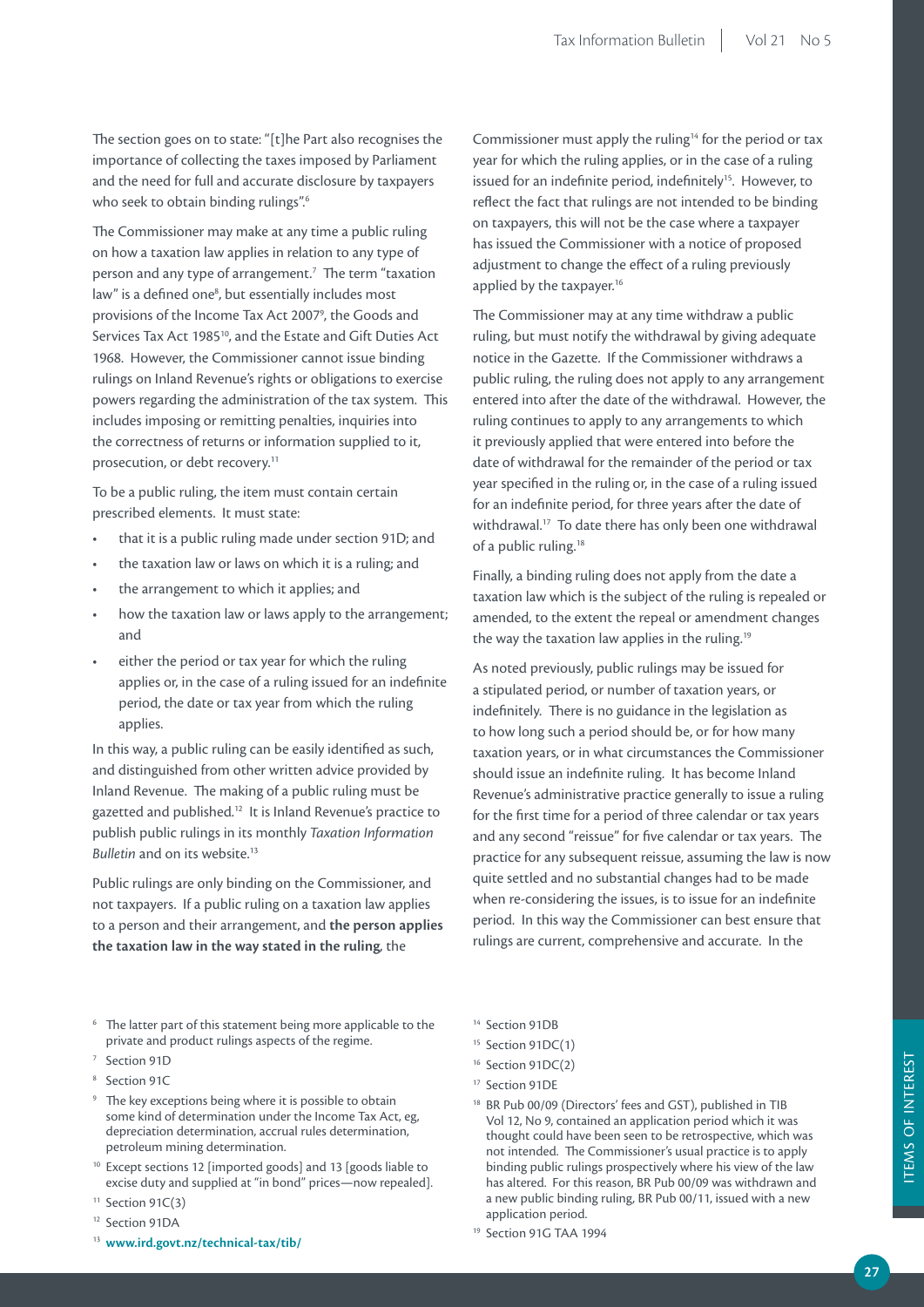case of indefinite rulings, over time the possibility of a law change eroding the application of a binding ruling becomes greater. As an administrative matter, indefinite rulings are reviewed periodically, subject to resources, but Inland Revenue, taxpayers and their advisers' always need to be mindful of the potential overriding effect of subsequent repeals and amendments.

Another administrative practice adopted in relation to each public ruling is to append a quite detailed commentary. The objective is to provide assistance in understanding and applying the conclusions reached in the ruling. Such commentaries are not however binding.

#### **2. Interpretation statements and interpretation guidelines**

An interpretation statement sets out the Commissioner's view on taxation laws in a particular situation or in relation to a certain set of circumstances. It is used where a public ruling cannot be issued or is not considered appropriate (for example where an arrangement cannot be identified or established, as would be required for a public ruling). Effort is made to ensure that an issue is dealt with wherever possible as a binding ruling. However, in some cases it is considered that a more general discussion of the law, its interpretation and scope in an interpretation statement format would be more useful for taxpayers and their advisors.20

An interpretation guideline discusses the Commissioner's approach to the interpretation of areas of law that have tax implications. Interpretation guidelines tend to be more extensive in their length and scope than an interpretation statement, eg, past topics have included guidance on the deductibility of interest on money borrowed. Interpretation statements and guidelines are not binding on the Commissioner.

#### **3. "Questions we've been asked"**

"Questions we've been asked" (QWBAs) are published items setting out the answers to enquiries Inland Revenue has received about specific tax issues, which may be of general interest to taxpayers. These items are normally the shortest of the three types of interpretative item, and generally address specific questions relating to less complex or contentious issues and legislation. They contain less technical analysis when published than other public items, and are not binding on the Commissioner.

#### **4. Statutory determinations**

Until quite recently the Public Rulings Unit was also responsible for issuing general, provisional and special depreciation determinations. It is still responsible for several livestock determinations<sup>21</sup>, but it is envisaged that these will be handled by Service Delivery in the 09/10 income year and following. The devolvement of the making of these determinations reflects that these functions are better handled by the operational area of Inland Revenue, rather than OCTC with its interpretative focus.

#### **III. THE PUBLIC RULINGS UNIT**

#### **The composition of the Unit**

As mentioned, the Public Rulings Unit sits within the OCTC—a separate business group within Inland Revenue led by Inland Revenue's Chief Tax Counsel. The Unit is a small one—currently comprising a Director, and three managers—all qualified lawyers and/or accountants and ten analysts—all legally trained and/or having significant taxation experience. The Unit also includes a programme coordinator, who is responsible for a range of functions within the Unit, including the project management aspects of the technical work programme, and continuous improvement of processes.

Public items take the form of projects that are assigned to teams within the Public Rulings Unit depending on their priority. Each team consists of an analyst, a manager, and the Director, Public Rulings or the Chief Tax Counsel, whose role is to sign off the project once complete. These teams are responsible for carrying out the necessary research and analysis which supports and ultimately results in the public item.

The role of programme co-ordinator was created in 2008. The programme co-ordinator plays a critical role in ensuring the delivery of the technical work programme, through managing the programme and providing the Director with regular reporting on delivery progress and performance. The creation of this role reflects the Unit's commitment to adopting sound project planning methodologies to ensure it meets its delivery obligations. The programme co-ordinator also champions continuous improvement of processes and internal and external relationships.

The public rulings process is centralised within the Public Rulings Unit. No other area within Inland Revenue has the delegated authority to make public rulings, which helps to maintain quality and consistency of the rulings process and

*<sup>20</sup>* Perhaps a recent example of this is the interpretation statement on the deductibility of feasibility study expenditure [refer IS 08/02] which includes a comprehensive discussion of the law in this area and examples of its application.

<sup>&</sup>lt;sup>21</sup> The annual National Standard Livestock Costs determination and the annual Livestock National Average Market Values determination.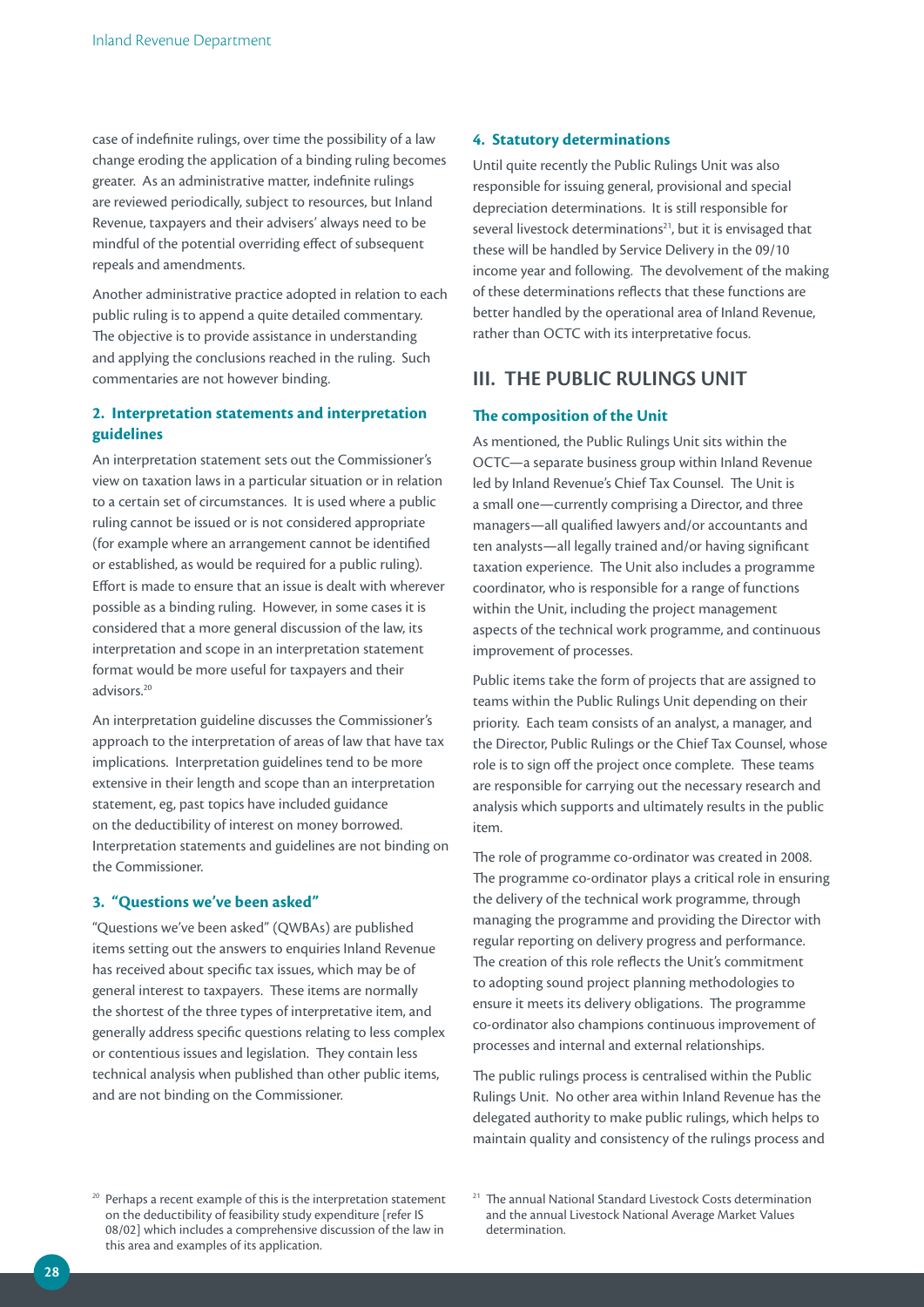items produced. The Unit is also the only area producing purely interpretative statements, guidelines and QWBAs.<sup>22</sup>

#### **Other areas of Inland Revenue**

The Unit works closely with many other areas of Inland Revenue, but in particular the Policy Advice Division (PAD) and the Technical Standards group within Service Delivery.

From time to time, the interpretative work undertaken by the Unit results in referrals of issues to PAD for legislative amendment. This can arise where it is thought that a purely interpretative response is unlikely to lead to a workable situation for taxpayers, and/or where the interpretative outcome is not aligned with the original intended policy aim. When this does occur, the Unit's work is often very useful to the legislative drafters in terms of providing a better understanding of the existing statutory position, and the background to and pressure points surrounding the issue.

The Public Rulings Unit also works closely with Service Delivery's Technical Standards area. Many issues addressed by the Unit will have operational implications—in terms of their day to day implementation, application dates and transitional issues, where there has been a change in view from an existing position or practice. The Unit consults with Technical Standards through the development of a public item to ensure that these issues have also been addressed and communicated effectively.

#### **IV. PROCESS**

#### **How are the topics for public items selected?**

Suggestions for potential topics come from a wide range of sources, including taxpayers, various professional and industry bodies, and accounting and legal firms and from other areas of Inland Revenue. Additionally issues are sometimes highlighted in the course of other projects undertaken within OCTC (eg, a taxpayer adjudication where legislative uncertainties have been identified, or issues raised during the course of a private binding ruling).

Until the 08/09 financial year, the priority to be given to an identified issue and the type of item that would be published was decided at a regular meeting of the Public Items Panel (PIP). The panel was made up of the Director, Public Rulings, Unit managers, and representatives from Inland Revenue's Policy Advice and Technical Standards groups. Each item was given priority based on a number of factors including: the importance of the issues involved, the level of uncertainty/ambiguity, the number of taxpayers

potentially affected and the potential revenue implications. Each item was then placed on a waitlist to be allocated in due course to a project team, as resources permitted.

However, over time it had been found that this approach could lead to inefficiencies—not least of all being slowness to react to current issues, an inability to assess the importance of projects currently being worked on against new ones arriving at any point in time, and effectively no input from anyone external to Inland Revenue.

With these considerations in mind a different approach has been adopted for the 08/09 financial year. In July 2008 an assessment was made of all public advice work on hand and on the Unit's waitlist. Criteria similar to those referred to above (as applied by PIP) were applied and a list of potential projects was drawn up. This list was then circulated within Inland Revenue and refined. Following this, the list was provided to the New Zealand Institute of Chartered Accountants and the Taxation Committee of the New Zealand Law Society for comment and input.

This has resulted in a programme of priority work (work programme) for the 08/09 financial year. This has the advantage of permitting the Unit to plan in advance its work commitments and better ensure that it produces timely and relevant items. However, if other issues subsequently arise, there is some flexibility for the Unit to re-prioritise its work programme to include such issues, in preference to existing topics. It is intended to repeat the process for the 09/10 financial year with the aim of seeking input earlier than July 09 if possible.

Although available to some of the Unit's key stakeholders, currently the work programme is not widely published. However, the aim is to publish once the setting of the work programme process has bedded down, hopefully in the 09/10 year. 23

#### **How are public items consulted on?**

Once an initial draft public item of any type has been prepared, it is generally consulted on internally within Inland Revenue, and then externally with the general public, representative bodies in the accounting and taxation industry, and other interested parties.

The internal consultation period typically lasts a minimum of four weeks. Standard internal Inland Revenue commentators are the Policy Advice Division, various Legal and Technical Support groups, Litigation Management, Technical Standards, and the Large Enterprises unit.

<sup>&</sup>lt;sup>22</sup> The Technical Standards area of Service Delivery generally produces Standard Practice Statements and QWBAs with an operational or administrative focus.

<sup>&</sup>lt;sup>23</sup> Compare by way of example the ATO's approach to the publication of its public rulings work programme: **www.ato.gov.au** – public rulings programme.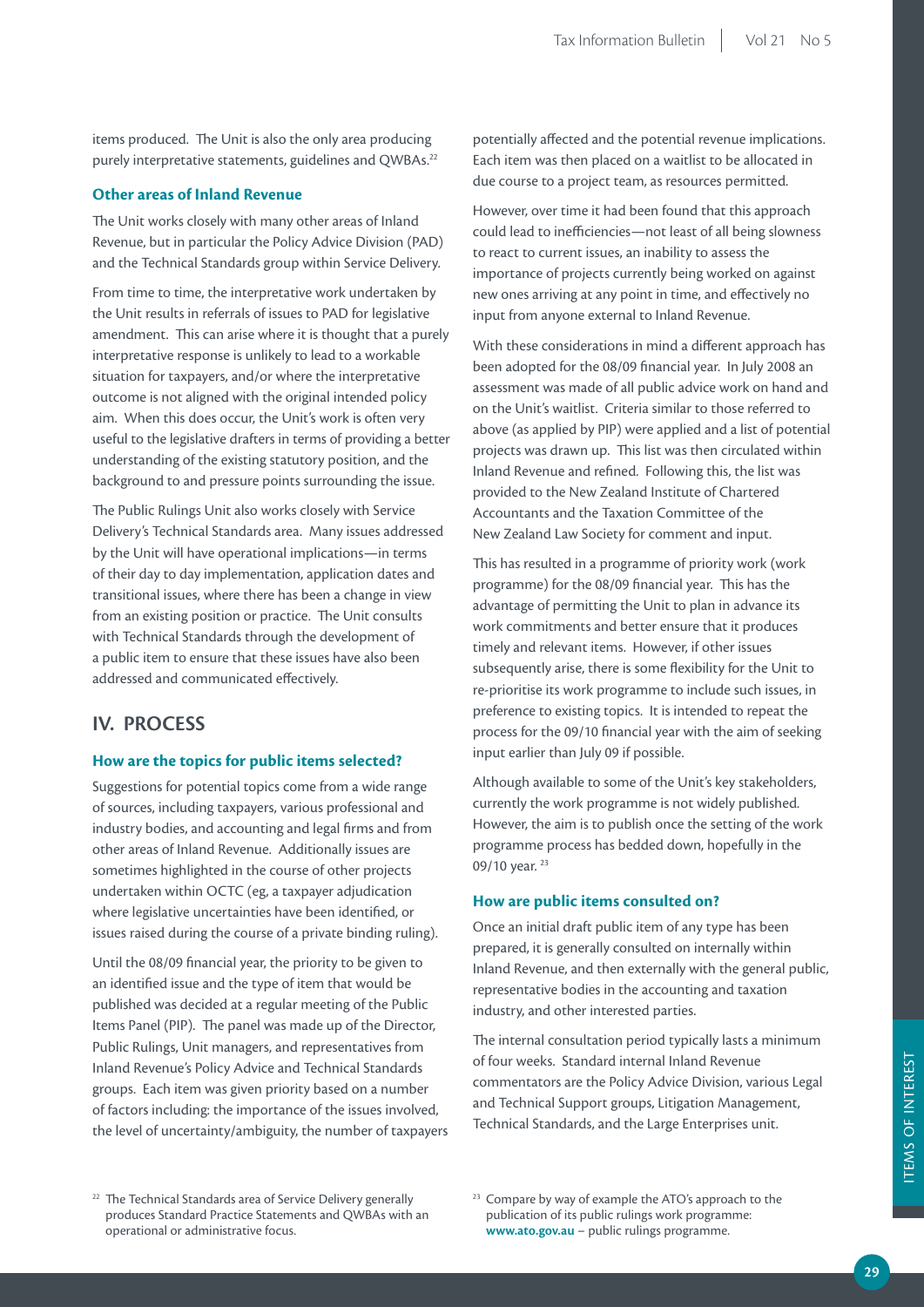Submissions received are carefully considered and the item modified accordingly. Once signed off, the revised item is then circulated to the Minister of Revenue, Treasury and Inland Revenue's senior management team prior to its release for external comment.

The external consultation period generally runs for a minimum of six weeks $24$ , and is conducted by publishing notification of the draft item in the *Tax Information Bulletin* and electronically notifying a large number of standing commentators (approximately 900 at present), again made up predominantly of professional bodies, accounting and law firms, the major law publishers and tax agents and advisers. Contact is also made with relevant industry groups during the draft creation and consultation process, where applicable.

Once the consultation period is over, submissions are considered by the team and changes made if appropriate, before a final item is produced and published. In cases where submissions have led to a change in view or significant rework, further consultation will be sought with regard to the item to ensure that all stakeholders have sufficient opportunity to make further comments before finalisation. This can extend the time taken to produce a public item, but it is considered warranted given the potential importance of many of the areas addressed in items and the desire to ensure items are as correct and comprehensive as possible to better ensure their endurance and usefulness over time. The Unit considers consultation a key part of the development of an item. Accordingly, all comments are fairly and completely considered. In some cases, where a view submitted is considered but ultimately not followed, this may result in an item including an "alternative arguments" section to explain opposing views and why they have not been thought to be ultimately persuasive.

Once an item is finalised, each submitter receives a letter thanking them for their submission and setting out how their submission has been taken into account.

#### **How are public items made public?**

The main method of publication of finalised public items is the monthly *Tax Information Bulletin* (TIB), an Inland Revenue publication comprising various rulings, guidelines, case notes, policy statements, and determinations. This is sent to approximately 4,700 subscribers, mostly tax practitioners and professionals, and is available to any member of the public on request.

The TIB is also available on the Inland Revenue website.<sup>25</sup> Any member of the public can email Inland Revenue to be placed on a list of subscribers who receive regular notification when a new TIB is available. At present there are approximately 5,800 subscribers.

The Public Rulings Unit also publishes its items online, on an internal site as part of the Inland Revenue intranet, and on a specific part of the Inland Revenue website dedicated to public items. At the same time an electronic copy of the item is sent via a group email to just over 100 contacts who have previously requested to be specifically notified, such as New Zealand's major accounting firms, the New Zealand Institute of Chartered Accountants, and the New Zealand Law Society. Soft copies are also provided to law publishers, for further dissemination through their usual publication channels.

In the case of public rulings and determinations, a further method of publication is the *New Zealand Gazette*, a government publication produced weekly by the Department of Internal Affairs. This is part of Inland Revenue's legislative requirements when making public rulings and determinations. A short notification, including the legislative basis of the ruling, is published.

#### **How many public items are issued each year?**

The number of public items issued by the Public Rulings Unit can vary somewhat depending on demand and available resources. From soon after the establishment of the binding rulings system in 1995 through to the present, the focus has been on identifying and clarifying more difficult and/or important issues, rather than aiming to produce large numbers of less difficult and/or important issues. The complexity of the issues addressed has often meant that projects are substantial and contentious and give rise to the need for extensive consultation (and in some cases, re-consultation) before being able to be finalised.

The Public Rulings Unit is expected, under its external performance standards, to finalise 30–50 public items a year (including determinations). The following table shows the numbers and types of items issued in the financial years 2000/01–2007/08.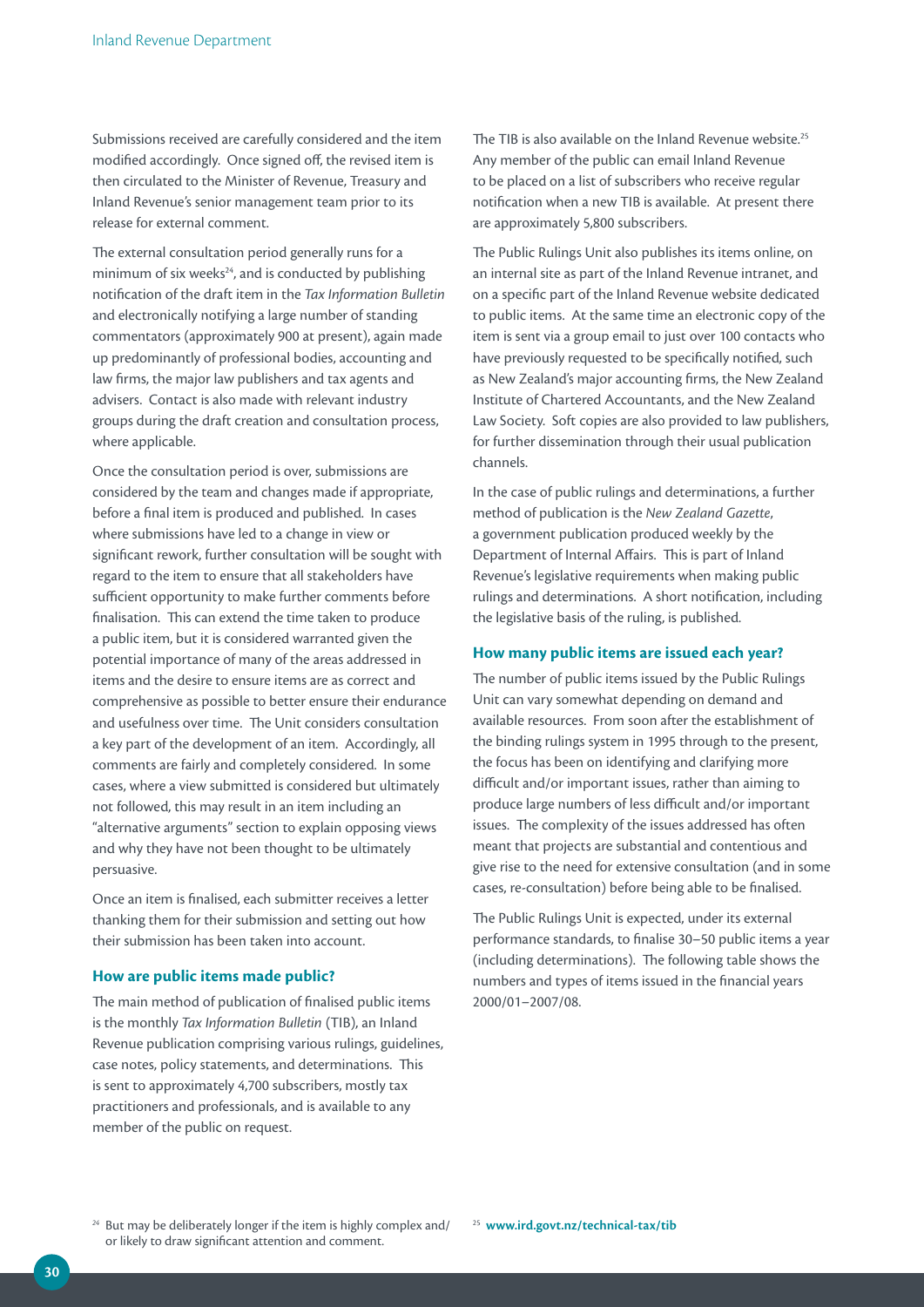|                                         | 2000/01        | 2001/02        | 2002/03  | 2003/04      | 2004/05        | 2005/06      | 2006/07        | 2007/08        |
|-----------------------------------------|----------------|----------------|----------|--------------|----------------|--------------|----------------|----------------|
| Public rulings                          | 13             | 3              | 14       | 12           | 12             | 8            | 9              | 3              |
| Interpretation statements               | 2              | $\Omega$       | 5        | $\mathbf{0}$ | 4              | 5            | 3              | $\overline{2}$ |
| Interpretation guidelines               | $\Omega$       | $\Omega$       | $\Omega$ |              | 1              | $\mathbf{0}$ | $\mathbf{0}$   | $\mathbf{0}$   |
| Questions we've been asked              | 5              | 1              | 1        | 7            |                | 5            | 4              | 3              |
| Determinations                          | $\overline{2}$ | 6              | 8        | 6            | 4              | 8            | 19             | 16             |
| Technical correspondence                | 2              | $\overline{2}$ | 10       | $\mathbf{0}$ | $\Omega$       | $\mathbf{0}$ | $\overline{2}$ | $\overline{2}$ |
| Analysis completed - file closed        | $\Omega$       | $\Omega$       | $\Omega$ | 15           | $\overline{7}$ | 4            | $\mathcal{P}$  | 10             |
| Analysis completed – referred to Policy | $\Omega$       | $\Omega$       | $\Omega$ | $\Omega$     | $\mathfrak{D}$ | $\Omega$     | $\overline{0}$ | $\overline{2}$ |
| TIB notice                              | $\mathbf{0}$   | $\Omega$       | 1        | $\mathbf{0}$ | $\Omega$       | $\mathbf{0}$ | $\mathbf{0}$   | 1              |
| <b>TOTAL</b>                            | 24             | 12             | 39       | 41           | 31             | 30           | 39             | 39             |

#### Public Rulings outputs by type – 2000/01 to 2007/08

#### **What are the time frames for providing public items?**

A project plan is created at the start of every project with an initial timeframe depending on the complexity and background of the project, and the experience and resources of the team. Given the diverse nature of the projects, there are currently no standard timeframes laid down for public items. Projects can range anywhere from two to three months (eg, a re-issue of a previously issued public ruling with minimal new work required) to over a year, bearing in mind this includes various consultation periods.

The timeframes for projects can expand or contract depending on the number and nature of submissions received once the first draft has been published. The Unit is aware of the need to take into account considerations of timeliness and efficiency while ensuring a result of the highest possible quality. As noted above, in some cases consultation can result in an item needing to be re-consulted to ensure changes made can be adequately considered by interested parties. This inevitably extends out the time taken to complete an item and can result, in some cases, in items taking many years to complete. The Unit is highly aware of the need for items to be finalised in the shortest time possible—so as to be of the greatest usefulness to taxpayers and their advisers—but this cannot be at the expense of the robustness of the item and the need to ensure all views are considered comprehensively.

#### **V. THE FUTURE**

The Public Rulings Unit has been in existence for 10 years. The Unit continues to strive to reduce the time it takes to produce high quality and relevant interpretative advice, with somewhat limited resources. An ongoing challenge for the Public Rulings Unit—as for many in the taxation profession—is to recruit and retain suitably qualified and experienced staff to best perform its role as the provider of such advice.

#### **Customer survey**

In early 2009 the Unit undertook a customer survey seeking to better understand the needs of those who use and/or provide comment on public items. At the time of writing the results from the survey are still being considered.<sup>26</sup> Findings from the survey will be used to modify and improve services for the 09/10 financial year and beyond. It is envisaged that the results from this survey, and related recommendations for process improvements, will be made available shortly. However, some ideas for enhancements to the Unit's service are set out below.

#### **Stakeholder relationships/communication**

The Unit continues to seek to strengthen its relationship with key stakeholders, including the New Zealand Institute of Chartered Accountants, and the Taxation Committee of the Law Society, and their members. As noted above, where possible the Unit plans to increase the involvement of such stakeholders in the selection and prioritisation of its work programme.

Focus is also being given to involving such bodies and, where applicable, industry groups, earlier in the preparation of items.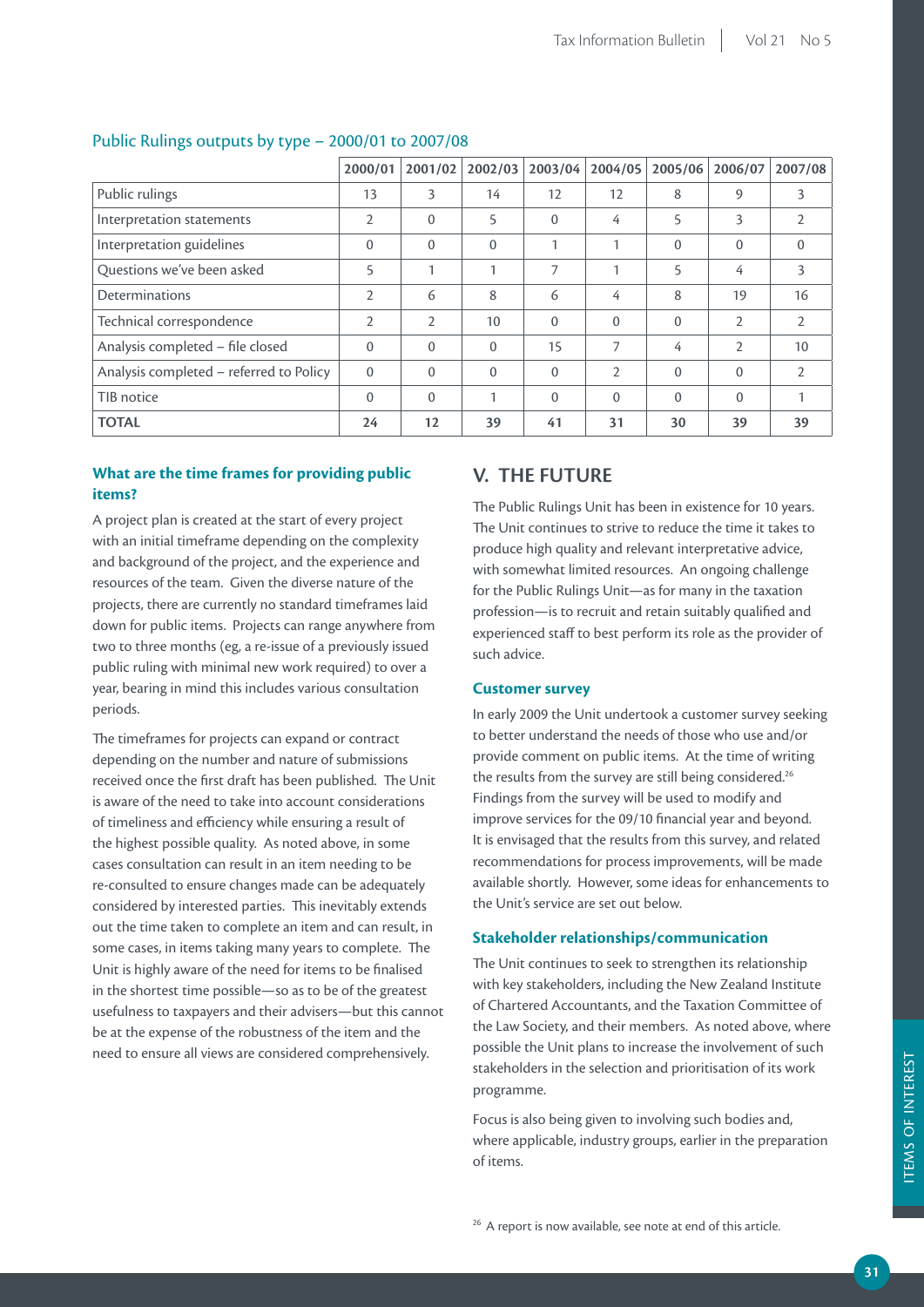In addition, the Unit will introduce an online customer feedback service in respect of each of its public items as another avenue for interested parties to provide feedback on an ongoing basis.<sup>27</sup>

Consideration is also being given to making publicly available a summary of the key submissions received on an item during the consultation phase, and the response to those submissions, so this information is widely available after an item is finalised. This would be done in such a way as to ensure submitters' anonymity.

#### **Process enhancements**

Further consideration is being given to the Unit's internal practices to streamline workflows. In particular, moving away from the routine use of detailed reports supporting the conclusions made in public items and adopting different practices based on the complexity of the issues so as to improve timeliness, without compromising quality. It is envisaged that the Unit will also shortly move to adopting timeliness standards based on the type and complexity of public item. Expected timeframes for delivery of drafts and finalised items would then be published with the work programme.

#### **VI. CONCLUSION**

The Public Rulings Unit's work within OCTC has the potential to assist a large number of taxpayers and their advisors to comply with their tax obligations. However, the ongoing challenge is to ensure that advice is available as promptly as possible, while maintaining the highest quality through a transparent and comprehensive consultative process. The challenge of producing accurate, relevant and timely tax technical public advice through the production of the Commissioner's public rulings and interpretative statements is unlikely to become any easier in the future, but the need remains for this service to assist in providing taxpayers and their advisors with certainty as to their obligations.

#### **Contact information**

If you wish to contact the Public Rulings Unit, please contact us through: Team Manager (Technical Services Unit) Office of the Chief Tax Counsel PO Box 2198 Wellington Phone: 04 890 6143 Fax: 04 978 1630 Email: **rulings@ird.govt.nz**

For more information about the Office of the Chief Tax Counsel go to **http://www.ird.govt.nz/aboutir/ who-we-are/structure/adjudications-rulings/**

#### **Public Rulings customer feedback survey 2009**

In early 2009, the Public Rulings Unit ran a customer survey to explore ways of improving its public items and its consultation and publication processes.

A short report is now available on the Inland Revenue website setting out what actions the Unit is taking based on the comments and suggestions received, together with some brief highlights of the responses. The report can be found at: **www.ird.govt.nz/aboutir/who-we-are/ structure/adjudications-rulings/aboutir-who-publicrulings.html**

 $27$  For example in relation to issues found in applying an item in practice or related interpretative issues.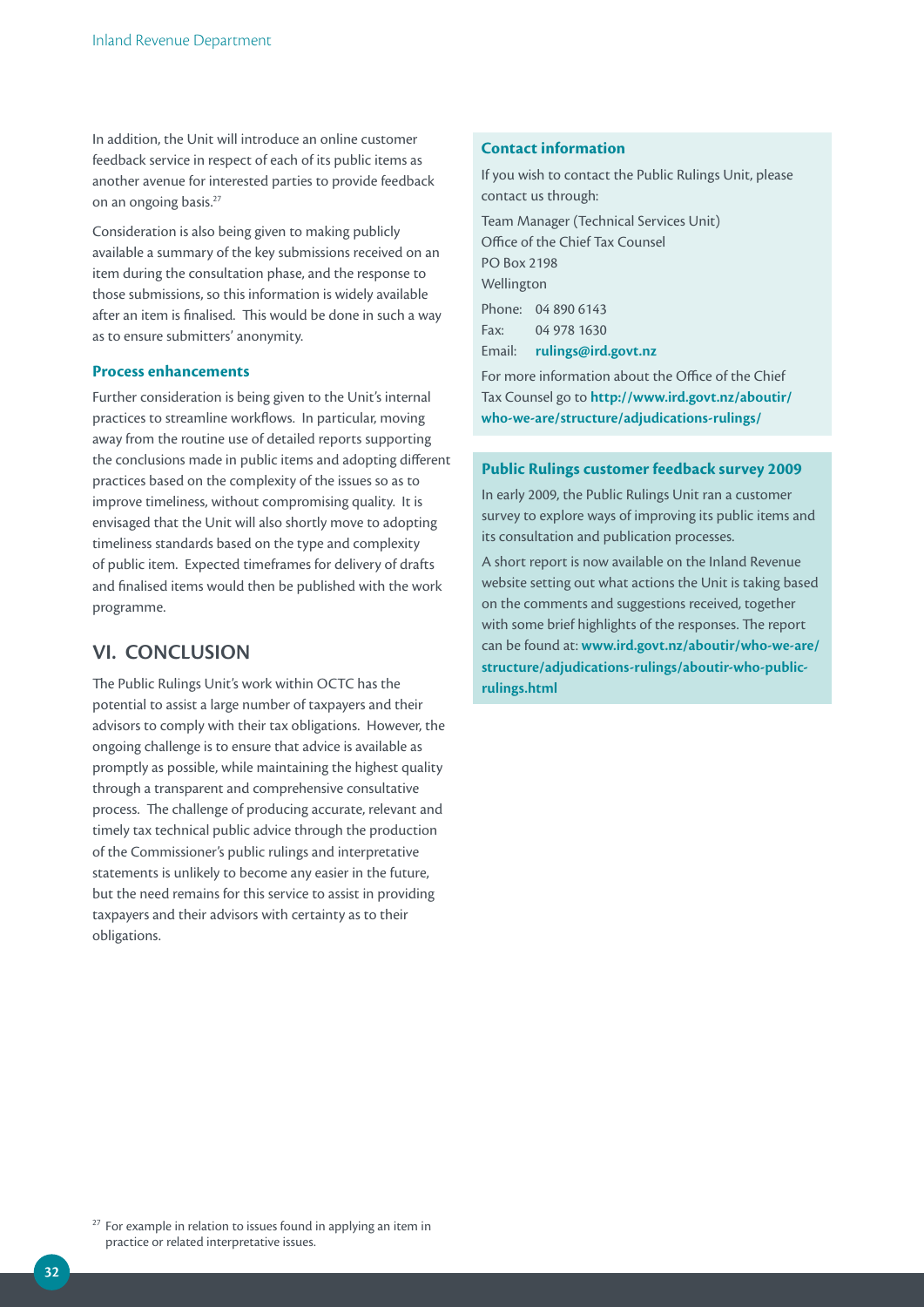| PUBLIC ITEMS ISSUED 2000-2008 |                                                                                                                                                                    |  |  |  |
|-------------------------------|--------------------------------------------------------------------------------------------------------------------------------------------------------------------|--|--|--|
| <b>Type</b>                   | <b>Title</b>                                                                                                                                                       |  |  |  |
| 2000                          |                                                                                                                                                                    |  |  |  |
| BR Pub 00/01                  | Commissions received by life agents on own policies and family policies - income tax implications -<br>reissue of 96/9A                                            |  |  |  |
| BR Pub 00/02                  | Discounts enjoyed by life agents and their families on life policy premiums - FBT implications - reissue of<br>96/9A                                               |  |  |  |
| BR Pub 00/03                  | Bad debts - writing off debts as bad for GST and income tax purposes - reissue of 96/3A                                                                            |  |  |  |
| BR Pub 00/04                  | Supplies paid for in foreign currency - GST treatment - reissue of 95/12                                                                                           |  |  |  |
| BR Pub 00/05                  | Associated persons test - timing in relation to gross income derived from the sale or other disposition of<br>land                                                 |  |  |  |
| BR Pub 00/06                  | Advertising space and time supplied to non-residents - GST - reissue of 96/10                                                                                      |  |  |  |
| BR Pub 00/07                  | Debt factoring arrangements and GST                                                                                                                                |  |  |  |
| BR Pub 00/08                  | Charitable organisations and FBT - reissue of 97/6                                                                                                                 |  |  |  |
| BR Pub 00/09                  | Directors' fees and GST - withdrawn - replaced by BR Pub 00/11                                                                                                     |  |  |  |
| BR Pub 00/10                  | "Cost price of the motor vehicle" - meaning of term for FBT purposes                                                                                               |  |  |  |
| BR Pub 00/11                  | Directors' fees and GST                                                                                                                                            |  |  |  |
| BR Pub 00/12                  | Lease surrender payments received by landlord - income tax treatment - reissue of 97/1A                                                                            |  |  |  |
| L/stock det                   | National Standard Costs for Specified Livestock Determination 2000                                                                                                 |  |  |  |
| IS0025                        | Dairy farming - deductibility of certain expenditure                                                                                                               |  |  |  |
| <b>IS2228</b>                 | Transferable term fishing quota - acquisition and conversions 1976 Act                                                                                             |  |  |  |
| Extension                     | Notice extending public ruling 97/10 for a further 5 years                                                                                                         |  |  |  |
| Non-renewal                   | Notice that BR Pub 95/5A will not be renewed                                                                                                                       |  |  |  |
| Withdrawal                    | Notice that item in TIB Vol 1, No 6 on GST and matrimonial property agreements is withdrawn                                                                        |  |  |  |
| <b>IS0044</b>                 | Financial planning fees - income tax deductibility                                                                                                                 |  |  |  |
| L/stock det                   | National Average Market Values for Specified Livestock Determination 2000                                                                                          |  |  |  |
| DEP45                         | Boat lift storage systems - general depreciation determination DEP45                                                                                               |  |  |  |
| QB0019                        | Web site expenditure - deductibility                                                                                                                               |  |  |  |
| QB0039                        | Real estate sale and purchase - GST apportionments of income and expenditure                                                                                       |  |  |  |
| IS3175                        | Assets under construction - depreciation                                                                                                                           |  |  |  |
| Withdrawal                    | Notice of withdrawal re BR Pub 00/09 and replacement by BR Pub 00/11                                                                                               |  |  |  |
| 2001                          |                                                                                                                                                                    |  |  |  |
| BR Pub 01/01                  | GST - When the supply of leasehold land is an exempt supply - reissue of 96/7                                                                                      |  |  |  |
| BR Pub 01/02                  | "Transitional capital amount" - definition - reissue of 98/1                                                                                                       |  |  |  |
| BR Pub 01/03                  | Rent deemed to be payable - deductibility - reissue of 97/13                                                                                                       |  |  |  |
| BR Pub 01/04                  | Assessability of payments under the ERA for humiliation, loss of dignity, etc - reissue of 97/3, 3A                                                                |  |  |  |
| BR Pub 01/05                  | FICA - FBT liability                                                                                                                                               |  |  |  |
| BR Pub 01/06                  | Employment Court awards for lost wages - Employers' liability to make tax deductions - reissue of 97/7, 7A                                                         |  |  |  |
| BR Pub 01/07                  | Maori Trust Boards: Declaration of trust for charitable purposes made under section 24B Maori Trust<br>Boards Act 1955 - income tax consequences - reissue of 97/8 |  |  |  |
| BR Pub 01/08                  | Forestry rights - Secondhand goods GST input tax deduction - reissue of 98/5                                                                                       |  |  |  |
| BR Pub 01/09                  | Taxability of payments under the HRA for humiliation, loss of dignity, etc - reissue of 98/2                                                                       |  |  |  |

## **Appendix 1: Public items issued 2000–2008**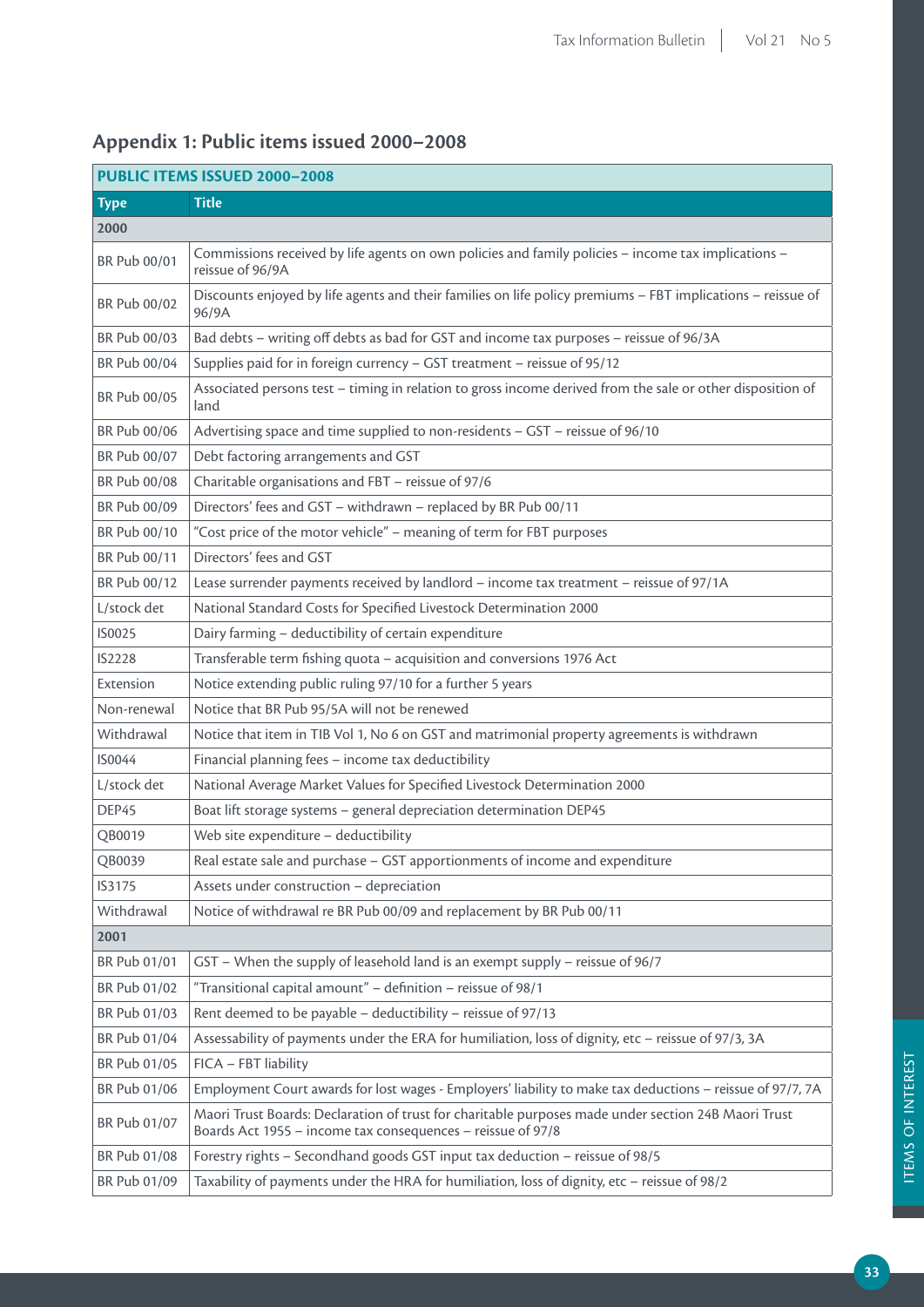| <b>PUBLIC ITEMS ISSUED 2000-2008</b> |                                                                                                                                                                                                                      |  |  |  |
|--------------------------------------|----------------------------------------------------------------------------------------------------------------------------------------------------------------------------------------------------------------------|--|--|--|
| <b>Type</b>                          | Title                                                                                                                                                                                                                |  |  |  |
| QWBA                                 | Tourism service providers' payments to tour guides or drivers - income tax liability of those parties and<br>tour operator employing guide or driver                                                                 |  |  |  |
| L/stock det                          | National standard costs for specified livestock determination 2001                                                                                                                                                   |  |  |  |
| QWBA                                 | Qualifying foreign private annuity exemption from the FIF regime                                                                                                                                                     |  |  |  |
| QWBA                                 | Cash prizes in sporting competitions - GST implications for organising club                                                                                                                                          |  |  |  |
| L/stock det                          | National average market values of specified livestock determination 2001                                                                                                                                             |  |  |  |
| IS0052                               | Financial planning fees - GST treatment                                                                                                                                                                              |  |  |  |
| QWBA                                 | Payments made by funeral directors - GST                                                                                                                                                                             |  |  |  |
| <b>DetPROV</b>                       | Trough covers                                                                                                                                                                                                        |  |  |  |
| <b>DetPROV</b>                       | Telecommunications - right to use capacity in Southern Cross Cable Network                                                                                                                                           |  |  |  |
| 2002                                 |                                                                                                                                                                                                                      |  |  |  |
| BR Pub 02/01                         | Subsidised transport provided by employers to employees - Value for FBT purposes                                                                                                                                     |  |  |  |
| BR Pub 02/02                         | Disposition of real property for inadequate consideration where following a grant of a life estate the<br>balance is transferred to another person - Gift duty and income tax implications                           |  |  |  |
| BR Pub 02/03                         | Disposition of real property for inadequate consideration where following a grant of a lease the balance is<br>transferred to another person - Gift duty and income tax implications                                 |  |  |  |
| BR Pub 02/04                         | Disposition of real property for inadequate consideration where following the transfer to another person a<br>life estate is granted back - Gift duty and income tax implications                                    |  |  |  |
| BR Pub 02/05                         | Disposition of real property for inadequate consideration where following the transfer to another person a<br>lease is granted back - Gift duty and income tax implications                                          |  |  |  |
| BR Pub 02/06                         | Disposition of real property for inadequate consideration where following the transfer to another person a<br>licence is granted back - Gift duty and income tax implications                                        |  |  |  |
| BR Pub 02/07                         | Disposition of real property for inadequate consideration where the transferor purports to grant him or<br>herself a licence to occupy and transfer the balance - Gift duty and income tax implications              |  |  |  |
| BR Pub 02/08                         | Disposition of real property for inadequate consideration where there is a "simultaneous" grant of a life<br>estate and transfer of the balance to another person - Gift duty and income tax implications            |  |  |  |
| BR Pub 02/09                         | Disposition of real property for inadequate consideration where there is a "simultaneous" grant of a lease<br>and transfer of the balance to another person - Gift duty and income tax implications                  |  |  |  |
| BR Pub 02/10                         | Disposition of real property for inadequate consideration where the transferor purports to<br>"simultaneously" grant a licence and transfer the balance to another person - Gift duty and income tax<br>implications |  |  |  |
| L/stock det                          | National standard costs for specified livestock determination 2002                                                                                                                                                   |  |  |  |
| L/stock det                          | National average market values of specified livestock determination 2002                                                                                                                                             |  |  |  |
| IS (XPB0006)                         | Easements - Deductibility of costs of preparation, stamping, and registration (replaces expired BR Pub 98/07)                                                                                                        |  |  |  |
| IS3229                               | Deductibility of sponsorship expenditure                                                                                                                                                                             |  |  |  |
| IS3427                               | Treaty of Waitangi settlements - GST treatment                                                                                                                                                                       |  |  |  |
| <b>DetPROV</b>                       | Pipeline crawler, inflatable pipeline plug                                                                                                                                                                           |  |  |  |
| DEP46                                | Carpets (modular nylon tile construction)                                                                                                                                                                            |  |  |  |
| IS3387                               | GST treatment of court awards and out of court settlements                                                                                                                                                           |  |  |  |
| DEP47                                | Graders (capsicums)                                                                                                                                                                                                  |  |  |  |
| DEP48                                | Prints (including limited edition prints), paintings and drawings                                                                                                                                                    |  |  |  |
| 2003                                 |                                                                                                                                                                                                                      |  |  |  |
| BR Pub 03/01                         | Netherlands social security pensions - Taxation when recipient a New Zealand resident                                                                                                                                |  |  |  |
| BR Pub 03/02                         | Tertiary student association fees                                                                                                                                                                                    |  |  |  |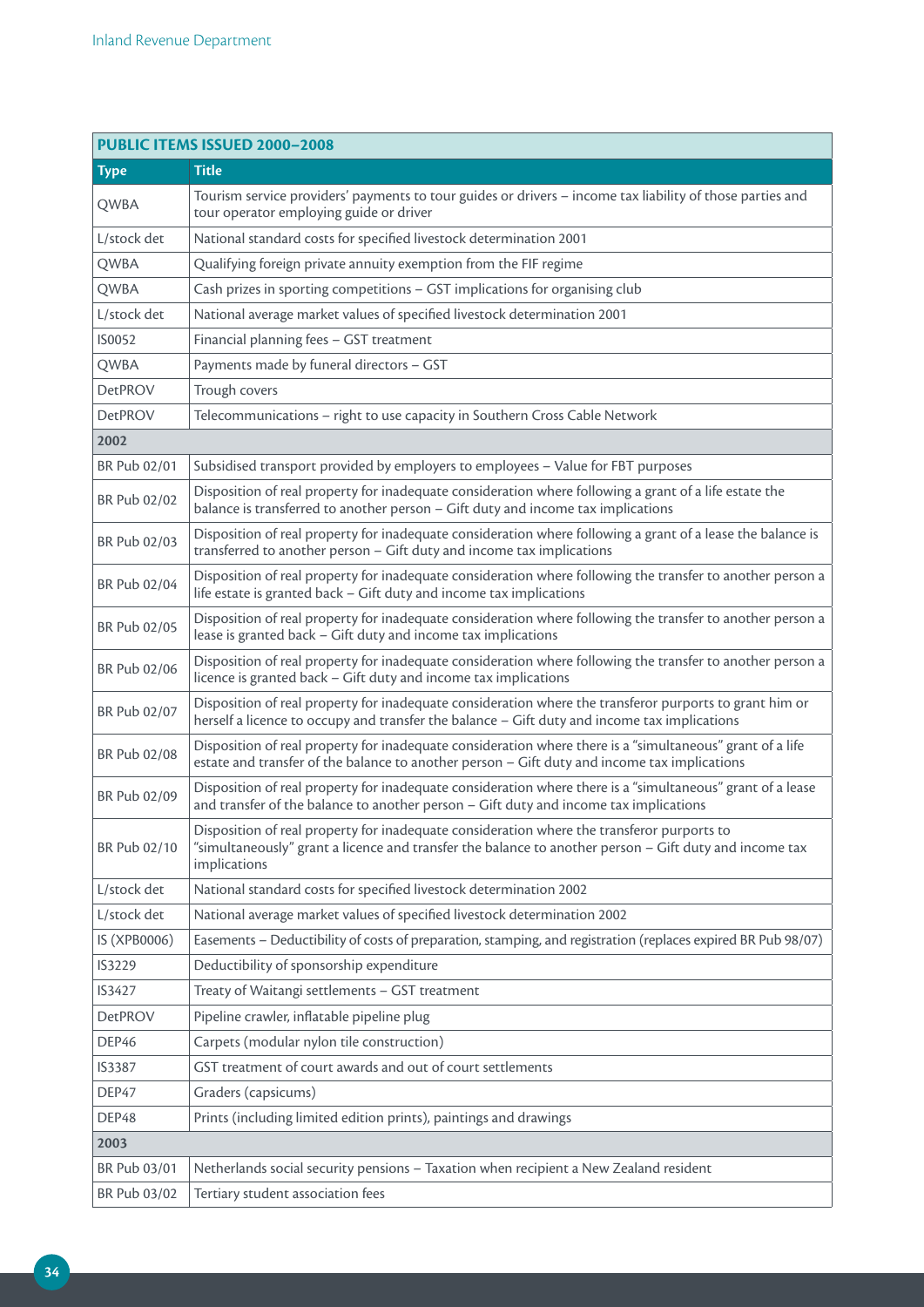|               | PUBLIC ITEMS ISSUED 2000-2008                                                                                                                                  |
|---------------|----------------------------------------------------------------------------------------------------------------------------------------------------------------|
| <b>Type</b>   | <b>Title</b>                                                                                                                                                   |
| BR Pub 03/03  | Advertising space and advertising time supplied to non-residents - GST treatment                                                                               |
| BR Pub 03/04  | Payments made by parents or guardians of students to state schools - GST treatment                                                                             |
| BR Pub 03/05  | Associated persons test - timing in relation to gross income derived from the sale or other disposition of<br>land (not reissued)                              |
| BR Pub 03/06  | "Cost price of the motor vehicle" - meaning of the term for FBT purposes                                                                                       |
| BR Pub 03/07  | Fishing quota and secondhand goods input tax credits                                                                                                           |
| BR Pub 03/08  | Marine farming leases and secondhand goods input tax credits                                                                                                   |
| BR Pub 03/09  | Marine farming licences and secondhand goods input tax credits                                                                                                 |
| BR Pub 03/10  | Coastal permits, certificates of compliance, marine farming permits, and secondhand goods input tax credits                                                    |
| L/stock det   | National standard costs for specified livestock determination 2003                                                                                             |
| DEP49         | Compact disc players, digital versatile disc players, video game players, and related assets                                                                   |
| TIB statement | Time limits for new companies to make qualifying company elections - Where extension of time<br>arrangements with tax agents exist - Previous policy withdrawn |
| IS0056        | Tax treatment of payments received by petrol retailers in return for trade ties                                                                                |
| DEP50         | Commercial fishing nets                                                                                                                                        |
| L/stock det   | NAMV Specified Livestock Determination 2003                                                                                                                    |
| QWBA          | Commercial fishing nets - associated QWBA                                                                                                                      |
| QWBA          | Trophies and animal products derived from the tourist, hunting and safari industry: zero-rating under GST                                                      |
| IG0007        | Non-resident software suppliers' payments derived from NZ - Income tax treatment                                                                               |
| QWBA          | Managing communications associated with a dispute referred to the Adjudication Unit                                                                            |
| QWBA          | Application of the anonymous version of Determination S13                                                                                                      |
| 2004          |                                                                                                                                                                |
| BR Pub 04/01  | Supplies paid for in foreign currency - GST treatment                                                                                                          |
| BR Pub 04/02  | Licensed premises' operators - deductibility of entertainment expenditure                                                                                      |
| BR Pub 04/03  | FBT and motor vehicle multi-leases                                                                                                                             |
| BR Pub 04/04  | Land sales – whether income tax exemptions for farm land apply to non-natural persons                                                                          |
| BR Pub 04/05  | Provision of benefits by third parties: FBT consequences - section CI 2(1)                                                                                     |
| BR Pub 04/06  | Trading stock - Tax treatment of sales and agreements to sell                                                                                                  |
| L/stock det   | National standard costs for specified livestock determination 2004                                                                                             |
| QWBA          | Disputing or challenging a PAYE determination made under s NC 1(2) ITA; s 138M, TAA - Wrong PAYE<br>deduction determination a ground for challenge             |
| DEP51         | Outboard motors                                                                                                                                                |
| L/stock det   | National average market values for specified livestock determination 2004                                                                                      |
| QWBA          | Livestock valuation - Election of method                                                                                                                       |
| QWBA          | When does derivation occur in relation to land sales with a deferred settlement, by business taxpayers<br>who provide vendor finance?                          |
| QWBA          | Do statutory time bar provisions apply to shortfall penalties?                                                                                                 |
| IS            | Shortfall penalty for gross carelessness                                                                                                                       |
| IS            | Income tax treatment of Treaty of Waitangi settlements                                                                                                         |
| DEP52         | Digital photographic minilabs                                                                                                                                  |
| IS            | Travel by motor vehicle between home and work - deductibility of expenditure and FBT implications                                                              |
| IG            | Work of a minor nature                                                                                                                                         |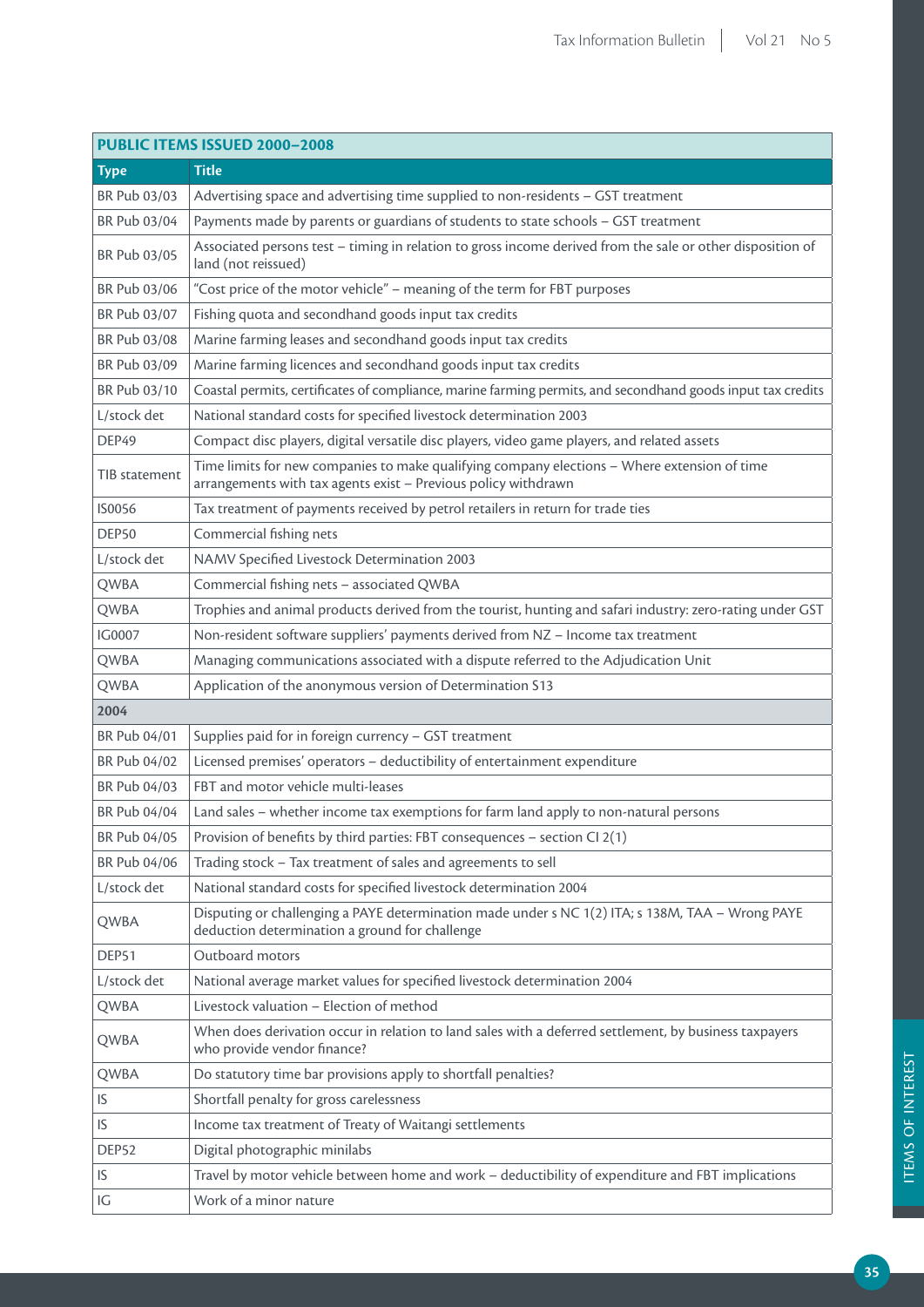| PUBLIC ITEMS ISSUED 2000-2008 |                                                                                                                                                                                                                      |  |
|-------------------------------|----------------------------------------------------------------------------------------------------------------------------------------------------------------------------------------------------------------------|--|
| <b>Type</b>                   | <b>Title</b>                                                                                                                                                                                                         |  |
| DetPROV12                     | Integrated silk flower arrangements                                                                                                                                                                                  |  |
| 2005                          |                                                                                                                                                                                                                      |  |
| BR Pub 05/01                  | Bad debts - Writing off debts as bad for GST and income tax purposes                                                                                                                                                 |  |
| BR Pub 05/02                  | Disposition of real property for inadequate consideration where following a grant of a life estate the<br>balance is transferred to another person - Gift duty and income tax implications                           |  |
| BR Pub 05/03                  | Disposition of real property for inadequate consideration where following a grant of a lease the balance is<br>transferred to another person - Gift duty and income tax implications                                 |  |
| BR Pub 05/04                  | Disposition of real property for inadequate consideration where following the transfer to another person a<br>life estate is granted back $-$ Gift duty and income tax implications                                  |  |
| BR Pub 05/05                  | Disposition of real property for inadequate consideration where following the transfer to another person a<br>lease is granted back - Gift duty and income tax implications                                          |  |
| BR Pub 05/06                  | Disposition of real property for inadequate consideration where following the transfer to another person a<br>licence is granted back - Gift duty and income tax implications                                        |  |
| BR Pub 05/07                  | Disposition of real property for inadequate consideration where the transferor purports to grant him or<br>herself a licence to occupy and transfer the balance - Gift duty and income tax implications              |  |
| BR Pub 05/08                  | Disposition of real property for inadequate consideration where there is a "simultaneous" grant of a life<br>estate and transfer of the balance to another person - Gift duty and income tax implications            |  |
| BR Pub 05/09                  | Disposition of real property for inadequate consideration where there is a "simultaneous" grant of a lease<br>and transfer of the balance to another person - Gift duty and income tax implications                  |  |
| BR Pub 05/10                  | Disposition of real property for inadequate consideration where the transferor purports to<br>"simultaneously" grant a licence and transfer the balance to another person - Gift duty and income tax<br>implications |  |
| BR Pub 05/11                  | Tertiary student association fees                                                                                                                                                                                    |  |
| BR Pub 05/12                  | Taxability of payments under the HRA for humiliation, loss of dignity, etc - reissue of 01/09                                                                                                                        |  |
| BR Pub 05/13                  | Director's fees & GST                                                                                                                                                                                                |  |
| BR Pub 05/14                  | "Anything occurring on liquidation" when a company requests removal from the register of companies                                                                                                                   |  |
| L/stock det                   | National standard costs for specified livestock determination 2005                                                                                                                                                   |  |
| QWBA                          | GST consequences of a cancelled contract                                                                                                                                                                             |  |
| L/stock det                   | National average market value for specified livestock determination 2005                                                                                                                                             |  |
| L/stock det                   | National standard costs for specified livestock determination 2005 - reissue                                                                                                                                         |  |
| IS                            | The impact of company amalgamations on binding rulings                                                                                                                                                               |  |
| DepDet                        | Dairy farm milk shed building, plant and machinery                                                                                                                                                                   |  |
| IS                            | Shortfall penalty for not taking reasonable care                                                                                                                                                                     |  |
| IS                            | Shortfall penalty - unacceptable interpretation and unacceptable tax position                                                                                                                                        |  |
| IS                            | Income tax treatment of New Zealand patents                                                                                                                                                                          |  |
| QWBA                          | The impact of company amalgamations on financial arrangement determinations                                                                                                                                          |  |
| IS                            | Shortfall penalty for taking an abusive tax position                                                                                                                                                                 |  |
| 2006                          |                                                                                                                                                                                                                      |  |
| BR Pub 06/01                  | Debt factoring arrangements and GST                                                                                                                                                                                  |  |
| BR Pub 06/02                  | Section GD 10 - Income Tax Act 2004 - Rent deemed to be payable                                                                                                                                                      |  |
| BR Pub 06/03                  | Importers and GST input tax deductions                                                                                                                                                                               |  |
| BR Pub 06/04                  | "Paid-up capital amount" definition: section CD 32(4)                                                                                                                                                                |  |
| BR Pub 06/05                  | Assessability of payments under the ERA for humiliation etc - reissue of BR Pub 01/04                                                                                                                                |  |
| BR Pub 06/06                  | Employment Court awards for lost wages etc - reissue of BR Pub 01/06                                                                                                                                                 |  |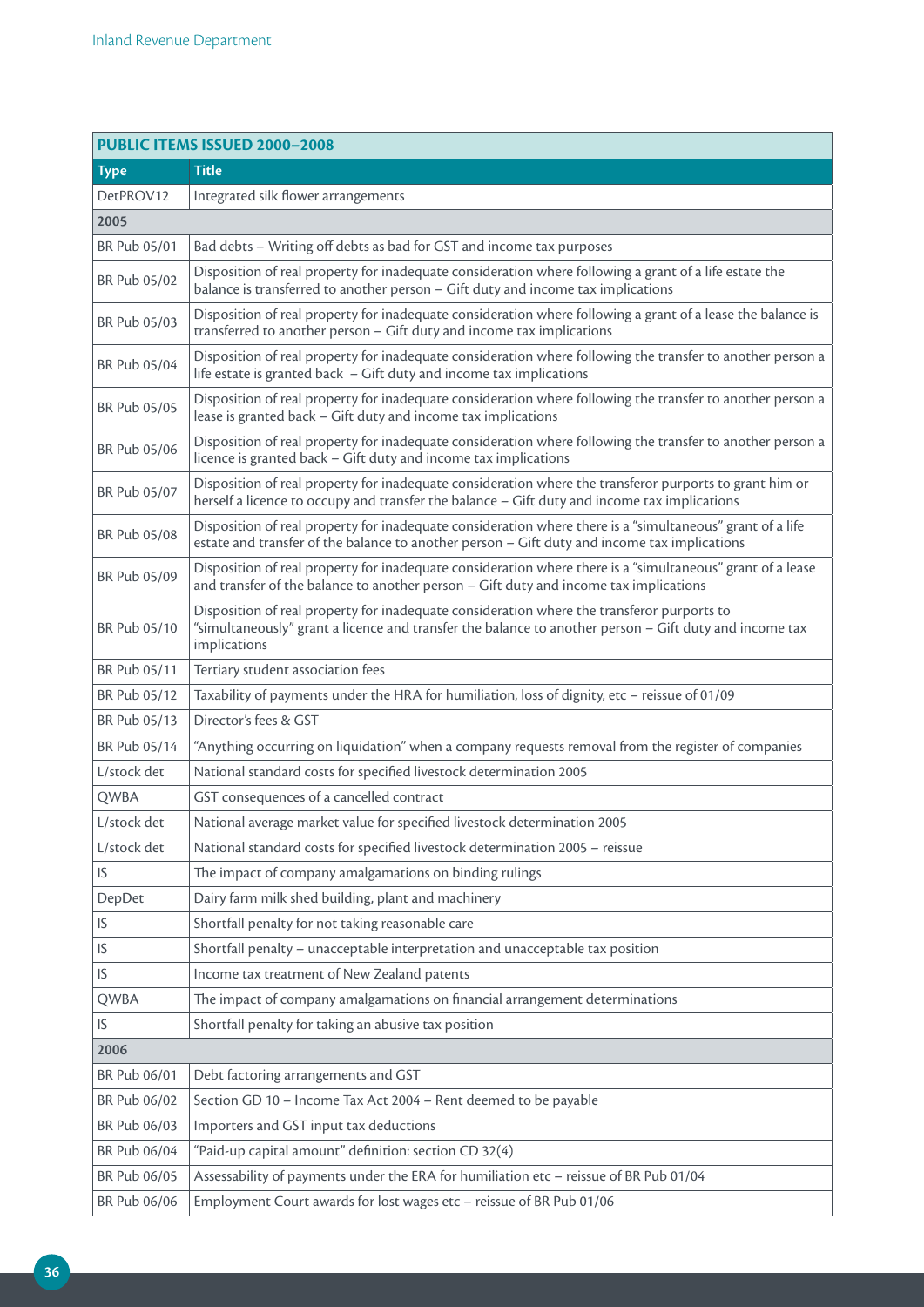| PUBLIC ITEMS ISSUED 2000-2008 |                                                                                                                                                  |  |
|-------------------------------|--------------------------------------------------------------------------------------------------------------------------------------------------|--|
| <b>Type</b>                   | Title                                                                                                                                            |  |
| QWBA                          | FBT - value of brokerage provided by sharebrokers to employees                                                                                   |  |
| QWBA                          | The meaning of "benefit" for FBT purposes                                                                                                        |  |
| L/stock det                   | National standard costs for specified livestock determination 2006                                                                               |  |
| QWBA                          | Effect of repeal of ITA 1994 on depreciation determinations issued before repeal                                                                 |  |
| DepDet                        | <b>General Depreciation Determination Dep54</b>                                                                                                  |  |
| IS                            | Interest deductibility - Public Trustee v CIR                                                                                                    |  |
| L/stock det                   | National average market values of specified livestock determination 2006                                                                         |  |
| QWBA                          | Exemption from gift duty for dispositions of property made by or under an order of the Court: section<br>75A(5) Estates and Gift Duties Act 1968 |  |
| DetPROV13                     | Pipeline crawler, inflatable pipeline plug                                                                                                       |  |
| DetPROV14                     | Integrated silk flower arrangements                                                                                                              |  |
| DetPROV15                     | Trough covers (polyethylene)                                                                                                                     |  |
| DetPROV16                     | Marble rock instruments                                                                                                                          |  |
| DEP55                         | Psychological testing sets (replaces PROV2)                                                                                                      |  |
| DEP <sub>56</sub>             | Metal speed humps (replaces PROV3)                                                                                                               |  |
| DEP57                         | Wintering pads (rubber) (replaces PROV5)                                                                                                         |  |
| DEP58                         | Kiwiplus - Kiwifruit Software Package - designed for a specific tax year (replaces PROV6)                                                        |  |
| DEP59                         | Peurulus (baby crayfish) traps (replaces PROV7)                                                                                                  |  |
| <b>DEP60</b>                  | Builders' planks (wooden)                                                                                                                        |  |
| QWBA                          | Tax treatment of wooden scaffolding planks                                                                                                       |  |
| QWBA                          | GST treatment of funding provided to Treaty of Waitangi claimants through the Office of Treaty Settlements                                       |  |
| IS                            | Shortfall penalty - evasion                                                                                                                      |  |
| 2007                          |                                                                                                                                                  |  |
| BR Pub 07/01                  | Forestry rights - Secondhand goods GST input tax deduction - reissue of 01/08                                                                    |  |
| BR Pub 07/02                  | Federal Insurance Contributions Act (FICA) - FBT liability - reissue of 01/05                                                                    |  |
| BR Pub 07/03                  | GST: zero-rating of legal and other services to non-residents                                                                                    |  |
| BR Pub 07/04                  | Interest deductibility - funds borrowed by a partnership to return capital contributions                                                         |  |
| BR Pub 07/05                  | Interest deductibility - funds borrowed by a partnership to return profits                                                                       |  |
| BR Pub 07/06                  | Interest deductibility - funds borrowed by a company to repurchase shares                                                                        |  |
| BR Pub 07/07                  | Interest deductibility - funds borrowed by a company to pay dividends                                                                            |  |
| BR Pub 07/08                  | Interest deductibility - funds borrowed to repay debt                                                                                            |  |
| BR Pub 07/09                  | Interest deductibility - funds borrowed to make a payment to a group company                                                                     |  |
| BR Pub 07/10                  | Netherlands social security pensions - taxation when the recipient is a New Zealand resident                                                     |  |
| BR Pub 07/11                  | GST lottery operators and promoters                                                                                                              |  |
| L/stock det                   | National standard costs for specified livestock determination 2007                                                                               |  |
| DepPROV17                     | Furniture (loose)                                                                                                                                |  |
| IS 07/01                      | GST treatment of sale of long-term rental residential properties                                                                                 |  |
| L/stock det                   | NAMV specified livestock determination 2007                                                                                                      |  |
| <b>DEP 61</b>                 | Child restraints (capsules and car seats) for hire                                                                                               |  |
| IS 07/02                      | Is an agreement for sale and purchase of property an "invoice" for GST purposes                                                                  |  |
| QB 07/04                      | Trophies and animal products derived from tourism, mounted in NZ - zero-rating                                                                   |  |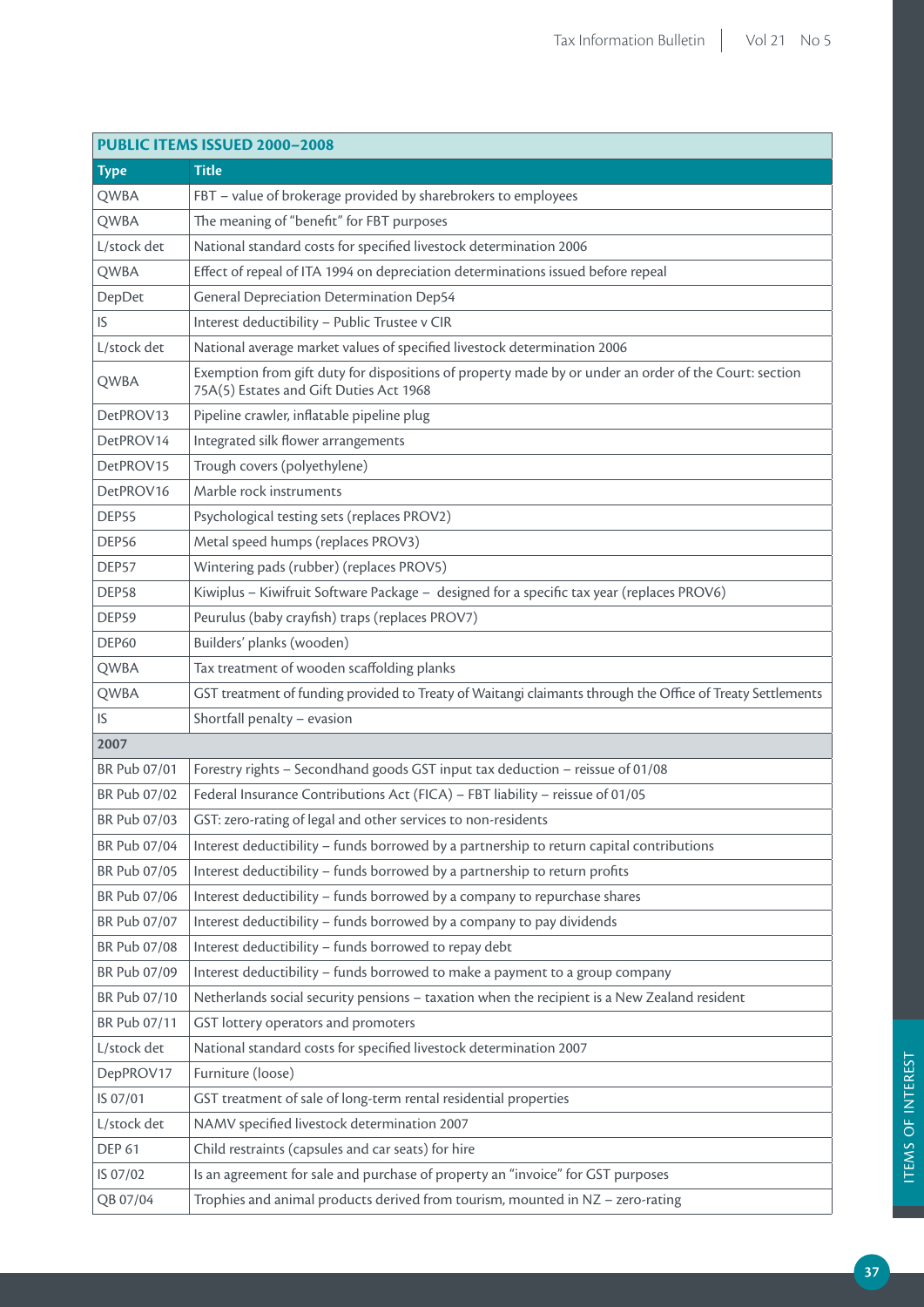| <b>PUBLIC ITEMS ISSUED 2000-2008</b> |                                                                                                                                                         |  |
|--------------------------------------|---------------------------------------------------------------------------------------------------------------------------------------------------------|--|
| <b>Type</b>                          | <b>Title</b>                                                                                                                                            |  |
| QB 07/03                             | Trustees in the context of the GST Act 1985                                                                                                             |  |
| <b>DEP 62</b>                        | Depreciation on buildings and structures                                                                                                                |  |
| <b>DEP 63</b>                        | Depreciation on software                                                                                                                                |  |
| <b>DEP 64</b>                        | Depreciation on LED Screens                                                                                                                             |  |
| QB 07/05                             | Whether Commissioner can finalise private ruling where arrangement being audited                                                                        |  |
| <b>DEP 65</b>                        | Depreciation on Speed humps                                                                                                                             |  |
| 2008                                 |                                                                                                                                                         |  |
| BR Pub 08/01                         | GST - When the supply of leasehold land is an exempt supply                                                                                             |  |
| BR Pub 08/02                         | Maori Trust Boards: Declaration of trust for charitable purposes made under section 24B of the Maori<br>Trust Boards Act 1955 - Income tax consequences |  |
| BR Pub 08/03                         | Projects to reduce emissions programme - Income tax treatment                                                                                           |  |
| BR Pub 08/04                         | Projects to reduce emissions programme - GST treatment                                                                                                  |  |
| Dep PROV18                           | Set-top boxes with hard drive and personal video recorders with hard drive                                                                              |  |
| <b>DEP 66</b>                        | Set-top boxes without HD and personal video recorders without HD                                                                                        |  |
| L/stock det                          | National Standard Costs for Specified Livestock Determination 2008                                                                                      |  |
| Statement                            | <b>Depreciation Rates Table</b>                                                                                                                         |  |
| <b>DEP 67</b>                        | Baby gear for hire (excluding child restraints (capsules and car seats))                                                                                |  |
| IS 08/01                             | Interpretation of section 5(14) GST Act                                                                                                                 |  |
| QB 08/01                             | Tax Administration Act 1994 - Section 91E(4)(f) and self-assessment                                                                                     |  |
| <b>DEP 68</b>                        | Satellites (geosynchronous orbit)                                                                                                                       |  |
| L/stock det                          | National Average Market Values of Specified Livestock Determination 2008                                                                                |  |
| <b>DEP 69</b>                        | <b>Flight Simulators</b>                                                                                                                                |  |
| IS 08/02                             | Deductibility of Feasibility Expenditure                                                                                                                |  |
| <b>DEP 70</b>                        | Plant Supports (hanging retractable wire)                                                                                                               |  |
| QB 08/02                             | Retrospective Replacement Rulings                                                                                                                       |  |
| QB 08/03                             | Status of mutual agreement procedures                                                                                                                   |  |
| Statement                            | Timing of Associated Persons Test - BR Pub 03/05 not reissued                                                                                           |  |
| Statement                            | Expense items in Table of Depreciation Rates                                                                                                            |  |
| IS 08/03                             | Resource consent application fees and provision of works, etc - GST treatment                                                                           |  |
| QB 08/04                             | Income Tax Act 2007: Research and Development Credits (Subpart LH) - tax avoidance (section BG 1)                                                       |  |